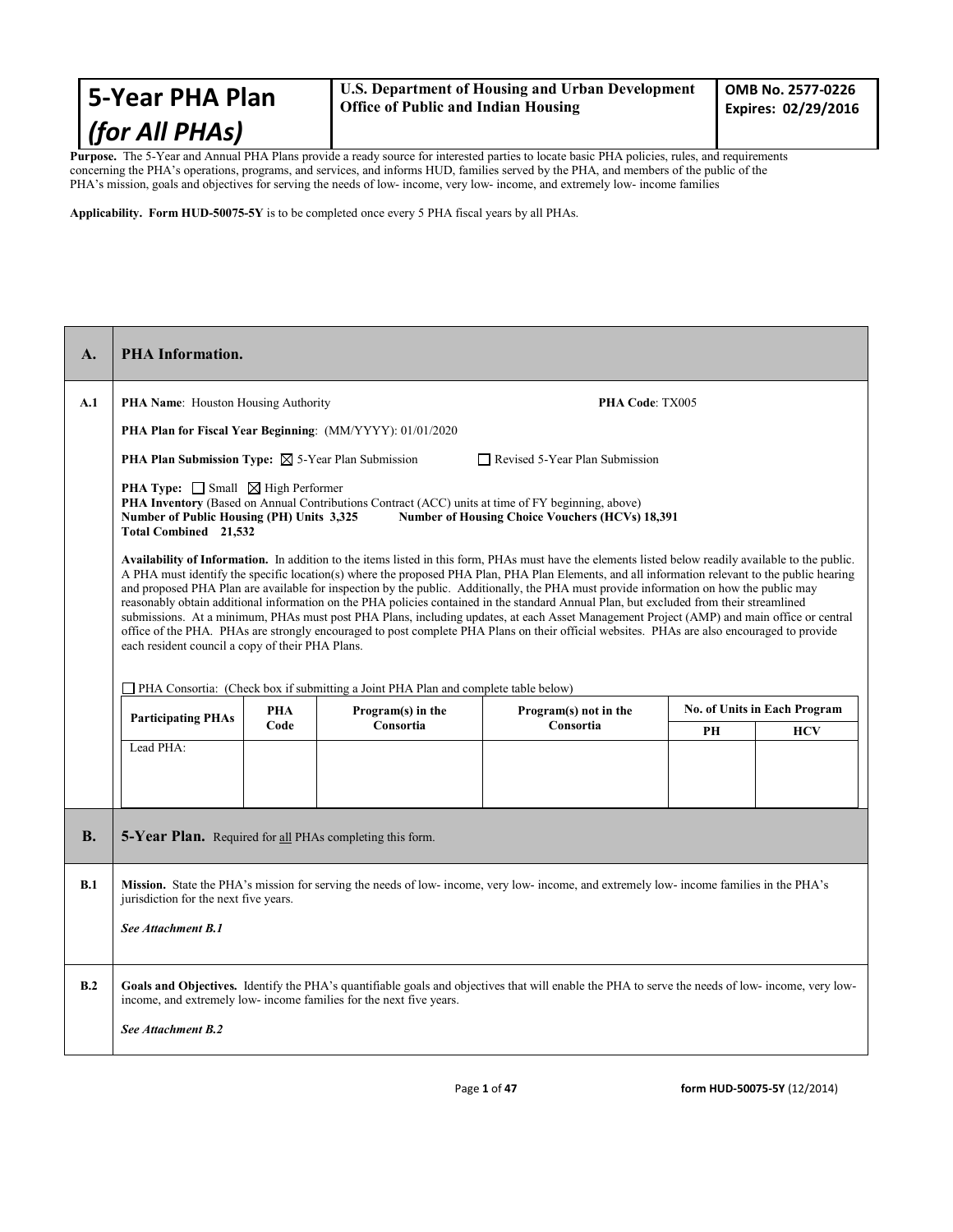| B.3        | <b>Progress Report.</b> Include a report on the progress the PHA has made in meeting the goals and objectives described in the previous 5-Year Plan.                                                                                                                                              |
|------------|---------------------------------------------------------------------------------------------------------------------------------------------------------------------------------------------------------------------------------------------------------------------------------------------------|
|            | See Attachment B.3                                                                                                                                                                                                                                                                                |
| B.4        | Violence Against Women Act (VAWA) Goals. Provide a statement of the PHA's goals, activities objectives, policies, or programs that will<br>enable the PHA to serve the needs of child and adult victims of domestic violence, dating violence, sexual assault, or stalking.<br>See Attachment B.4 |
| B.5        | Significant Amendment or Modification. Provide a statement on the criteria used for determining a significant amendment or modification to the<br>5-Year Plan.                                                                                                                                    |
|            | See Attachment B.5                                                                                                                                                                                                                                                                                |
| <b>B.6</b> | <b>Resident Advisory Board (RAB) Comments.</b>                                                                                                                                                                                                                                                    |
|            | (a) Did the RAB(s) provide comments to the 5-Year PHA Plan?                                                                                                                                                                                                                                       |
|            | Y N<br>⊠П                                                                                                                                                                                                                                                                                         |
|            | (b) If yes, comments must be submitted by the PHA as an attachment to the 5-Year PHA Plan. PHAs must also include a narrative describing their<br>analysis of the RAB recommendations and the decisions made on these recommendations.                                                            |
|            | See Attachment B.6                                                                                                                                                                                                                                                                                |
| B.7        | <b>Certification by State or Local Officials.</b>                                                                                                                                                                                                                                                 |
|            | Form HUD 50077-SL, Certification by State or Local Officials of PHA Plans Consistency with the Consolidated Plan, must be submitted by the<br>PHA as an electronic attachment to the PHA Plan.                                                                                                    |
|            | See Attachment B.7                                                                                                                                                                                                                                                                                |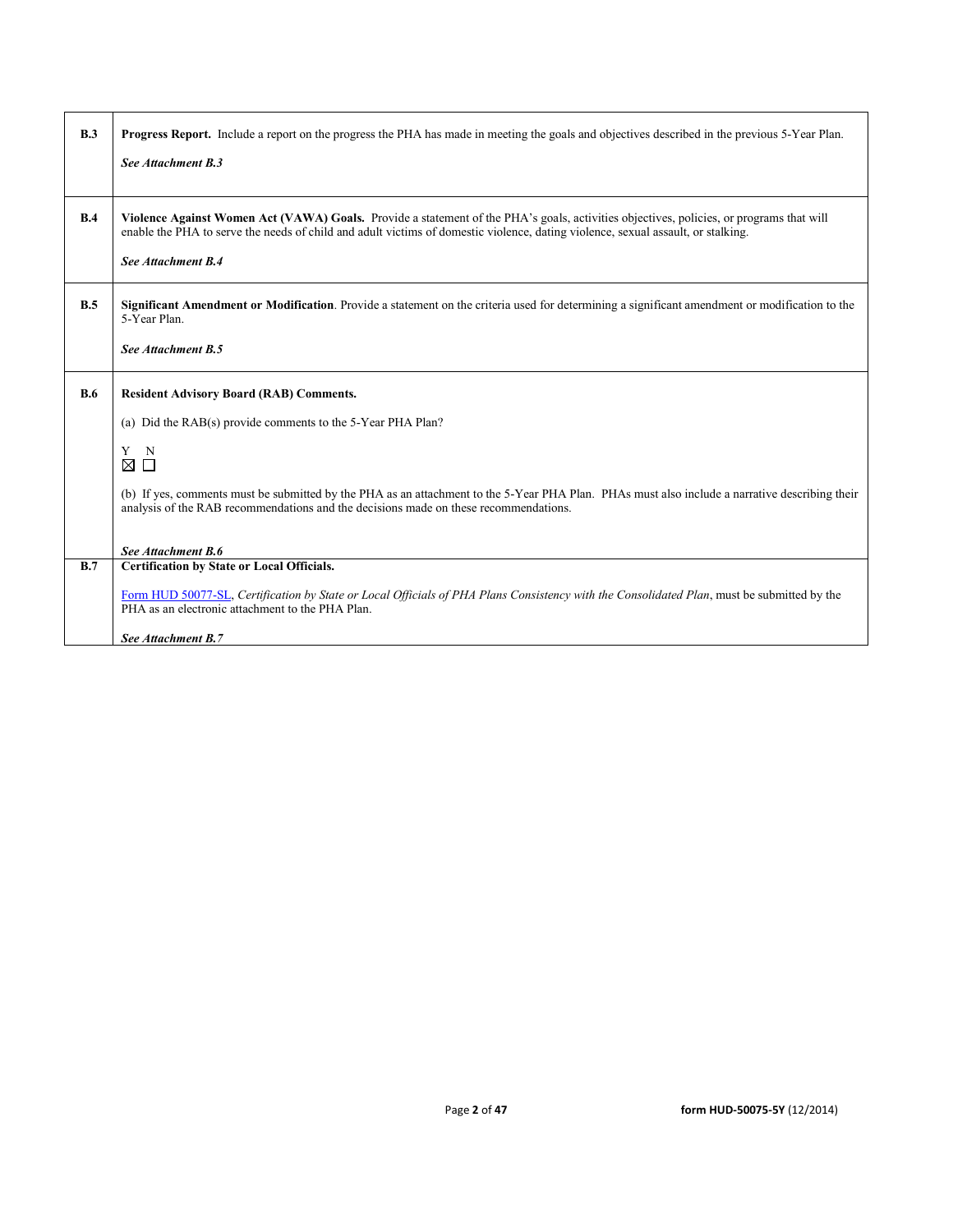# **Instructions for Preparation of Form HUD-50075-5Y 5-Year PHA Plan for All PHAs**

#### **A. PHA Information** [24 CFR §903.23\(4\)\(e\)](http://ecfr.gpoaccess.gov/cgi/t/text/text-idx?c=ecfr&sid=13734845220744370804c20da2294a03&rgn=div5&view=text&node=24:4.0.3.1.3&idno=24#24:4.0.3.1.3.2.5.14)

**A.1** Include the full **PHA Name**, **PHA Code**, , **PHA Fiscal Year Beginning** (MM/YYYY), **PHA Plan Submission Type**, and the **Availability of Information**, specific location(s) of all information relevant to the hearing and proposed PHA Plan.

**PHA Consortia**: Check box if submitting a Joint PHA Plan and complete the table.

#### **B. 5-Year Plan.**

- **B.1 Mission.** State the PHA's mission for serving the needs of low- income, very low- income, and extremely low- income families in the PHA's jurisdiction for the next five years.  $(24 \text{ CFR } \frac{8903.6(a)(1)}{24 \text{ CFR } \frac{1}{2}})$
- **B.2 Goals and Objectives**. Identify the PHA's quantifiable goals and objectives that will enable the PHA to serve the needs of low-income, very low- income, and extremely low- income families for the next five years. [\(24 CFR §903.6\(b\)\(1\)\)](http://ecfr.gpoaccess.gov/cgi/t/text/text-idx?c=ecfr&sid=13734845220744370804c20da2294a03&rgn=div5&view=text&node=24:4.0.3.1.3&idno=24#24:4.0.3.1.3.2.5.4) For Qualified PHAs only, if at any time a PHA proposes to take units offline for modernization, then that action requires a significant amendment to the PHA's 5-Year Plan.
- **B.3 Progress Report**. Include a report on the progress the PHA has made in meeting the goals and objectives described in the previous 5- Year Plan. [\(24 CFR §903.6\(b\)\(2\)\)](http://ecfr.gpoaccess.gov/cgi/t/text/text-idx?c=ecfr&sid=13734845220744370804c20da2294a03&rgn=div5&view=text&node=24:4.0.3.1.3&idno=24#24:4.0.3.1.3.2.5.4)
- **B.4 Violence Against Women Act (VAWA) Goals.** Provide a statement of the PHA's goals, activities objectives, policies, or programs that will enable the PHA to serve the needs of child and adult victims of domestic violence, dating violence, sexual assault, or stalking. [\(24 CFR §903.6\(a\)\(3\)\)](http://ecfr.gpoaccess.gov/cgi/t/text/text-idx?c=ecfr&sid=13734845220744370804c20da2294a03&rgn=div5&view=text&node=24:4.0.3.1.3&idno=24#24:4.0.3.1.3.2.5.4)
- **B.5 Significant Amendment or Modification**. Provide a statement on the criteria used for determining a significant amendment or modification to the 5-Year Plan.

#### **B.6 Resident Advisory Board (RAB) comments**.

- (a) Did the public or RAB provide comments?
- (b) If yes, submit comments as an attachment to the Plan and describe the analysis of the comments and the PHA's decision made on these recommendations. (24 CFR §903.17(a), [24 CFR §903.19\)](http://ecfr.gpoaccess.gov/cgi/t/text/text-idx?c=ecfr&sid=f41eb312b1425d2a95a2478fde61e11f&rgn=div5&view=text&node=24:4.0.3.1.3&idno=24#24:4.0.3.1.3.2.5.12)

This information collection is authorized by Section 511 of the Quality Housing and Work Responsibility Act, which added a new section 5A to the U.S. Housing Act of 1937, as amended, which introduced the 5-Year PHA Plan. The 5-Year PHA Plan provides the PHA's mission, goals and objectives for serving the needs of low- income, very low- income, and extremely lowincome families and the progress made in meeting the goals and objectives described in the previous 5-Year Plan.

Public reporting burden for this information collection is estimated to average .76 hours per response, including the time for reviewing instructions, searching existing data sources, gathering and maintaining the data needed, and completing and reviewing the collection of information. HUD may not collect this information, and respondents are not required to<br>complete this form, unless it displays a curr

**Privacy Act Notice.** The United States Department of Housing and Urban Development is authorized to solicit the information requested in this form by virtue of Title 12, U.S. Code,<br>Section 1701 et seq., and regulations pr retain a benefit. The information requested does not lend itself to confidentiality.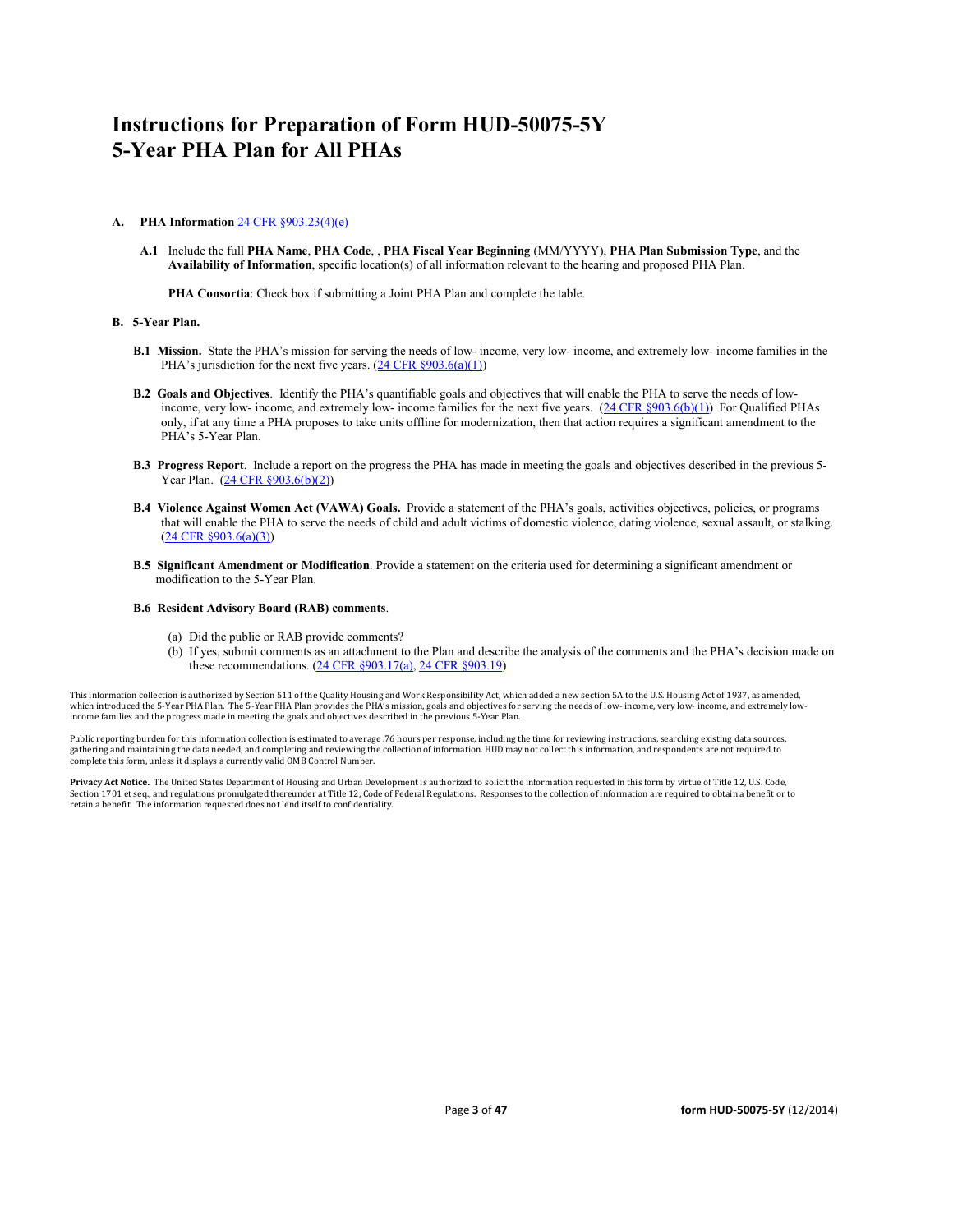### **Attachment B.1 - Mission**

**Mission. State the PHA's mission for serving the needs of low- income, very low- income, and extremely low- income families in the PHA's jurisdiction for the next five years.** 

HHA's mission is to improve lives by providing quality, affordable housing options and promoting education and economic self-sufficiency.

The HHA provides affordable homes and services to low-income households through a range of Voucher programs made up of over 18,200 vouchers, 3,250 public housing units, 2,541 tax credit units, 300 Section 8 Project-Based Rental Assistance units and 110 market rate units at our 30 developments around the city.

From 2015 to 2019, HHA increased the number of affordable housing units in the City of Houston by 2,713, through development and acquisition of 1,404 affordable units which has leveraged \$X, and through the award of 1,309 additional vouchers with annual budget authority of \$9.5 million.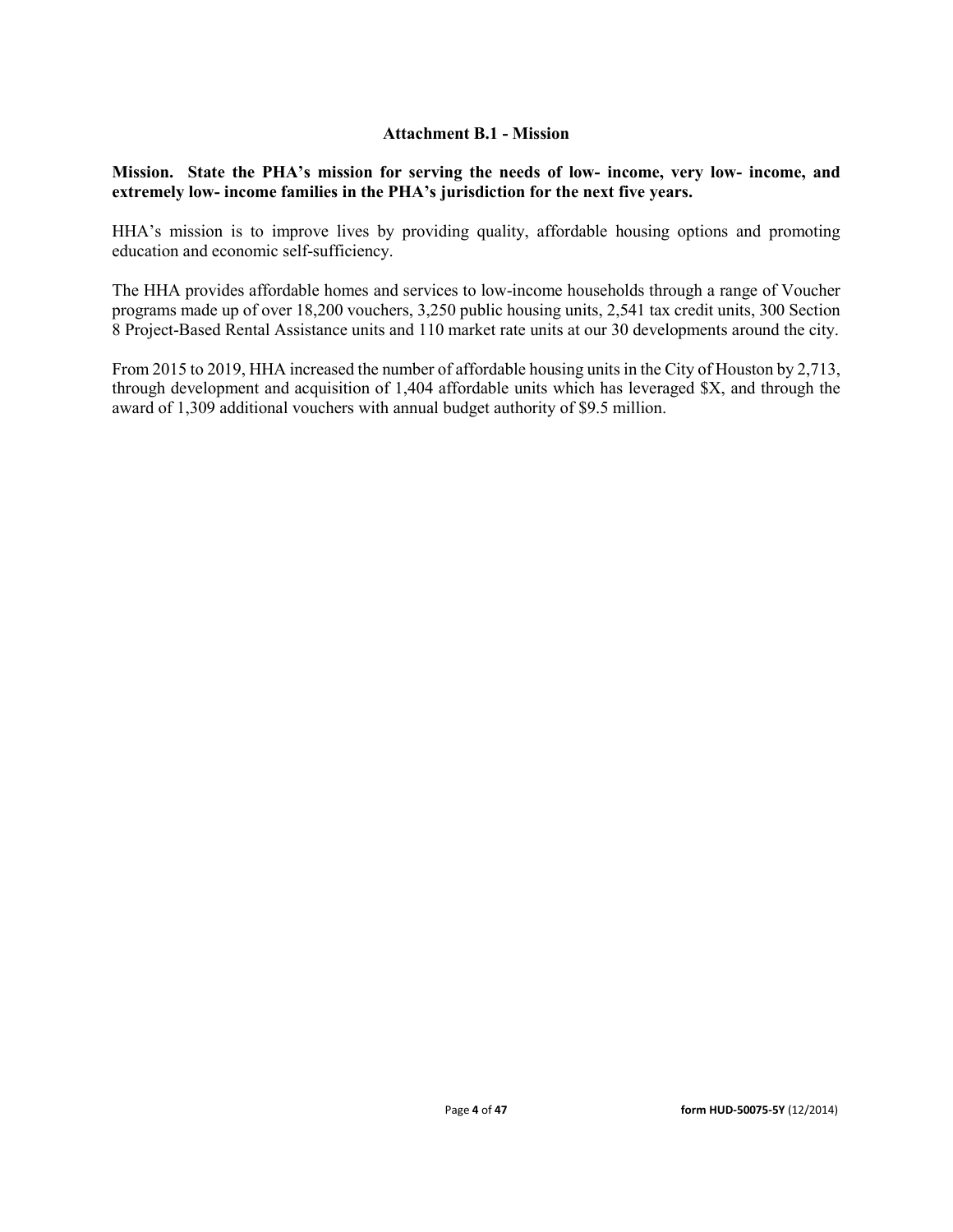### **Attachment B.2 – Goals and Objectives**

**Goals and Objectives. Identify the PHA's quantifiable goals and objectives that will enable the PHA to serve the needs of low- income, very low- income, and extremely low- income families for the next five years.** 

### **HHA Goal: Expand efforts to ensure equal opportunity in housing.**

Strategy: Reducing language barriers that may hinder access to programs it administers Strategy: Ensuring compliance with ADA requirements when constructing new and renovating existing units.

Strategy: Increase housing choice and mobility.

Strategy: Continue education of Fair Housing Laws.

### **HHA Goal: Increase the quantity and quality of housing.**

Strategy: HHA will apply for additional rental vouchers.

Strategy: Acquisition and new development of affordable housing.

Strategy: Seek land in high opportunity areas.

Strategy: Pursue recapitalization with tax credits.

Strategy: Utilize Capital Fund and other resources to rehab. and improve properties' condition.

Strategy: Complete and maximize performance through conversion of HHA's first four public housing developments with CHAPs, under HUD's Rental Assistance Demonstration.

Strategy: Modernizing, rebuilding, and/or demolish (if it can be replaced) aging units incrementally through the Capital Fund Program and other sources as available.

Strategy: As funding continues to be worn thin from HUD, Housing Authorities become more and more constrained. HHA will seek partners who can access capital or subsides that are unavailable to the HHA in order to maximize public and private funds and leverage partnerships to grow and diversify financial resources. Pursue other grants and equity opportunities like Rapid Rehousing (RRH), Choice Neighborhoods Initiative (CNI), CDBG-Disaster Recovery, Opportunity Zones, etc. HHA will apply for other similar grants as they become available. Pursue grants and other funding opportunities that increase additional funding for the agency.

Strategy: Seeking additional vouchers through the Housing Choice Voucher Program and other special programs that may be available.

Strategy: Partner with Centerpoint and other energy providers by seeking additional funding grants for energy saving opportunities for properties in our portfolio that qualify under their programs.

### **HHA Goal: Seek to improve community quality of life and self- sufficiency.**

Strategy: Providing services to residents, including youth, families, and seniors living in public housing and senior developments to enhance their quality of life.

Strategy: Create well-functioning communities with low crime and good neighbors.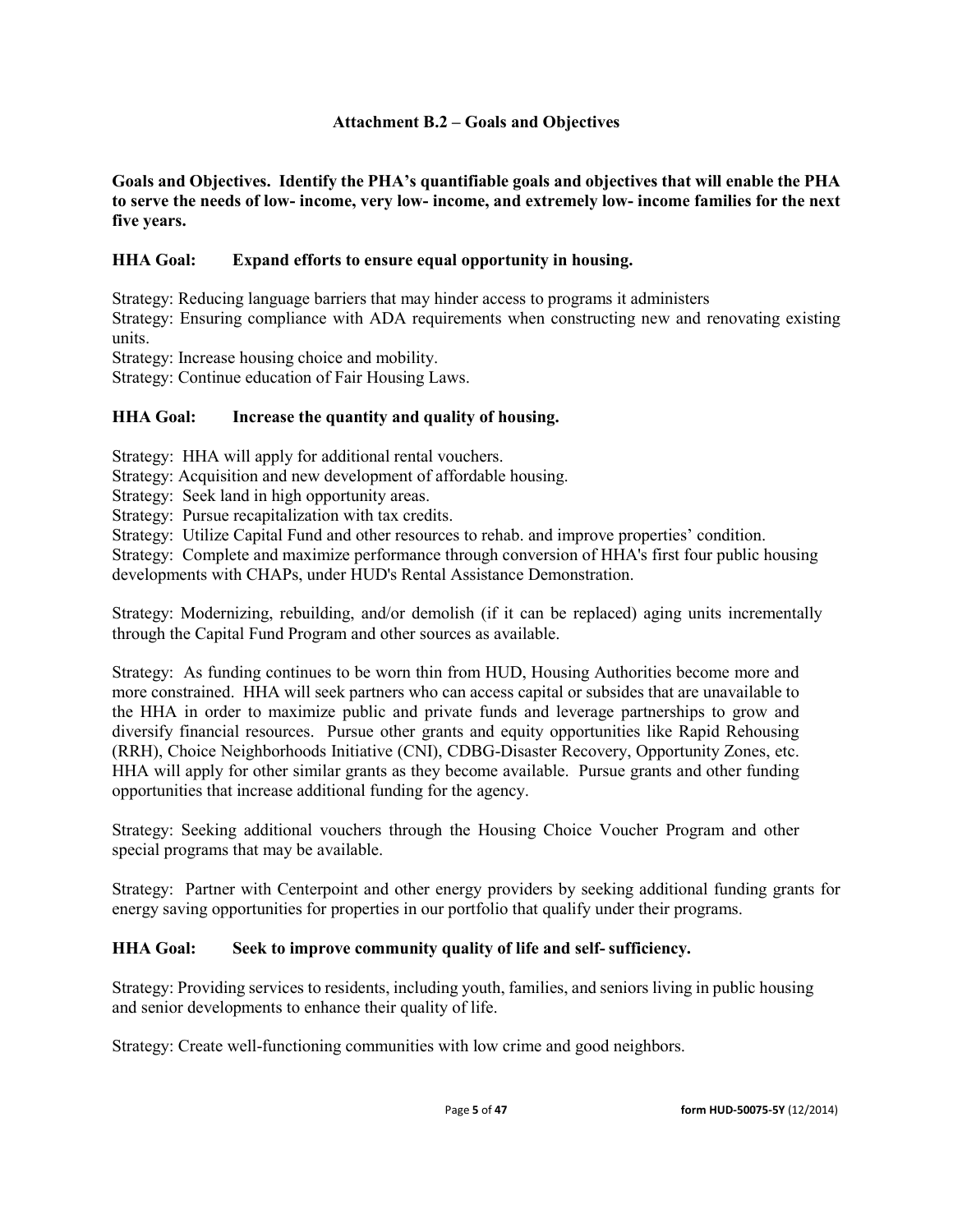Strategy: Providing Family Self-Sufficiency Programs for eligible Section 8 Housing Choice Voucher Program and Public Housing participants pursuant to applicable regulations and available funding.

Strategy: Increase Minority & Women Business Enterprises (MWBE) and Section 3 participation.

Strategy: Pursue systems alignment between housing and health care.

## **HHA Goal: Improve relationships with clients and external stakeholders.**

Strategy: Increase our client agency relationships. Strategy: Promote partnerships with other housing authorities. Strategy: Develop public relations (PR) strategy for positive publicity and perceptions.

## **HHA Goal: Improve agency performance.**

Strategy: Seek other funding streams. Strategy: Improve the physical work environment. Strategy: Invest in human capital. Strategy: Increase interdepartmental collaboration and communication Strategy: Seek new innovations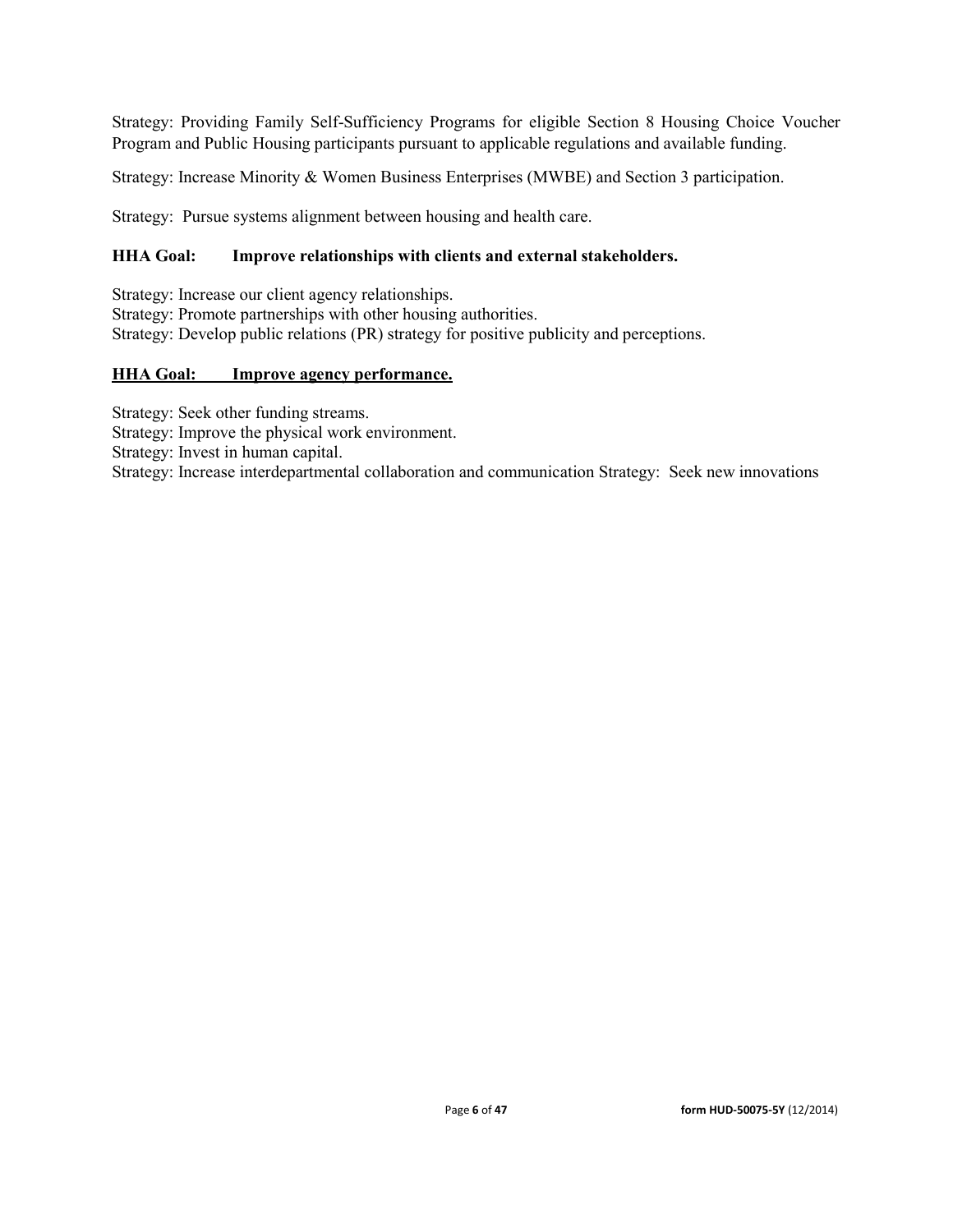### **Attachment B.3 – Progress Report**

### **Progress Report. Include a report on the progress the PHA has made in meeting the goals and objectives described in the previous 5-Year Plan.**

### **HHA Goal: Expand efforts to ensure equal opportunity in housing.**

Strategy: Reducing language barriers that may hinder access to programs it administers.

Progress: HHA has existing staff that have the ability to speak, read, and translate in various languages. This action item focuses on using existing staff resources to translate and add additional information for families. In the long term, this action item includes the implementation of a website translator or alternate Spanish version of the website to ensure access to the non-English speaking population.

We currently have one Spanish speaking CSR. We continue to utilize existing staff to assist with Spanish and Asian language calls. We have also used Masterword for on demand translation. Increasing Spanish presence on the website will be an ongoing process. A new website will have to be created. Spanish, Vietnamese and Mandarin translations were produced for the HHA website for our September 2016 wait list opening. We advertised in those languages as well. We also received media coverage in multiple languages.

Strategy: Ensuring compliance with ADA requirements when constructing new and renovating existing units.

**Progress: Independence Heights was constructed during 2017-18 and included 9 units that were accessible to Mobility Impaired and 4 units for the hearing and visually impaired.**

**Legal Compliance Officer ("LCO") implemented additional protocols for communicating and monitoring approved RMs while pending completion post-approval.**

### Strategy: Increase housing choice and mobility.

**Progress: Exception payment standards (EPS) for 51 zip codes at 120 percent of the 50th percentile of 2016 approved 4/18/16, effective 4/25/16. This is the latest iteration of a tiered PS system that has been in place since 2014. Currently, HHA's existing payment standards are set at 130%, 111%, 101% and 92%.** 

**We are currently working with the City (HCD), NestQuest and the County (CSD and HCHA) to develop and support a Voucher Mobility Program. NestQuest is a Texas non-profit organization. NestQuest was created to promote voucher mobility that works with Housing Choice Voucher holders and local landlords to increase client access to areas with excellent schools. NestQuest finds homes zoned to excellent schools and works with owners to increase housing choice for Housing Choice Voucher clients. To join the program clients:**

- **· Must have an active Housing Choice Voucher**
- **· Be eligible to move**
- **· Have at least one school aged child in their household**

**NestQuest Acquired partnerships with 15 management/realty companies with properties in High Opportunity neighborhoods across the metro area. HHA cooperates with NestQuest by making clients aware of this unique service that they may be eligible for. To date, HHA has been able to provide HAP assistance for 38 low-income households who chose to move to dwelling units where**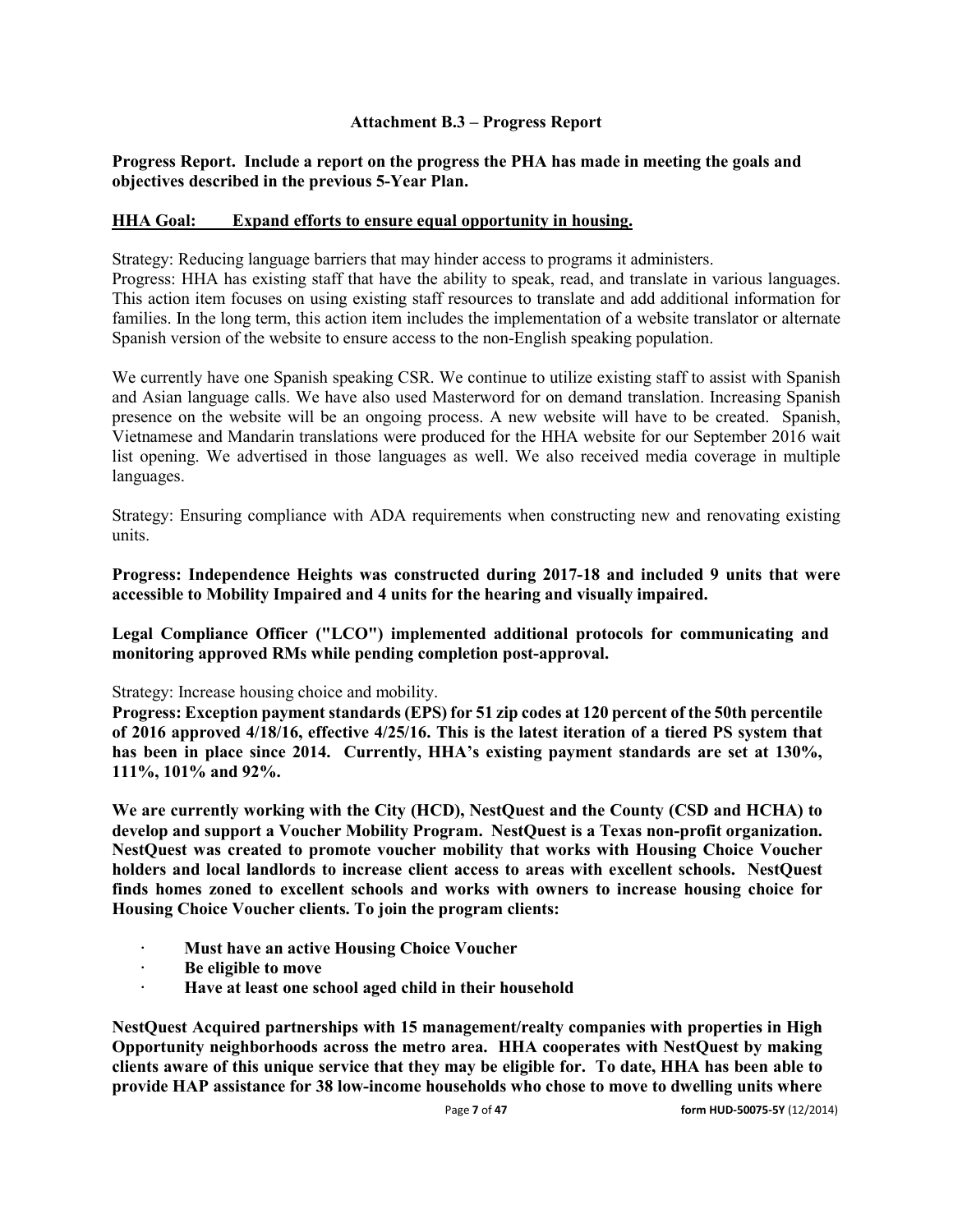**their children could attend and benefit from high-quality schools and further our deconcentration of poverty efforts. 22 HHA families occupied units with access to schools ranking from B to A+.**

**HHA will apply to and participate in HUD's pending Housing Mobility Demonstration Program NOFA.**

Strategy: Continue education of Fair Housing Laws.

**Progress: HHAs compliance office speaks on Section 504 issues in the new hire orientations (approx. 30 minutes in each orientation). Additionally, she has provided training sessions at HCV all staff meetings. HHA staff have participated in and/or are scheduled to participate in Fair Housing trainings conducted by HUD.**

**Management staff has also attended seminars in Houston and Washington DC focusing on Fair Housing issues and current events.**

**LCO, via Power Point, trained new hires on Fair Housing, Reasonable Accommodations, VAWA Requests, and LEP individuals for 30 mins. We adding an additional 15 minutes to ensure staff had a clear understanding of the material and HHA's current Policies and Practices involving the aforementioned. Additionally, in-house attorneys met quarterly with housing staff in the housing choice voucher program to present on legal topics and best practices.**

**HHA's website provides a link to socialserve.com for a listing of properties to include identification of accessible units, distance to public transportation, shopping, hospitals and more.**

**HHA and the City of Houston are collaborating around the 5-Year Consolidated Plan.**

### **HHA Goal: Increase the quantity and quality of housing**

HHA will apply for additional rental vouchers.

As of July 31, 2019, HHA's public housing occupancy rate is 94.9%.

As of July 2019, HHA's year-to-date voucher lease-up rate is 99.5% and the HAP budget utilization rate is 103.1%.

Continue to assess opportunities for acquisition of property to provide more affordable housing; and continue to assess opportunities to construct more affordable housing on land acquired by or already owned by HHA.

HHA conducts the majority of its monthly Board of Commissioners public meetings at our various developments to give residents and Resident Councils opportunities to raise issues with our Board and HHA leadership.

Demonstrated quality, safe and decent affordable housing with 13 of 13 sites receiving passing scores from HUD's REAC Center.

Strategy: Acquisition and new development of affordable housing. **Progress: Sweetwater Complete; Mansions in progress; and Winkler Complete.**

Strategy: Seek land in high opportunity areas.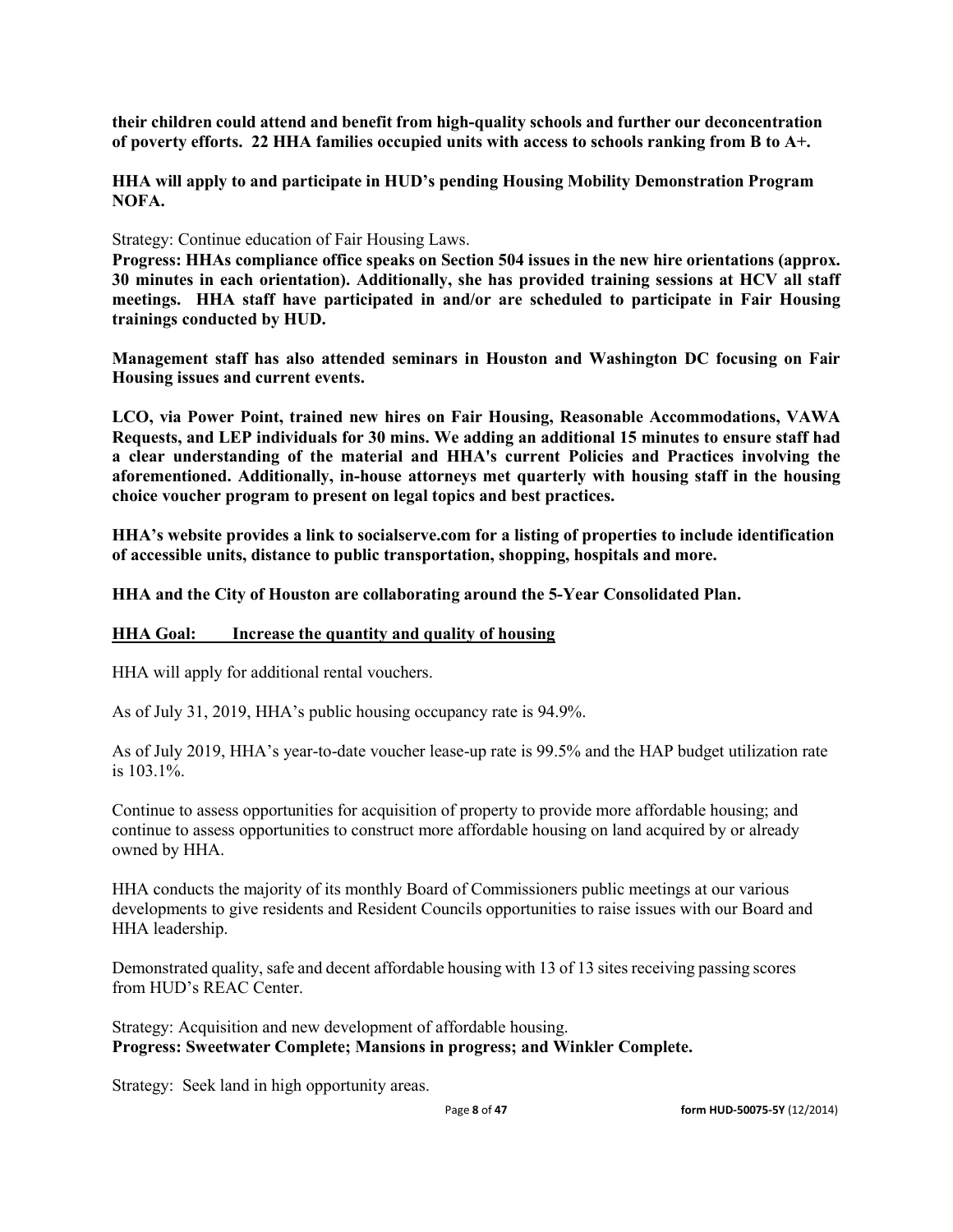**As funding becomes available to acquire sites for development in high opportunity areas. HHA will pursue investment in acquisition of land that could be utilized for Low Income Housing Tax Credit Developments that would be constructed in areas that would deconcentrate poverty and provide excellent educational and employment opportunities to residents.** 

Strategy: Pursue recapitalization with tax credits.

**Progress: HHA was awarded over \$19 Million in 9% tax credits for rehabilitation of 6000 Telephone Road.**

Strategy: Utilize Capital Fund and other resources to rehab. and improve properties' condition. **Progress: Completed \$1.5 Million in capital improvements on HHA properties.**

**Completed the Hurricane Harvey repairs at Mansions at Turkey Creek, Uvalde Ranch, Peninsula Park, Lincoln Park, Historical Allen Parkway Village, and Winkler.**

**RFP 16-01 published 1/21/16, with proposals accepted for project-based vouchers on a monthly basis thru December.**

**Independence Heights closed March 5, 2017 & Fifth Ward is in the process of closing. Acres Homes on hold.**

**All excess land but Robin St has been disposed of. Decision needs to be made regarding Acres Homes, 2500 Hillcroft and West side of Main and Crosstimbers.**

**Continuing to look for potential sites in High Opportunity areas.**

**RFP for potential Project Based Voucher opportunities.**

**RFP for partners to acquire, rehab or newly construct housing developments. HHA has selected multiple developers to partner with to produce affordable housing. Plans to finalize MOU's and put financing in place are underway.**

**HHA's two-year savings from its Energy Services Contract (ESCO) for its public housing properties for 2017 and 2018 was approximately \$2.563 million.**

Strategy: Complete and maximize performance through conversion of HHA's first four public housing developments with CHAPs, under HUD's Rental Assistance Demonstration.

**Progress: HHA has almost completed our Rental Assistance Demonstration (RAD) Project-Based Voucher (PBV) straight conversion for HRI/Victory Place. HHA is also going through the RAD-PBV conversion process with HUD for our APV/HOAPV developments, which will include an application for 4% tax credits in January 2020 and possibly state historic tax credits as well. HHA used the feasibility analysis for our consideration to convert its entire portfolio through RAD.** 

Strategy: Modernizing, rebuilding, and/or demolish (if it can be replaced) aging units incrementally through the Capital Fund Program and other sources as available.

**Progress: Planning is in progress for future modernization which will be evaluated more closely after the completion of HHA's current new construction activities. HHA has submitted demolition applications for storm damaged units at Irvinton, Clayton Homes and Kelly Village which will be taken by TXDOT for expansion of Interstate 45, under its eminent domain authority. Deliberations with FEMA regarding Forest Green, Clayton, and Irvinton's recovery**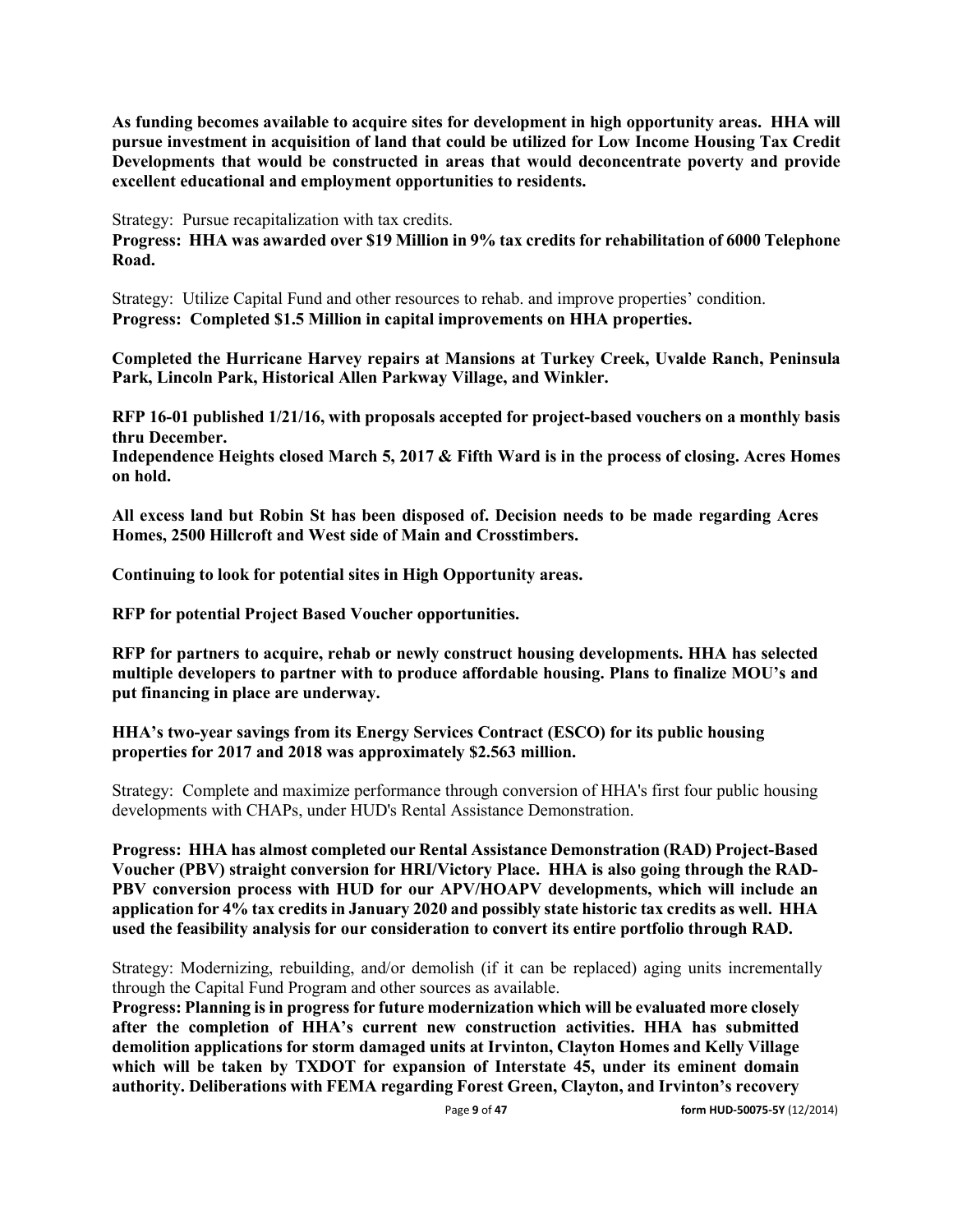### **from Hurricane Harvey continues under its Public Assistance program and hazard mitigation program.**

Strategy: As funding continues to be worn thin from HUD, Housing Authorities become more and more constrained. HHA will seek partners who can access capital or subsides that are unavailable to the HHA in order to maximize public and private funds and leverage partnerships to grow and diversify financial resources. Pursue other grants and equity opportunities like Rapid Rehousing (RRH), Choice Neighborhoods Initiative (CNI), CDBG-Disaster Recovery, Opportunity Zones, etc. HHA will apply for other similar grants as they become available. Pursue grants and other funding opportunities that increase additional funding for the agency.

### **Progress: HHA submitted grant application for the Choice Neighborhoods on June 10, 2019. Multiple HHA staff have attended various sessions regarding Opportunity Zones, in preparation for HUD's pending final rule.**

Strategy: Seeking additional vouchers through the Housing Choice Voucher Program and other special programs that may be available.

### **Progress: Received Renewal for Year 2 RRH in the amount of:**

- **CoC RRH1 FY2015 6.1.16-5.30.17 TX0366L6E001502 \$1,347,330**
- **CoC RRH2 FY2015 6.1.16-5.30.17 TX0368L6E001502 \$1,189,874**
- **CoC RRH1 FY2016 6.1.17-5.30.18 TX0366L6E001503 \$1,347,330**
- **CoC RRH2 FY2016 6.1.17-5.30.18 TX0368L6E001503 \$1,189,874**
- **CoC TAY RRH FY2015 12.1.16-11.30.17**
- **TX0428L6E001500 \$1,270,076**
- **SA/HCCSD ESG 10.1.16-2.28.17 NA \$86,000**
- **HCCSD HOME 10.1.16-9.30.17 NA \$126,000**
- **COH HHSP 1.1.17-9.30.17 NA \$227,530**

### **72 additional VASH vouchers were awarded. MFP preference expanded to 100 vouchers plus 20 each year. HHA applied for and received 99 new mainstream and 85 FUP vouchers made available in FY 2018 and FY 2019.**

Strategy: Partner with Centerpoint and other energy providers by seeking additional funding grants for energy saving opportunities for properties in our portfolio that qualify under their programs.

### **Progress: HHA partnered with Centerpoint Energy and received grant funds to replace 500 old HVAC units with highly efficient units.**

### **HHA Goal: Seek to improve community quality of life and self- sufficiency:**

### **Strategy: Providing services to residents, including youth, families, and seniors living in public housing and senior developments to enhance their quality of life.**

Progress: The Grade Level Reading (GLR) Campaign has been a solid initiative that HHA has been participating in. HHA again received over 20,000 books to be distributed throughout our properties and to our HCV clients. The distribution of these books has been integrated into our ongoin processes.

Partnered with HHA's Section 8 & the Houston's Public Library to host "Book Rich Environment" celebrations, at Oxford & Cuney.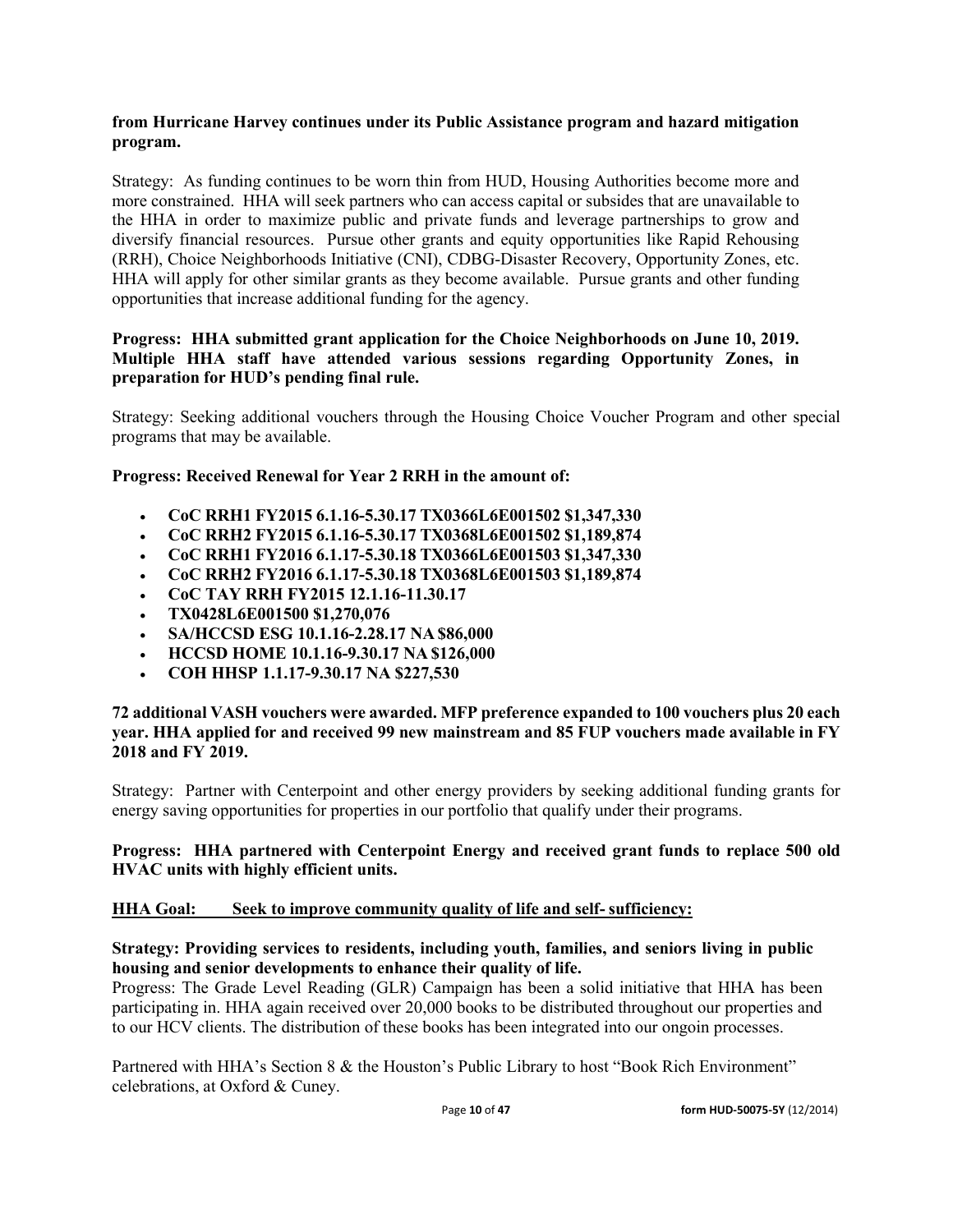Partnered with the City of Houston's Department of Parks & Recreation and the Resident Councils to host Summer Lunch Programs, at 6 sites.

Partnered with the Children's Museum to host a Parenting Program at Oxford.

Currently in the process of working with various non-profits on potential opportunities to utilize space in HHA developments. JobsPlus program has 354 residents enrolled. Managed a federally-funded workforce development grant called Jobs Plus to engage 505 public housing residents at Cuney Homes in workforce development opportunities. A total of 292 residents increased their earned income along with providing rent incentives valued at \$1,038,693 to 177 households.

Active senior programs are hosted at Bellerive and Telephone Road.

HHA hosted our first ever Youth Summit at Texas Southern University. The goal was to expose our youth residents to college. HHA youth engaged mentors on opportunities for college, took campus tours, and make plans to form agency-wide youth council.

### **Strategy: Create well-functioning communities with low crime and good neighbors.**

Progress: Three sites received Blue Star Certifications from Houston Police Department indicating the achievement of standards to improve safety.

HHA is in the process of putting together a proposal for upgrading the camera security systems at all of its sites which could be monitored centrally instead of at each site individually.

HHA aggressively pursues lease compliance and enforcement through for-cause evictions and nonpayment. Cases that resulted in the tenant ultimately vacated: 104; Cases where HHA withdrew or settled: 18; Cases overturned at grievance hearings or by court: 7.

HHA's Legal Department continues to work closely with property management and outside counsel to pursue evictions for substantive and/or repetitive lease violations; this includes thorough reviews and investigation into potential cases, active monitoring of/engagement in active cases, representation of HHA at formal grievance hearings, and appearance in court as needed. During the course of our work, we actively watch for and address any problems or concerns regarding property management practices and procedures, with particular focus on issues that may affect successful lease enforcement. We are available to property management on a daily basis to answer questions or provide assistance as needed regarding lease enforcement. In addition, outside counsel and Legal held two training meetings in 2016 with property managers, assistant managers, and regional supervisors to review for-cause eviction procedures, important practices, areas of concern, and to answer questions.

HHA applied for HUD's Emergency Safety and Security Grant in FY 2020.

The HHA has updated policies and procedures to ensure compliance with the Violence Against Women Reauthorization Act of 2013 (Pub. L. 113-4, 127 Stat. 54) (VAWA 2013), per HUD's Final Rule issued on November 16, 2016.

Continued collaboration between law enforcement authorities, victim service providers and others to promote the safety and well-being of victims of domestic violence, dating violence, sexual assault and stalking for individuals that receive assistance from HHA.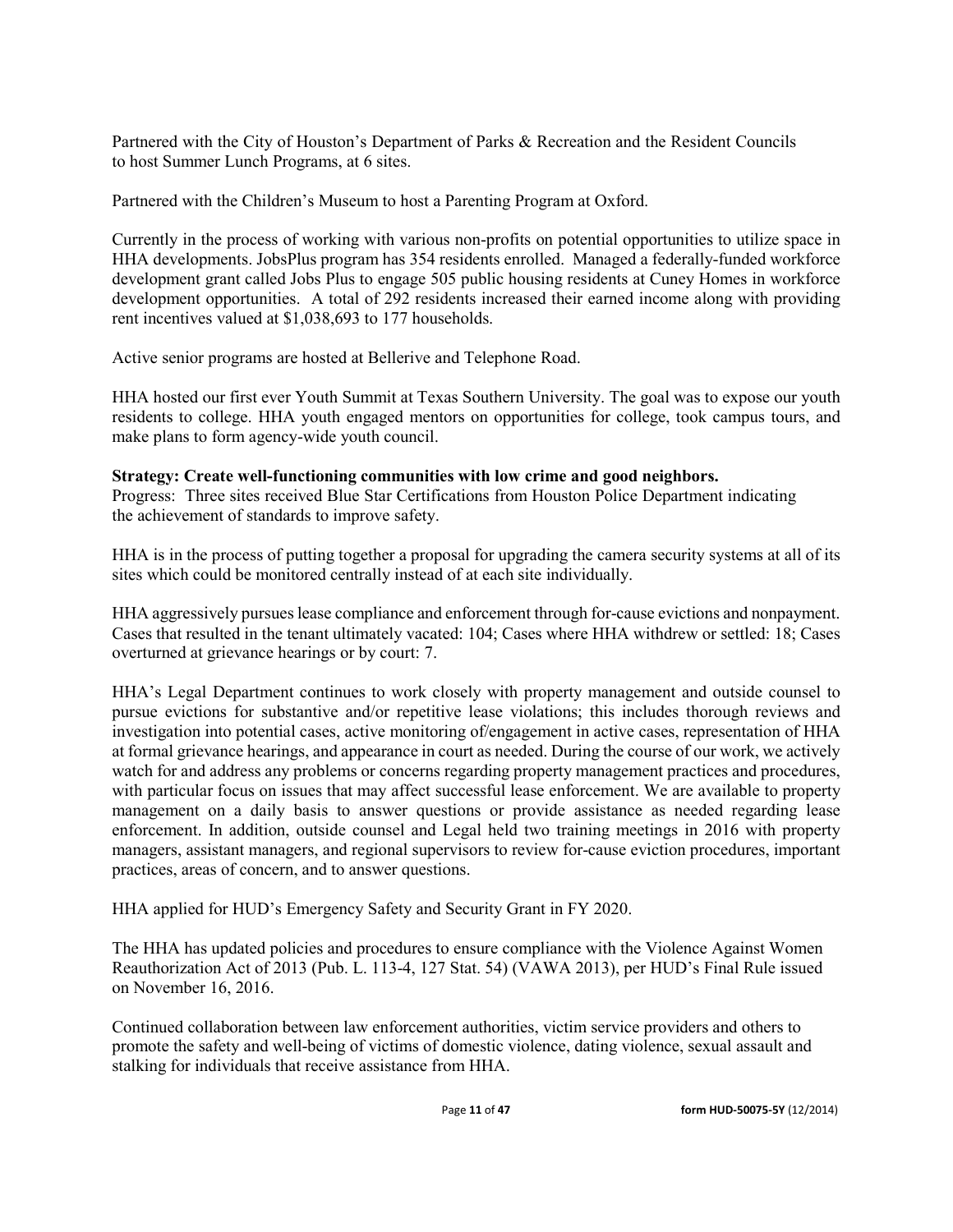Created and implemented an Emergency Transfer Plan.

Strategy: Providing Family Self-Sufficiency Programs for eligible Section 8 Housing Choice Voucher Program and Public Housing participants pursuant to applicable regulations and available funding.

**Progress MyGoals is a coaching demonstration that provides employment coaching and financial support to unemployed adults. The program's objective is to help participants improve their overall economic security and decrease their reliance on public assistance in the long term. MyGoals uses a highly structured and nondirective coaching process to assist clients in four main domains: (1) employment and career management; (2) education and training; (3) financial management; and (4) personal and family well-being.** 

**The MyGoals for Employment Success program is currently operating in two Cohorts servicing a total of five hundred and thirty Housing Choice Voucher recipients, 249 from Cohort 1 (completed recruitment January 2018) and 281 from Cohort 2 (completed recruitment July 2019). MyGoals is maintaining high contact from participants with a monthly average of sixty percent engagement. Outside of the MyGoals general coaching we plan to partner with Family Self Sufficiency and outside local agencies to help participants improve credit and learn information on Home Buying. MyGoals will also work with the Family Self Sufficiency program to help our clients who will be ending the MyGoals program from Cohort 1 transition into FSS. Within the MyGoals program there are currently 321 participants working, 130 working part time and 192 working full time. Within the MyGoals program participants are eligible to receive financial incentives for working. As of third quarter 2019 MyGoals has processed more than \$135,000 worth of incentives. MyGoals for Employment Success received a Merit Award from the National Association of Housing and Redevelopment Officials (NAHRO) for the work of the program. MyGoals Cohort 1 will come to an end in 2020, at the end of each quarter MyGoals will lose a Cohort 1 Career Coach and will be at a complete close by January 2021. MyGoals will continue through Cohort 2, working with participants to help improve their overall economic status.**

**Currently we are hosting an AmeriCorps Member Volunteer daily in the OC. Service's offered by AmeriCorps Member Volunteer is an adult literacy program targeted to individuals that need help completed and understanding HHA documentation. The customer service department continues to host Book's and Blankets in our Opportunity Center and now is offering free eBook accounts through the downloadable application Open eBooks. With an Open eBook account youth and adults have unlimited access to free books. Pursuing the partnership with Houston Arts alliance to bring free grant writing workshops in the OC.** 

**Progress: Current staffing in both call center and lobby includes staff fluent in Spanish and Vietnamese in addition to English. Goal is to maintain a level that allows for resolution within customer service operations without asking for assistance from other areas.**

**Continue to partner with Nestquest to increase leasing opportunities for families in opportunity neighborhoods.**

**4th Payment Standard implemented in 2018. HHA will gather and analyze data on effectiveness.**

**Strategy: Increase Minority & Women Business Enterprises (MWBE) and Section 3 participation.**

**Progress: Collaborated with two (2) employers to initiate an apprenticeship program called**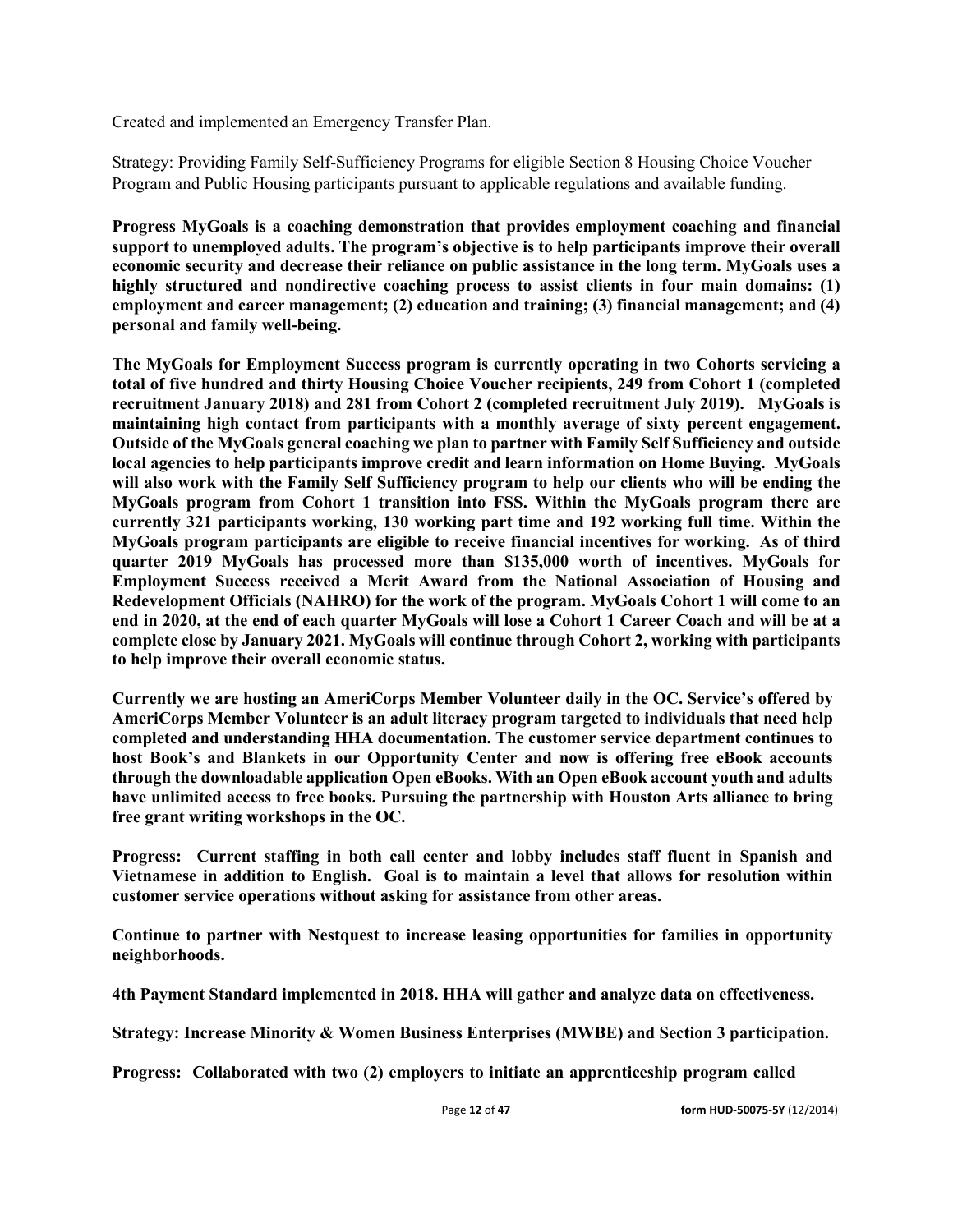**"Pathways to Success" with 19 participants (Section 3). Adult participants served as paid Apprentices, in entry-level jobs, with 8 hired in permanent full-time positions. The impact of the program resulted in low-income adults increasing their earned income by \$185,000 provided by Orion Real Estate Services and Employment Training Centers.**

**Development of ongoing communications between the Legal/Procurement Department and Client Services to ensure the effectiveness of their Programs, involving Client Services into communication processes with potential vendors, and including Client Services in marketing efforts. The Legal Dept. also facilitated a meeting with all executives and directors in the summer of 2016, utilizing Spurgeon Robinson of Mpact Strategic Consultants to discuss improvements the Section 3 Program.**

**The Procurement Dept. has attended outreach events to encourage HUB's, and Section 3 business to do business with HHA.**

**The Procurement Dept. has increased its usage of the Forward Times (a minority newspaper), when it becomes necessary to post legal notice for solicitations.**

**The Procurement Dept. can access, and utilizes the City of Houston's, and the State of Texas Databases, to ensure outreach is made to M/WBE's and Section 3 businesses.**

### **The Procurement Dept. currently tracks the utilization of M/WBE's, and is currently seeking the best way to track the utilization of Section 3 businesses.**

Strategy: Pursue systems alignment between housing and health care. Pursue and implement second phase of "Improving Health by Aligning Housing and Health Systems" demonstration, which is a collaboration between United Health Care, CSH & The Robert Wood Foundation. The purpose of this partnership is to identify service overlaps between residents in federally subsidized housing programs and United Health Plan members; and to develop shared baseline understanding on the health conditions and service utilization patterns of matched resident/member populations; in order to identify opportunities to improve health outcomes of this population. The project lays groundwork for longer-term data and program collaborations between UHC and the HHA, while also adding to the broader evidence base on housing and health overlap and cross-sector intervention strategies.

**Progress: After extensive review and discussions with UHC,CSH and CLPHA around the Health and Housing pilot grant through RWJF, HHA has tentatively selected diabetes (both adult and childhood diabetes) as well as a behavioral health component among children as the health conditions for its pilot. HHA, UHC,CSH and CLPHA had a meeting at HHA on June 3, 2019 to commence the bridge between the planning and implementation phases of the pilot.** 

**Simply stated, HHA, UHC and CSH's organizational priorities for the AHH pilot is to improve the lives of the people we serve. It is our hope and belief that we can better align our respective systems, program and service delivery, and ultimately improving life outcomes through the facilitation of resources, technical expertise and strategic identification of our clients' medical and housing needs. In other words, we believe that "the whole is greater than the sum of its parts."** 

**Addressing the social determinants of health impacts people's risk factors as well as the extent to which they become a chronic disease such as Type 2 diabetes. Housing is a significant social determinant of health. By providing low-income households with housing that is decent, safe,**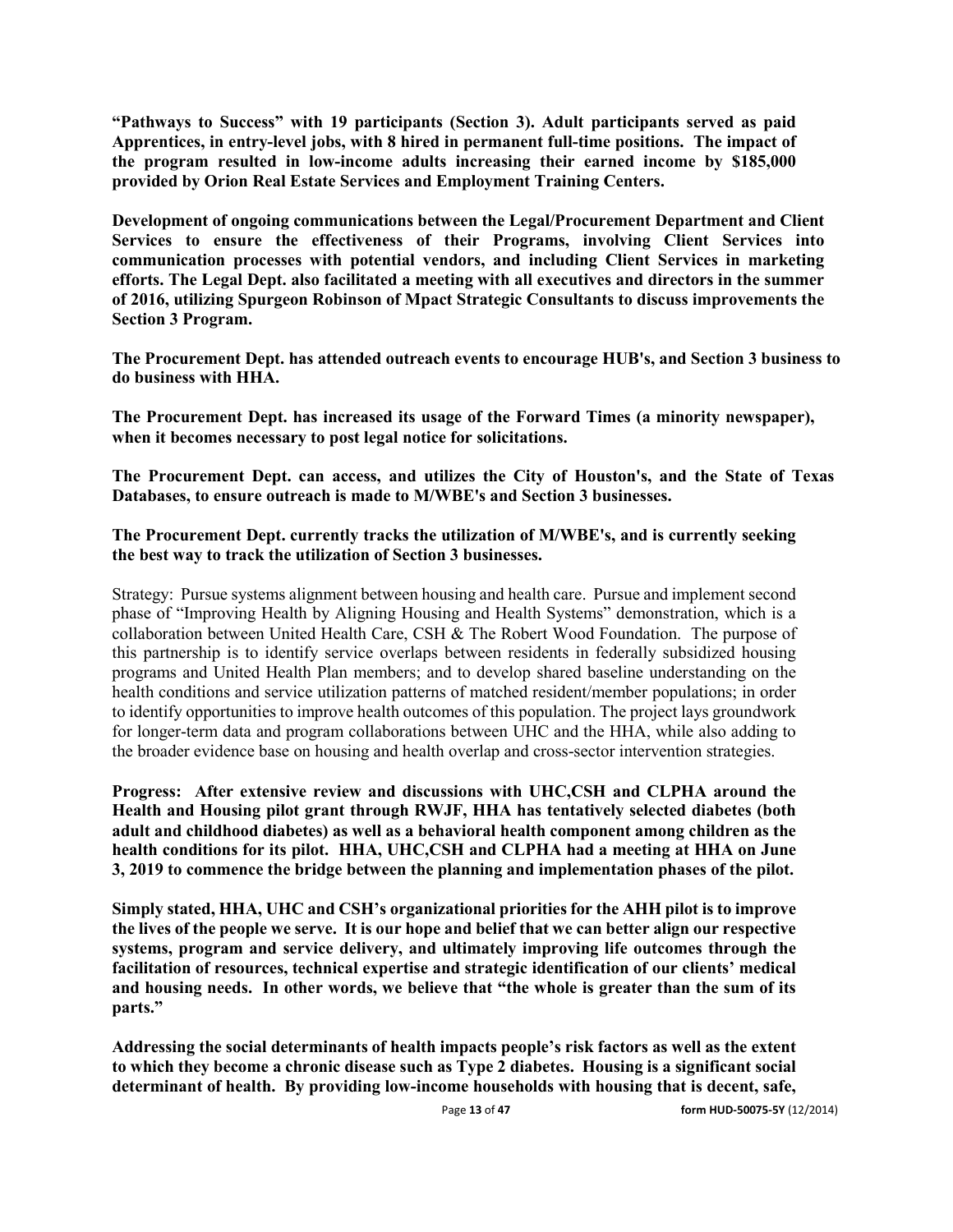**sanitary, in good repair and affordable, HHA can help them with the stability or mobility that they need to improve their health. Through the AHH pilot we may be able to have a greater impact with the intervention and possibly help greater percentages of household members use their housing assistance for greater stability, self-sufficiency and others to live independently longer.** 

**Staff from the three organizations discussed a housing pilot program at New Hope where there will be housing assistance provided for but just for 12-months. HHA and UHC discussed further examination of HHA's existing administrative plans to see if our current or future policy would allow them to remain eligible for a voucher or public housing unit at the end of the first 12-months, in the way that other temporary housing assistance programs work such as HOME-TBRA and the Family Unification Program (FUP). Additionally, residents having access to better healthcare does more than just providing better health. It may also lead to eviction prevention and lower turnover in HHA programs and greater housing stability. Although no resident is evicted for "health" reasons only, some evictions occur due to other issues such as mental health, relationship issues, non-payment of rent,that could be tied into overall "health."** 

**By engaging with each other through this cross-sector pilot, we hope that in the aggregate all of our organizations may also be able to reduce programmatic and administrative costs. Over time, we hope to be able to better align health and housing organizations' practices for the betterment of the low-income households we serve.** 

### **HHA Goal: Improve relationships with clients and external stakeholders:**

Strategy: Increase our client agency relationships

**Progress: HCV is working with a consultant to draft client centered procedures.**

**For Clients, the FSS department has developed a Program Coordinating Committee (PCC) comprised of community partners and stack holder serving the needs of our clients.**

Strategy: Promote partnerships with other housing authorities.

**Progress: We have an MOU with Harris County and Galveston Housing Authority to provide third party inspections for them.**

**Have an MOU with Texas City Housing Authority to share and provide technical assistance.**

Strategy: Develop public relations (PR) strategy for positive publicity and perceptions.

### **Hired PR firm Etched in late 2016. This has generated positive publicity. We are currently engaged in strategic planning with Etched for our 2020 efforts.**

### **HHA Goal: Improve agency performance:**

Strategy: Seek other funding streams

**Progress: HHA executed our HUD CoC TAY RRH contract effective 12.1.16. HHA has fully contracted with three separate case management vendors. The sub recipient vendors are as follows:**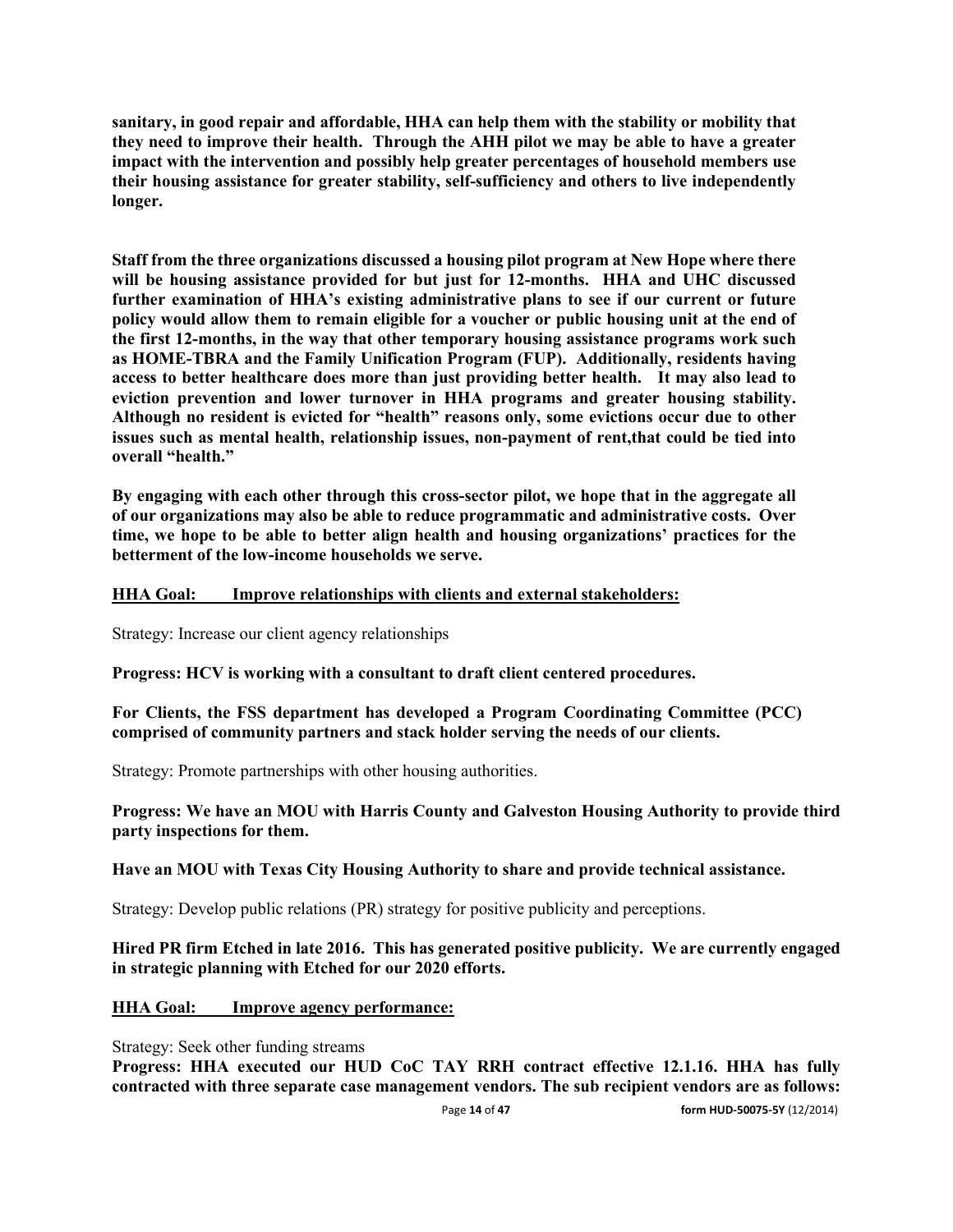**the Salvation Army (awarded 1 case manager, 1 housing navigator), The Montrose Center (awarded 1 case manager) and to Covenant House of Texas (awarded 1 case manager). This program will serve transition age youth ages 18–24 who are literally homeless living on the streets or in an emergency shelter. The annual award for this program is: \$1,270,076.**

Strategy: Improve the physical work environment

**Progress: Construction has completed on 2640 (Formerly 2650) Upgraded of network equipment and phone system at remote sites are underway.**

**IT has migrated the old servers into virtual servers. IT has implemented a new software to monitor the network and all systems that are connected to it. IT has implemented a reporting program called MILO. Finance will be schedule to have training on this module.**

Strategy: Invest in human capital.

**HHA has implemented a management training program through the use of a third-party vendor to promote the skills of supervisory staff.**

Strategy: Increase interdepartmental collaboration and communication Strategy: Seek new innovations.

**Applied for the Moving to Work (MTW) Rent Reform Cohort 2. On June 12, 2019, HHA submitted a letter of interest to HUD for a new income-based rent reform slot in the Moving-to-Work demonstration. Specifically, by using reasonable income tiers in MTW Test Tiered Rents #4 and #1 along with regular triennial recertifications, households will have:** 

**• a lower percentage of their income towards rent and utilities below 30 percent of their monthly adjusted income before reaching the midpoint of each tier; and** 

**• a grace period to increase their income and assets before these amounts are taxed / captured in the second half within the same income tier as well as in a higher income tier.** 

**As a result, both MTW Test Tiered Rents #1 and #4 would feature easy-to-understand incentives that are transparent to residents, PHA staff and other program stakeholders.** 

**HHA's IT Department has been working consistently with HCV and the other departments to implement the ECM project. Working with the company ImageSoft the I.T. department has installed the OnBase software system and is looking to begin user testing of the system in November 2019. HCVP Special Programs should go online December 2019 or January 2020.**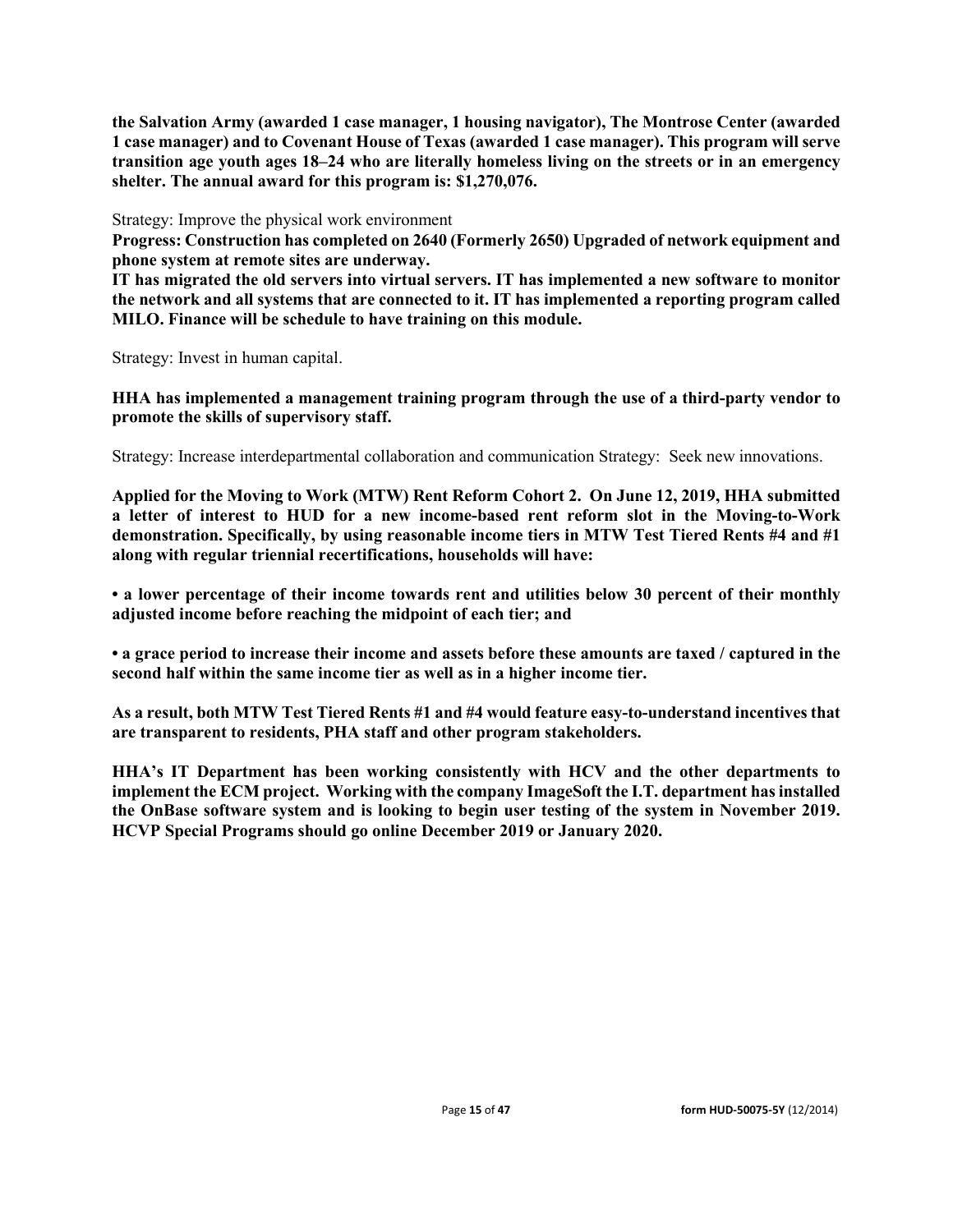### **Attachment B.4 - Violence Against Women Act (VAWA) Goals**

**Violence Against Women Act (VAWA) Goals.** Provide a statement of the PHA's goals, activities objectives, policies, or programs that will enable the PHA to serve the needs of child and adult victims of domestic violence, dating violence, sexual assault, or stalking.

The HHA has updated policies and procedures to ensure compliance with the Violence Against Women Reauthorization Act of 2013 (Pub. L. 113-4, 127 Stat. 54) (VAWA 2013), per HUD's Final Rule issued on November 16, 2016.

Continued collaboration between law enforcement authorities, victim service providers and others to promote the safety and well-being of victims of domestic violence, dating violence, sexual assault and stalking for individuals that receive assistance from HHA.

Created and implemented an Emergency Transfer Plan.

.

Nonresident applicants (24 CFR § 982.353). If neither the household head nor spouse of an assisted family already had a "domicile" (legal residence) in the jurisdiction of the initial PHA – HHA - at the time when the family first submitted an application for participation in the voucher program to the initial PHA. Nonresident applicants at the time of application must lease within HHA' s jurisdiction for 12 months before becoming eligible for portability. However, this does not apply when the family or a member of the family is or has been the victim of domestic violence, dating violence, sexual assault, or stalking, as provided in 24 CFR part 5, subpart L (Protection for Victims of Domestic Violence, Dating Violence, Sexual Assault, or Stalking), and the move is needed to protect the health or safety of the family or family member, or any family member who has been the victim of a sexual assault that occurred on the premises during the 90-calendar-day period preceding the family's request to move.

LCO, via Power Point, trained new hires on Fair Housing, Reasonable Accommodations, VAWA Requests, and LEP individuals for 30 mins. We adding an additional 15 minutes to ensure staff had a clear understanding of the material and HHA's current Policies and Practices involving the aforementioned. Additionally, in-house attorneys met quarterly with housing staff in the housing choice voucher program to present on legal topics and best practices.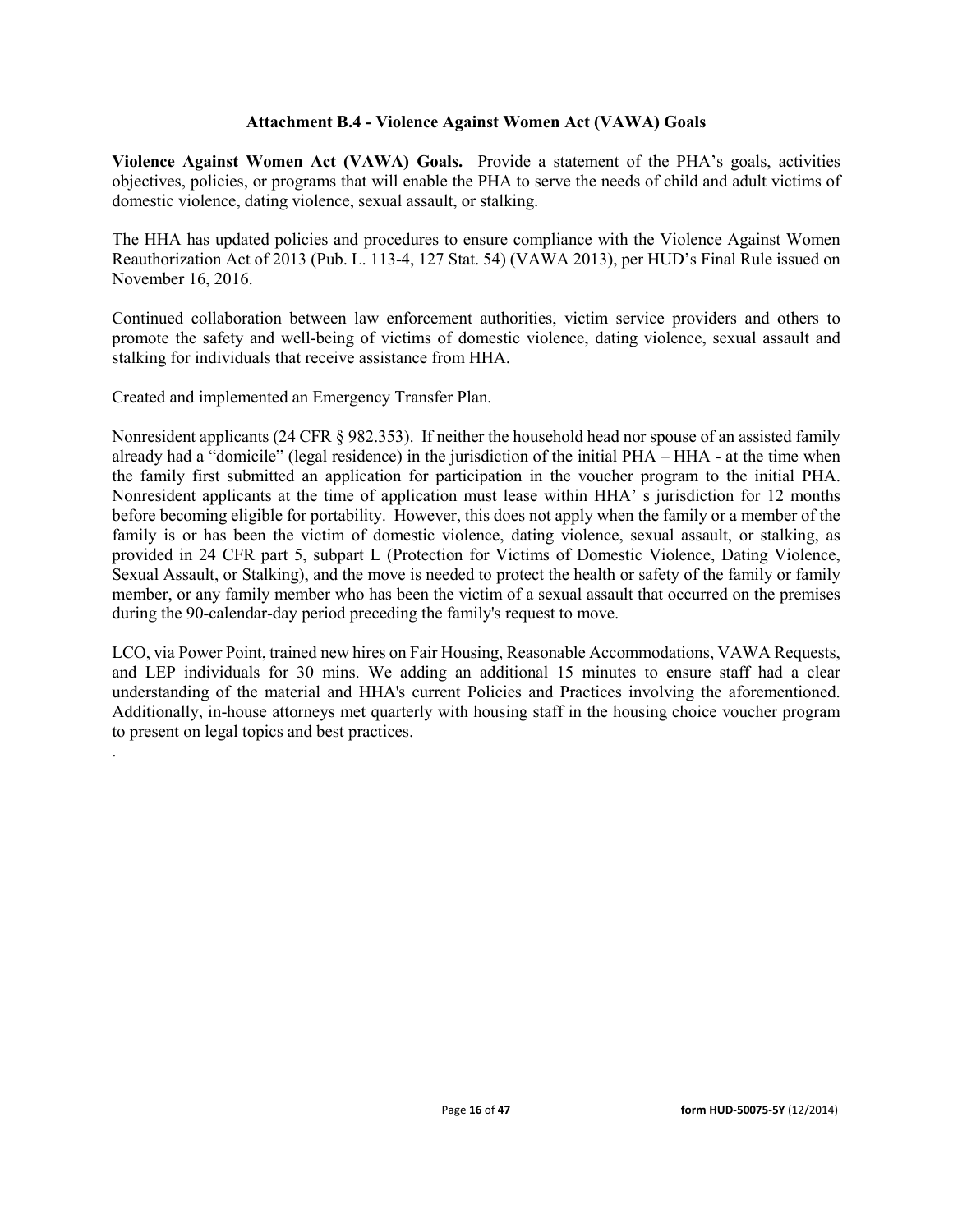### **Attachment B.5 - Significant Amendment or Modification**

**Significant Amendment or Modification**. Provide a statement on the criteria used for determining a significant amendment or modification to the 5-Year Plan.

### **Definition of Substantial Deviation and Significant Amendment or Modification**

The Houston Housing Authority (HHA) considers any of the following to be a substantial deviation from the Agency's 5-year Plan and a significant amendment or modification to the Agency's Annual Plan. If any of the criterions are met, the HHA will submit a revised Plan(s) that satisfy all public process requirements. (Changes made to comply with new or revised HUD rules do not constitute significant deviation or modification from the Plans presently submitted. Revisions made to work items and activities contained in the Plan, to accommodate the loss of PFS subsidy or capital funds received from HUD as a result of inadequate appropriations, shall not be considered substantial deviation or significant modification from the present plans.

### 5-Year Plan

- Complete deletion of a stated overall goal.
- Addition of an overall goal.
- Revisions to the HHA mission statement that deviates from the present commitments.

### Annual Plan

- Elective changes to rent, admissions, or tenant selection policies.
- Creation of new waiting lists, including site-based or sub-jurisdiction lists.
- Additions of non-emergency work items (items not included in current Capital Plan Annual Statement or 5-Year Action Plan).
- Changes in use of replacement reserve funds under the Capital Fund
- Any additions of activities or revisions to the demolition, disposition, designation, homeownership or conversions activities currently listed in the Plan.

### **Substantial Deviation**

As part of the Rental Assistance Demonstration (RAD), HHA is redefining the definition of a substantial deviation from the PHA Plan to exclude the following RAD-specific items:

- The decision to convert to either Project Based Rental Assistance or Project Based Voucher Assistance;
- Changes to the Capital Fund Budget produced as a result of each approved RAD Conversion, regardless of whether the proposed conversion will include use of additional Capital Funds;
- Changes to the construction and rehabilitation plan for each approved RAD conversion; and

Changes to the financing structure for each approved RAD conversion.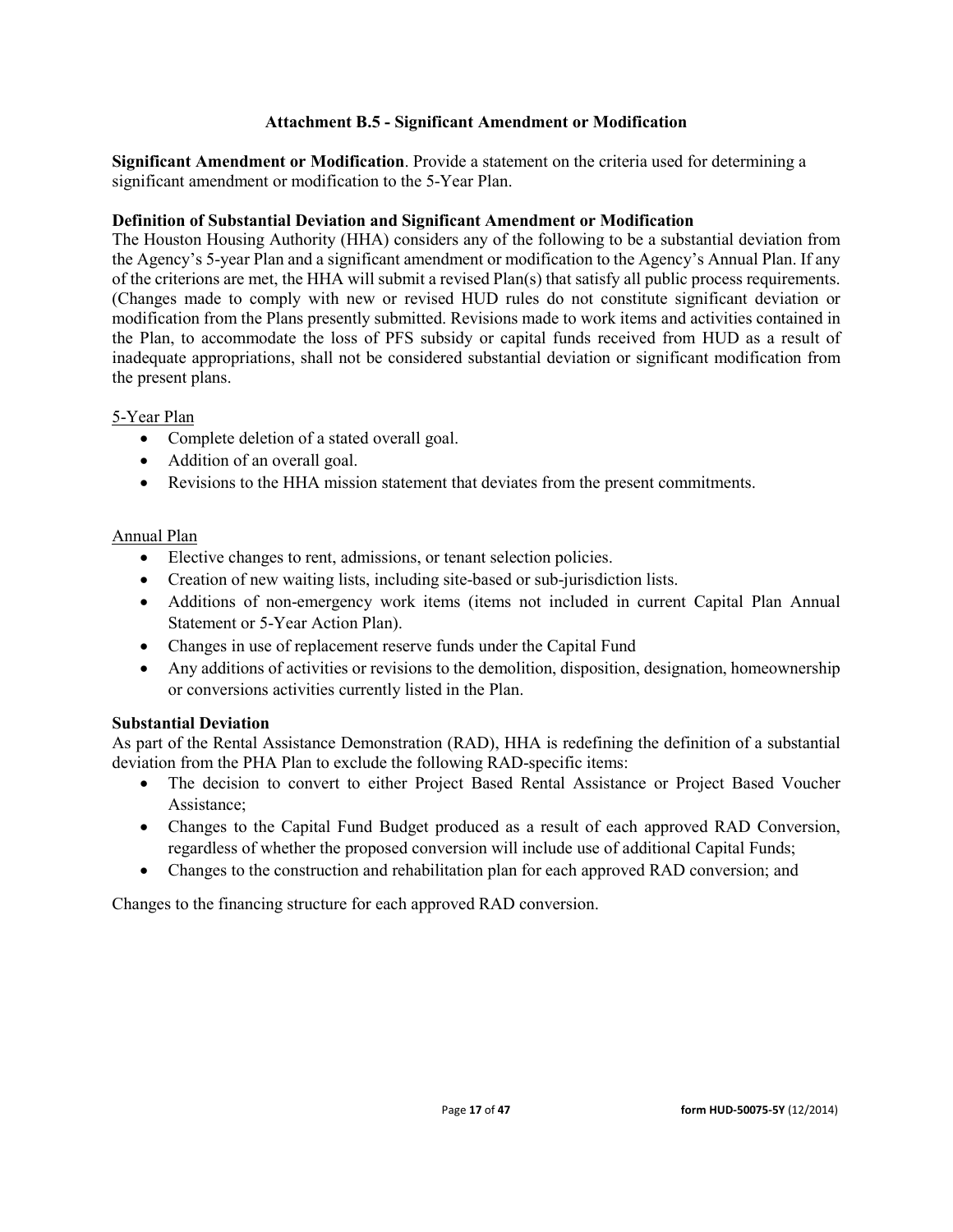### **Attachment B.6 - Resident Advisory Board (RAB) Comments**

### **Resident Advisory Board (RAB) Comments.**

(a) Did the RAB(s) provide comments to the 5-Year PHA Plan?



(b) If yes, comments must be submitted by the PHA as an attachment to the 5-Year PHA Plan. PHAs must also include a narrative describing their analysis of the RAB recommendations and the decisions made on these recommendations.

HHA published the Draft Annual Plan for public comment on August 19, 2019. The following documents were made available at HHA's central office, every public housing development, and on HHA's website [\(http://www.housingforhouston.com/news/annual-pha-plan-public-notice.aspx\)](http://www.housingforhouston.com/news/annual-pha-plan-public-notice.aspx).

FY 2020 changes to each of HHA's documents (below) are represented in blue text. This enables the Department, stakeholders and the public to read and understand such changes in context of the applicable provisions and section. The documents are:

- 1. HHA Streamlined Annual PHA Plan FY 2020 (HUD-50075 HP);
- 2. HHA FY 2020 Admissions and Continued Occupancy (ACOP);
- 3. HHA FY2020 Housing Choice Voucher Program Administrative Plan;
- 4. HHA FY 2020 Reasonable Accommodation Policy;
- 5. HHA FY 2020 Limited English Proficiency Policy; and
- 6. FY 2018 FY 2022 Capital Fund Program 5-Year Action Plan HUD Approved.

The Resident Councils discussed the Draft Annual Plan with some of HHA's executive team at their Leadership meeting on 9/12/19 at Allen Parkway Village. There were a few comments made by the Leadership related to the Annual Plan, and the residents were generally in agreement with the proposed changes. The comments and HHA's response are included in Attachment D.

Two additional public meetings were held to allow residents, voucher holders and other community stakeholders to provide feedback on, and ask questions about the HHA's plans for the coming plan year, though HUD only requires one. The public meetings were conducted at Allen Parkway Village, Kelly Village, and Lyerly Senior Hi-Rise. Approximately sixty-three (63) program participants and community members attended the public meetings. As part of HHA's effort to improve communication with Limited English Proficient (LEP) speakers, HHA provided Spanish translations at all meetings.

## **(a) Identify all PHA Plan elements that have been revised by the PHA since its last Annual Plan submission:**

FY 2020 changes to HHA's FY 2020 5-Year and Annual Plan and FY 2020 Streamlined Annual PHA Plan are noted through answers and check marks made to the questions posed by the Department in each document. Such changes are not represented by blue text in each of these documents.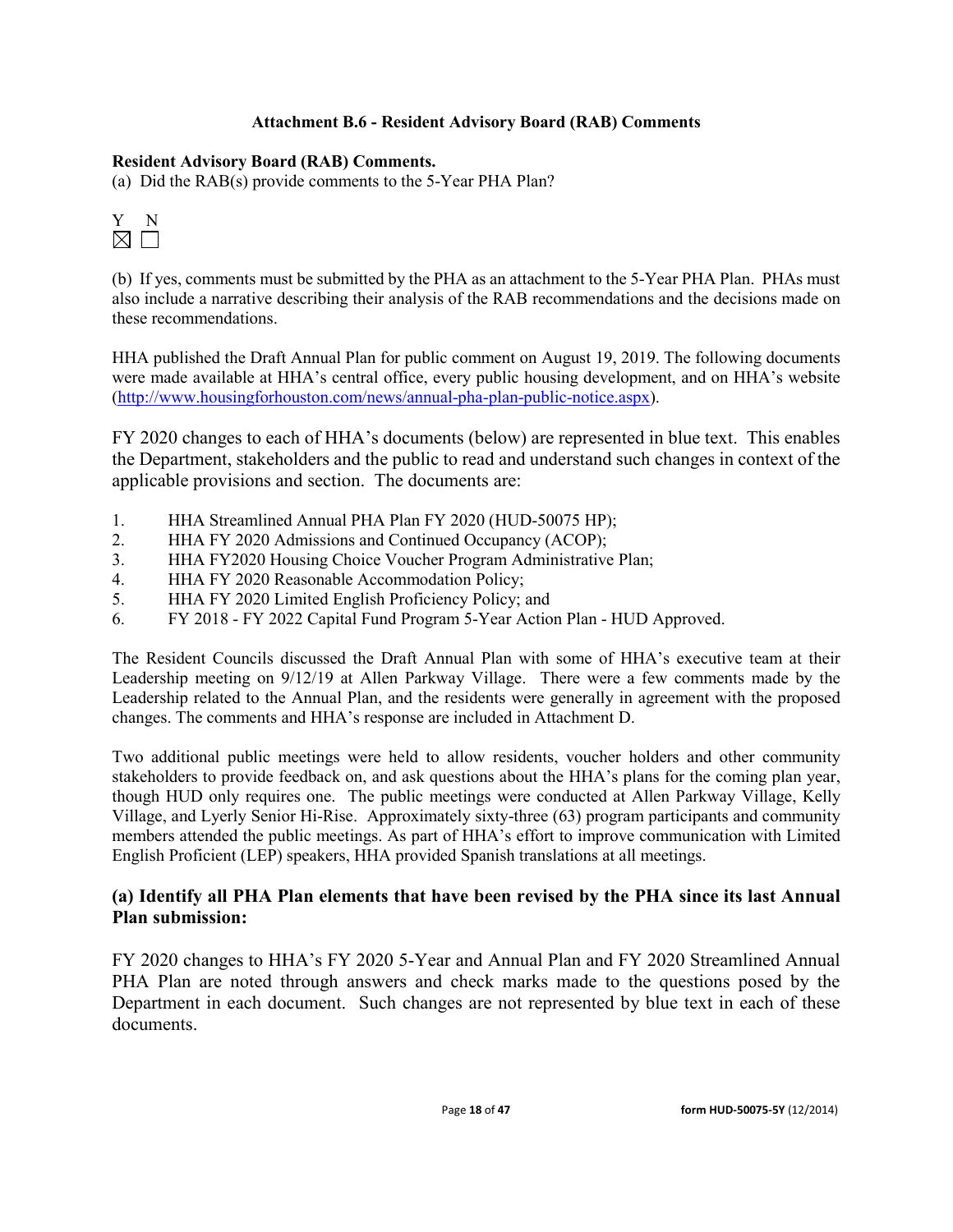## **(b) Identify the specific location(s) where the public may obtain copies of the 5-Year and Annual PHA Plan. For a complete list of PHA Plan elements, see Section 6.0 of the instructions.**

HHA's Annual PHA Plan is available at HHA's central office, which is located at 2640 Fountain View Drive, Houston, Texas, 77057 and at each public housing development. Additionally, the Annual PHA Plan is available on HHA's website, [www.housingforhouston.com.](http://www.housingforhouston.com/)

## **Residents' Comments and HHA's Answers**

## **Question or Comment** - **Why doesn't HHA's Section 8 waiting list open more frequently? Why can't the paperwork process be better and faster? Why can't the website for Section 8 be more convenient and less difficult?**

**Answer** – Nationwide, there are approximately five eligible households for every one household that is served under the voucher program HHA also educates elected officials to provide muchneeded funding and reforms to serve existing voucher-assisted households as well as to serve additional eligible households on our waiting list.

The unmet demand for affordable housing development in Houston is high. According to Harvard Joint Center for Housing Studies' tabulations of National Low-Income Housing Coalition, "The Gap: A Shortage of Affordable Homes 2018," extremely low-income renters far outnumber the units they can afford in all of the nation's 50 largest metros. The lack of housing is most acute in the Western and Southern metros of Houston, where fewer than 20 affordable units were available for every 100 lowest-income households.

The last time HHA opened its waiting list during the week of September 19 to September 25, 2016, which was proceeded by HHA's affirmatively further housing opportunities through our outreach and advertising when it was opened. The number of applicants on HHA's Section 8 voucher program waiting list through September 30, 2019 was 18,318 number. HHA's average voucher lease-up rate over the last several years has been 99 percent or greater. This illustrates that overall, HHA utilizes its allocation of vouchers authorized from HUD very well. Through a turnover/attrition rate of approximately 8%, HHA is able to serve more than 1,350 additional households each year. Of vouchers issued to eligible applicant households, approximately 70% lease.

HHA serves a wide spectrum of low-income households in its voucher programs including but not limited to: elderly, disabled, families with children, formerly chronically homeless individuals and households, families for whom the lack of adequate housing is a primary factor in the imminent placement of the family's child[ren] in out-of-home care or youth aging out of foster care, households who increase their educational attainment and employment leading to self-sufficiency, and first-time homebuyers. In FY 2020, HHA plans to continue to apply for additional incremental vouchers.

HHA has been assertive about applying for and receiving new vouchers as HUD issues Notices of Funding Availability (NOFA).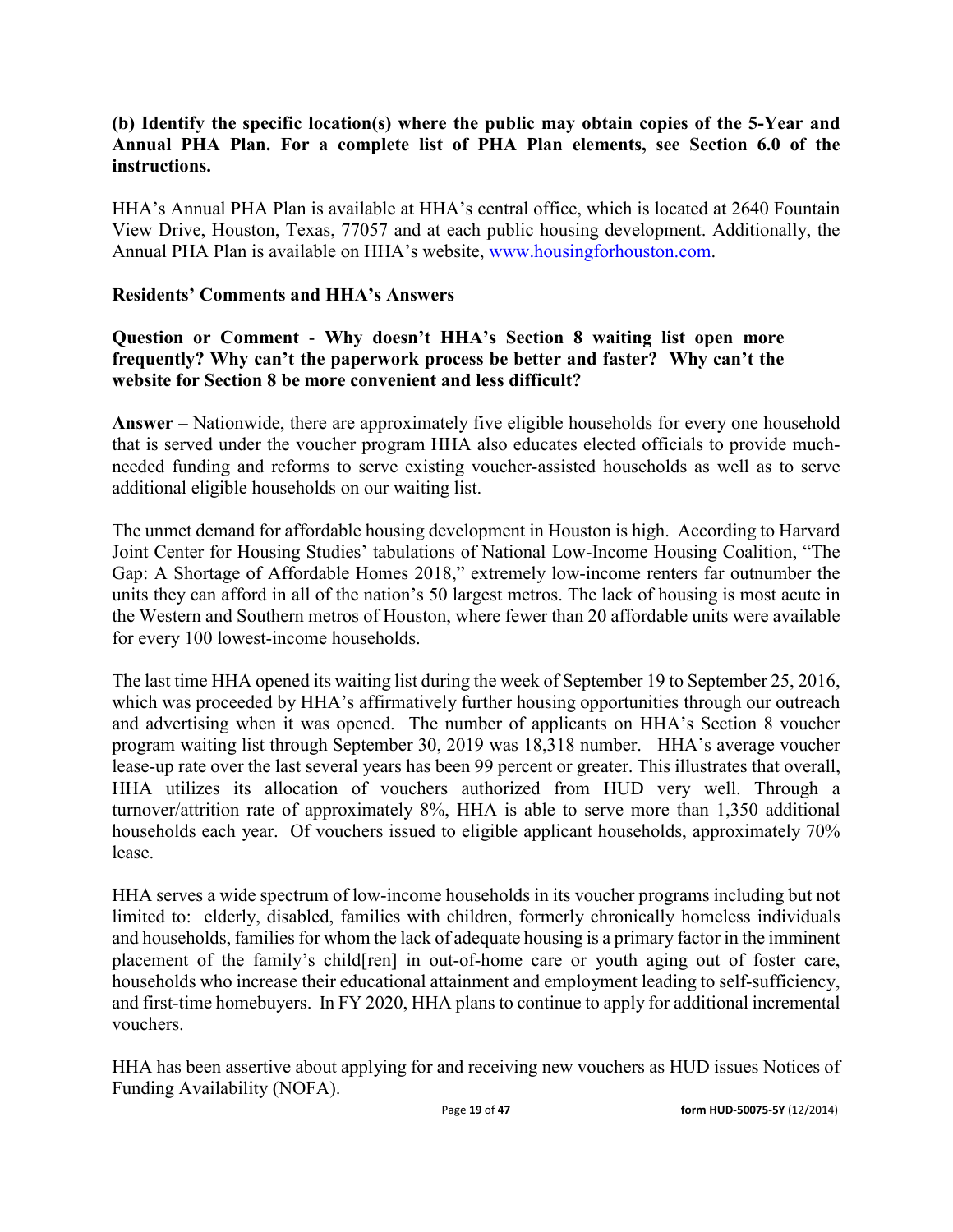|       |                                        |                 | <b>Annual Housing</b> |                |  |  |
|-------|----------------------------------------|-----------------|-----------------------|----------------|--|--|
|       |                                        | # of            |                       | Assistance     |  |  |
| Award |                                        | <b>Vouchers</b> |                       | Payment        |  |  |
| Year  | Program                                | / Units         |                       | <b>Amounts</b> |  |  |
|       | <b>HUD-Veterans Affairs Supportive</b> |                 |                       |                |  |  |
|       | 2015 Housing (HUD-VASH)                | 85              | \$                    | 497,015        |  |  |
|       | 2016 Rapid Rehousing                   | 205             | \$                    | 2,836,904      |  |  |
|       | 2016 HUD-VASH                          | 25              | \$                    | 137,100        |  |  |
|       | 2017 Rapid Rehousing TAY               | 62              | \$                    | 1,387,136      |  |  |
|       | 2017 HOME TBRA                         | 195             | \$                    | 3,842,511      |  |  |
|       | 2017 HOME TBRA                         | 54              | \$                    | 767,275        |  |  |
|       | 2017 Northline Relocation H4H          | 77              | \$                    | 2,154,070      |  |  |
|       | 2017 Housing for Harvey                | 68              | \$                    | 650,280        |  |  |
|       | 2017 Housing for Harvey                | 334             | \$                    | 3,201,284      |  |  |
|       | 2018 Mainstream                        | 99              | \$                    | 695,574        |  |  |
|       | 2018 Family Unification Program (FUP)  | 85              | \$                    | 733,575        |  |  |
|       | 2018 HUD-VASH                          | 20              | \$                    | 124,147        |  |  |
| Total |                                        | $1,309$ \$      |                       | 9,467,941      |  |  |

From 2015 to 2019, HHA increased the number of affordable housing units in the City of Houston by 2,713, through development and acquisition of 1,404 affordable units, and through the award of 1,309 additional vouchers with annual budget authority of \$9.5 million. The HHA provides affordable homes and services to low-income households through a range of Voucher programs made up of over 18,200 vouchers, 3,250 public housing units, 2,541 tax credit units, 300 Section 8 Project-Based Rental Assistance units and 110 market rate units at our 30 developments around the city. HHA also administers the nation's third largest voucher program exclusively serving homeless veterans.

## **Question or Comment - What is the process for a change of income from the management once they are notified 30 days?**

## **Question or Comment - HUD guidelines are not consistent when it touches on sporadic income.**

## Interim Rent Adjustments / Adjusting Rent between Regular Reexaminations

Residents are required to report all changes in household composition or status to the housing manager within 10 business days of the occurrence, whether there are no changes in household income, increases in household income or decreases in household income from any sources.

HHA will process interim decreases in rent as follows:

- a. When a decrease in income is reported, and HHA verifies that the decrease will last less than 30 days, an interim adjustment will not be processed.
- b. Residents reporting decreases in income that are expected to last more than 30 days will have an interim adjustment processed.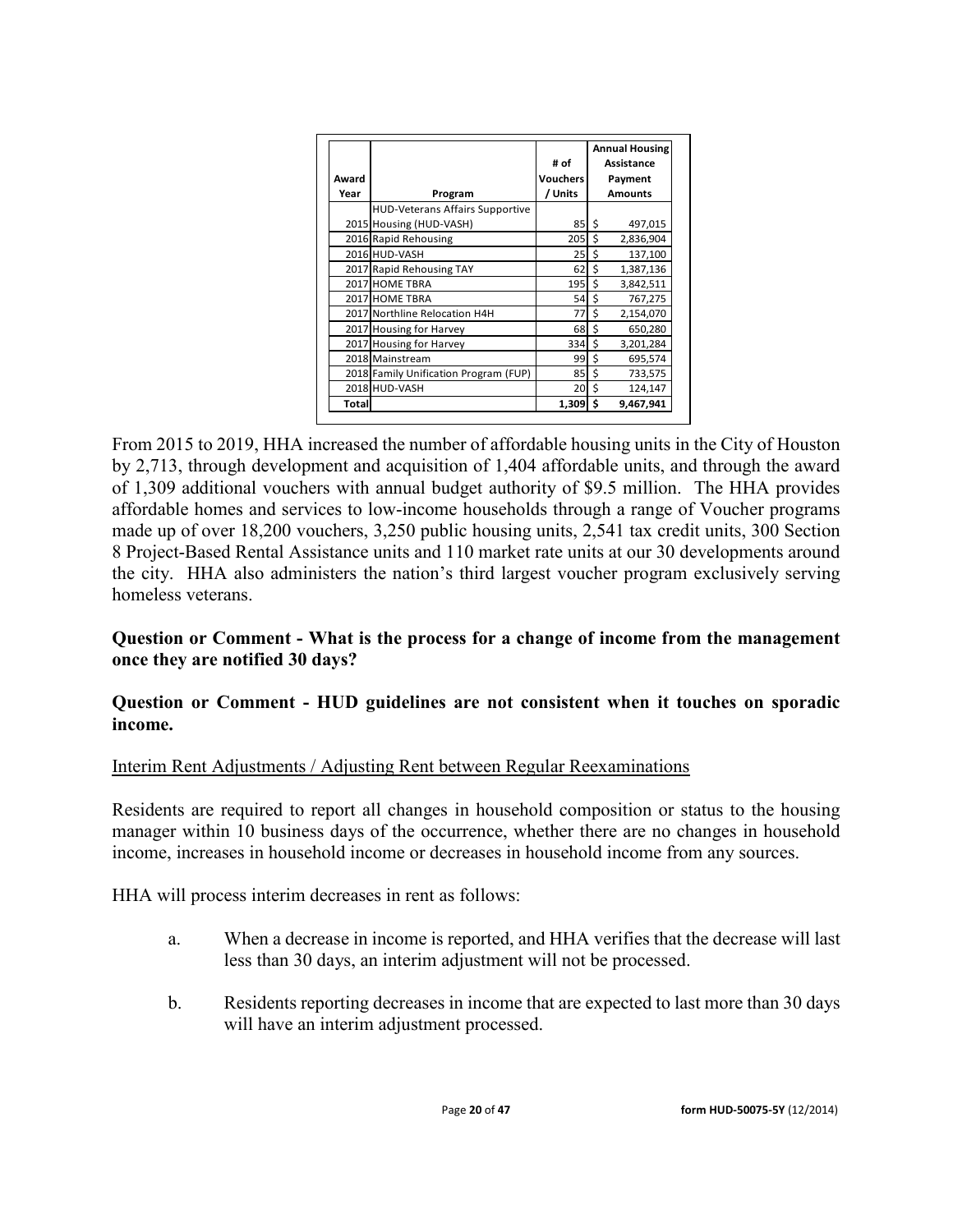Failure to report changes in household composition within the 10 business days may result in a retroactive resident rent increase, but not a retroactive credit or rent reduction. In order to qualify for rent reductions, residents must report income decreases promptly.

Residents reporting zero income will have their circumstances examined every 90 days until they have stable income. Monetary or non-monetary contributions from persons not residing in the dwelling unit for any purpose other than the payment or reimbursement of medical expenses will be considered income. Increases in monetary or non-monetary income after resident claimed zero income HHA will process an interim change to rent.

Residents with seasonal or sporadic income will have their circumstances examined every 90 days until they have stable income and/or will have their prior actual income over the previous twelve months annualized as current and anticipated income. Monetary or non-monetary contributions from persons not residing in the dwelling unit for any purpose other than the payment or reimbursement of medical expenses will be considered income. Increases in monetary or nonmonetary income after resident claimed zero income HHA will process an interim change to rent.

HHA will process an interim reduction in rent if a resident household reports an income decrease, except for decrease that lasts less than 30 days or is subject to Imputed Welfare Income rules.

In between regular annual reexaminations households are not required to report and document their income *increase*, except for instances described further below. Accordingly, HHA will not conduct an Interim Redetermination and the Authority will not calculate household *increased*  income until the effective date of their annual reexamination. The intent of this change is to provide households with a grace period before your increased income results in an increase in your rent, as a way to help with asset accumulation, incentivize households' increased income, and selfsufficiency.

Residents with seasonal or sporadic income will have their circumstances examined every 90 days until they have stable income and/or will have their prior actual income over the previous twelve months annualized as current and anticipated income. Monetary or non-monetary contributions from persons not residing in the dwelling unit for any purpose other than the payment or reimbursement of medical expenses will be considered income. Increases in monetary or nonmonetary income after resident claimed zero income HHA will process an interim change to rent.

HHA will not conduct an Interim Redetermination if there is an increase in income (e.g. COLA adjustment for social security).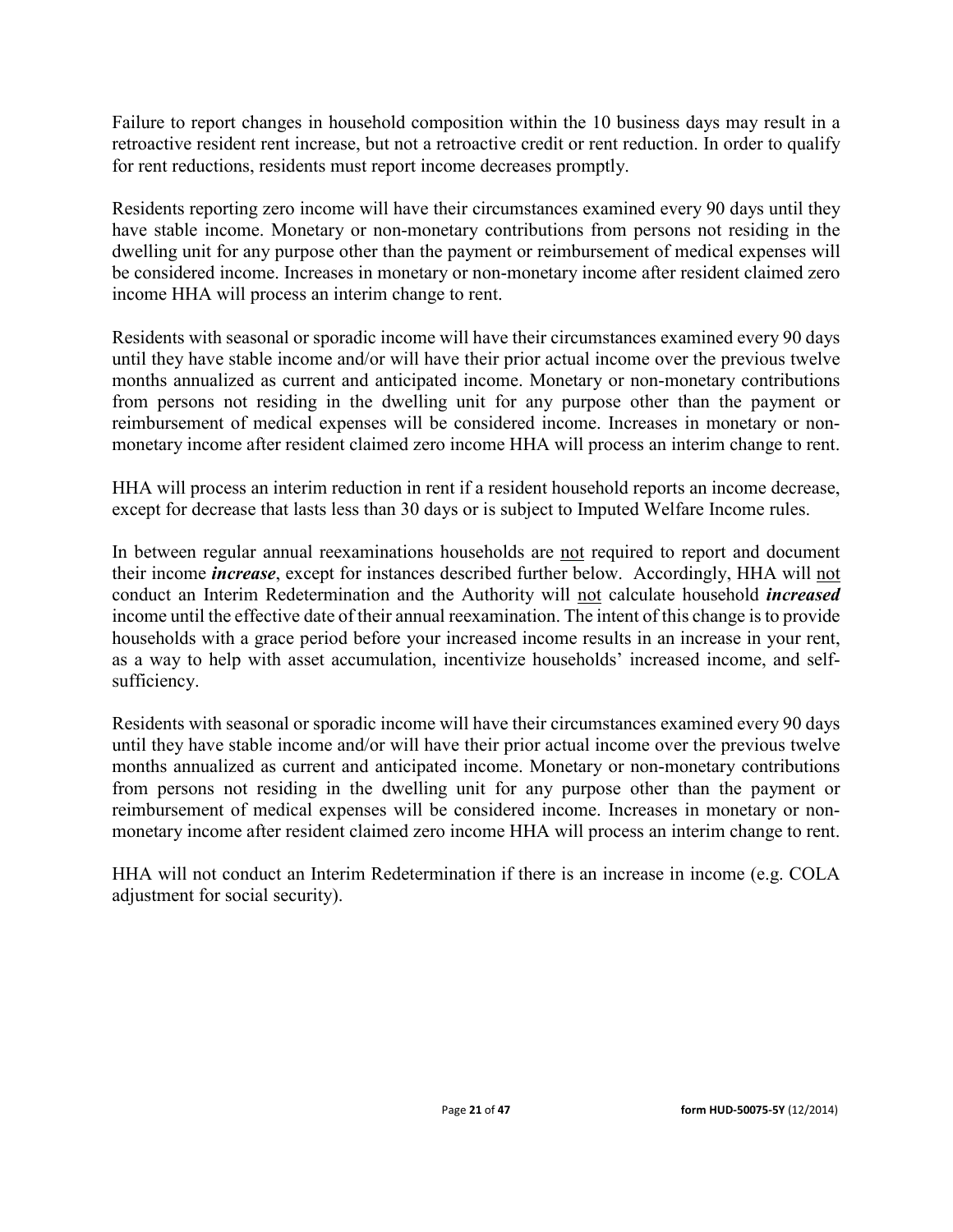## **Attachment B.6 - Certification by State or Local Officials**

### **Certification by State or Local Officials.**

[Form HUD 50077-SL,](http://www.hud.gov/offices/adm/hudclips/forms/files/50077sl.doc) *Certification by State or Local Officials of PHA Plans Consistency with the Consolidated Plan*, must be submitted by the PHA as an electronic attachment to the PHA Plan.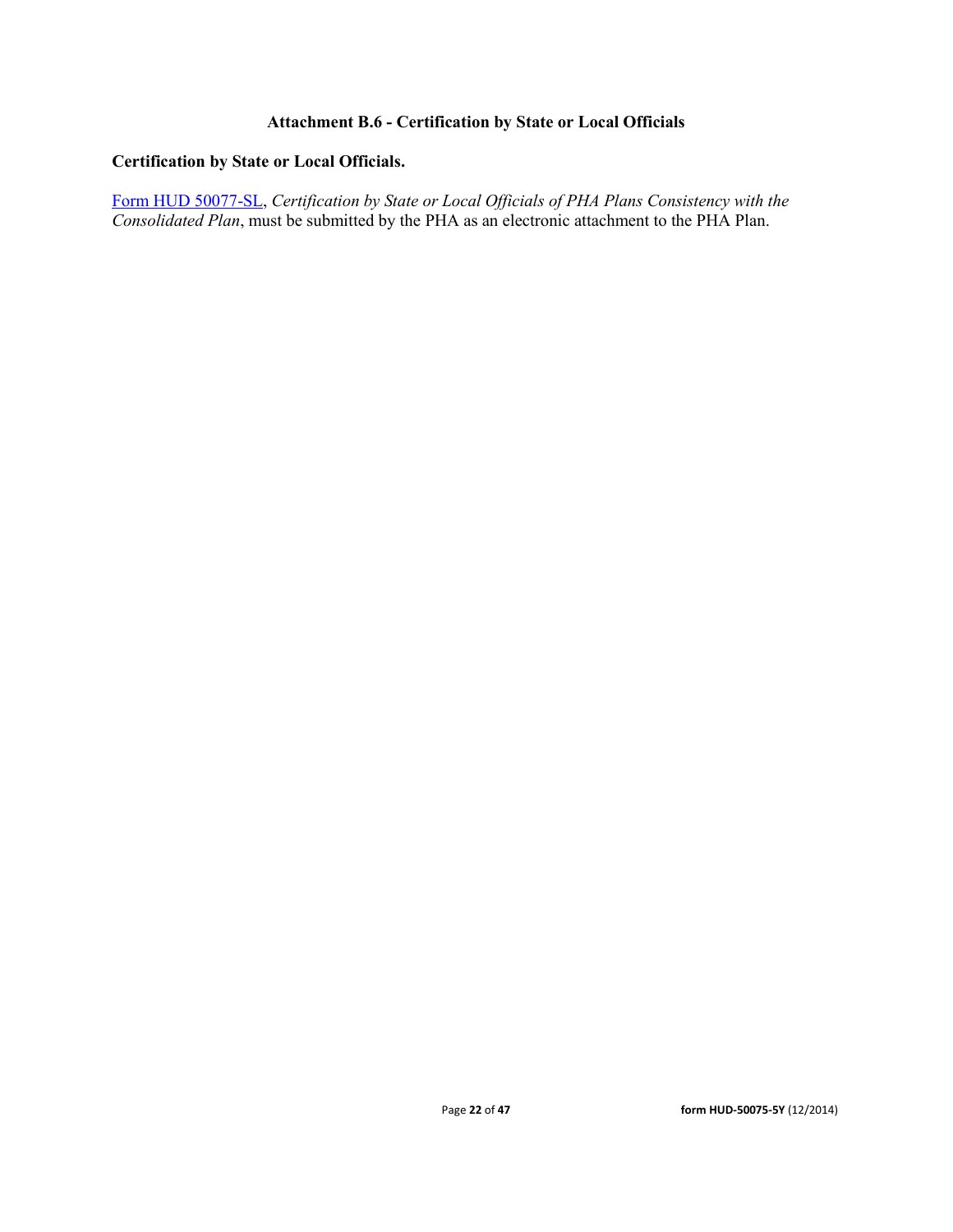## **Attachment 6.0 - PHA Plan Update**

## **HHA FY 2020 Annual PHA Plan - 24 CFR 903.2 Analysis**

### **DECONCENTRATION POLICY**

If at any time, one of HHA's properties has an average tenant income greater than 15 percent higher than the Authority-wide average income, extremely low and very low-income applicants will be targeted for admission until it is within 15 percent of the Authority-wide average income. This requirement neither requires nor permits the transfer of families to achieve deconcentration goals.

| <b>Name</b>            | <b>Address</b>                            | <b>Unit Type</b>         | <b>Units</b> |
|------------------------|-------------------------------------------|--------------------------|--------------|
| Allen Parkway Villiage | 1600 Allen Parkway 77019 Public Housing   |                          | 278          |
| <b>Bellerive</b>       | 7225 Bellerive 77036                      | Public Housing (Elderly) | 210          |
| Clayton Homes          | 1919 Runnels 77003                        | Public Housing           | 296          |
| Cuney Homes            | 3260 Truxillo 77004                       | Public Housing           | 553          |
| Ewing                  | 1815 Ewing 77004                          | Public Housing           | 40           |
| Forest Green           | 8945 Forest Hollow 77078                  | Public Housing           | 100          |
| <b>Fulton Village</b>  | 3300 Elser Street 77009                   | Public Housing           | 108          |
| Heatherbrook           | 2000 Tidwell 77093                        | Public Housing           | 53           |
| Historic Rental        | 1506 Andrews 77019                        | Public Housing           | 40           |
| Irvington Village      | 2901 Fulton 77009                         | Public Housing           | 318          |
| Kelley Village         | 3118 Green 77020                          | Public Housing           | 333          |
| <b>Kennedy Place</b>   | 3100 Gillespie 77020                      | Public Housing           | 108          |
| Lincoln Park           | 790 West Little York 77091 Public Housing |                          | 200          |
| Lyerly                 | 75 Lyerly 77022                           | Public Housing (Elderly) | 200          |
| Oxford Place           | 605 Berry Road 77022                      | Public Housing           | 230          |
| Victory Apartments     | 1520 Bailey 77019                         | Public Housing           | 100          |
| Wilmington             | 4000 Wilmington 77051                     | Public Housing           | 107          |

In determining covered developments, the following developments were excluded pursuant to 902.3(b)(2)(ii): Lyerly (elderly only) Bellerive (elderly only) Historic Oaks of APV(Elderly)

Income mixing steps for implementation  $903.2(c)$ 

#### **Step 1: Average Income Portfolio**

Mean Total income of PH families in Covered Developments \$12,638 Established Income Range lower limit: \$9,913 Established Income Range Upper Limit: \$13,003 Median Total income of PH families in Covered Developments \$9,041 Adjusted Mean total Income  $$11,662 / 1.05$  = \$11,107 Established Income Range (adjusted) lower limit: \$9,441 Established Income Range (adjusted) Upper Limit: \$12,773 Established Income Range (adjusted) Upper Limit base on ELI: \$24,600 **Step 2: Average Income by Development** Bedroom size adjustments calculation per PIH Notice 2001-4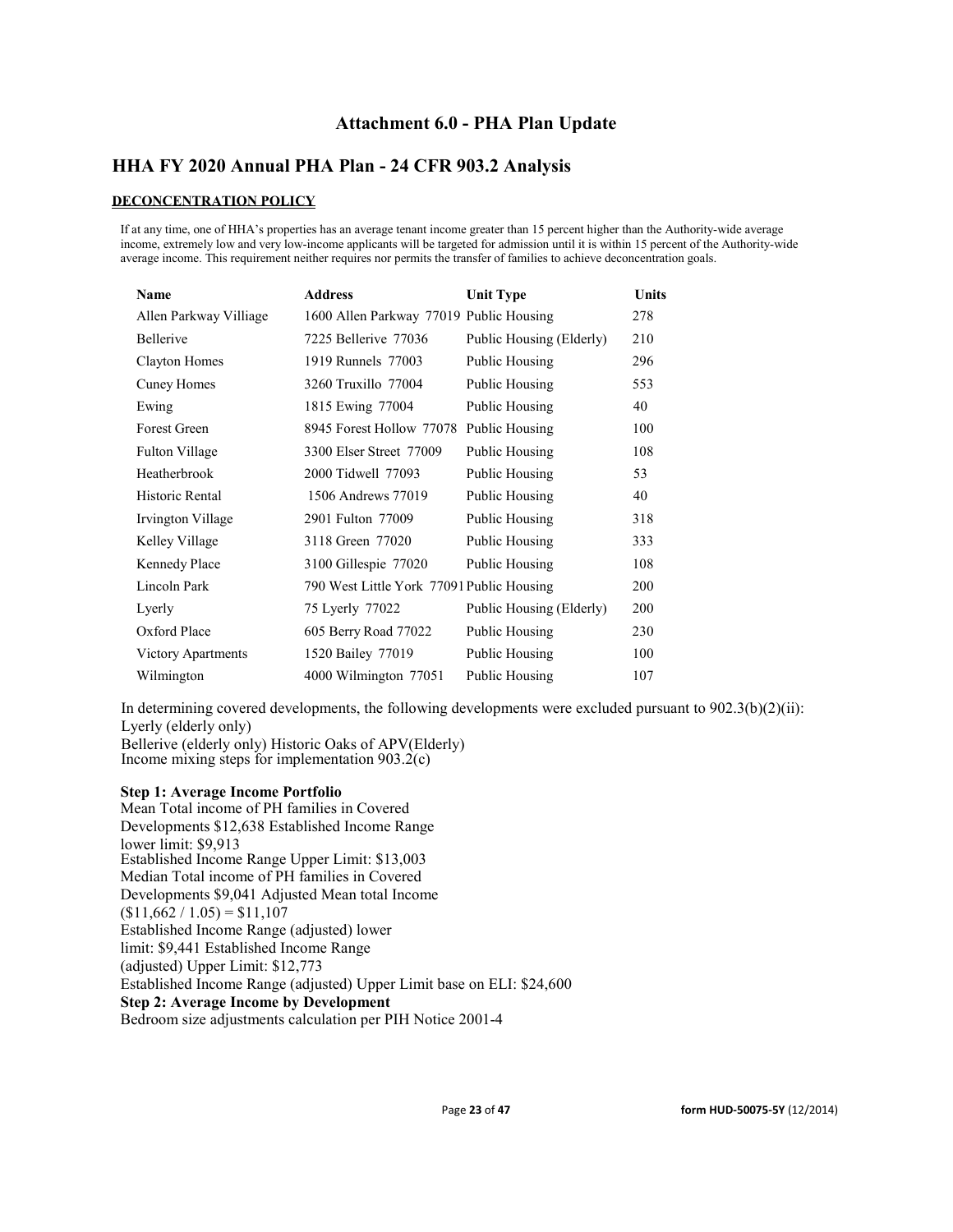| <b>Unit Mix</b>           |     | 85%        | $\mathbf{2}$ | 100% | 3   | 125%  | 4              | 140%     | 5              | 161%         | <b>Total</b><br><b>Units</b> | Sum<br>Adj<br>factor | Adj<br>Factor |
|---------------------------|-----|------------|--------------|------|-----|-------|----------------|----------|----------------|--------------|------------------------------|----------------------|---------------|
| Allen Parkway<br>Villiage | 27  | 22.95      | 128          | 128  | 98  | 122.5 | 13             | 18.2     | $\overline{7}$ | 11.27        | 273                          | 302.92               | 1.11          |
| <b>Clayton Homes</b>      | 37  | 31.45      | 97           | 97   | 79  | 98.75 | 78             | 109.2    |                | $\mathbf{0}$ | 291                          | 336.4                | 1.16          |
| Cuney Homes               | 224 | 190.4      | 218          | 218  | 80  | 100   | 18             | 25.2     |                | $\mathbf{0}$ | 540                          | 533.6                | 0.99          |
| Forest Green              |     | $\theta$   | 10           | 10   | 69  | 86.25 | 19             | 26.6     |                | $\theta$     | 98                           | 122.85               | 1.25          |
| Fulton Village            | 24  | 20.4       | 52           | 52   | 20  | 25    | 12             | 16.8     |                | $\theta$     | 108                          | 114.2                | 1.06          |
| Heatherbrook              |     | $\theta$   | 23           | 23   | 23  | 28.75 | $\tau$         | 9.8      |                | $\mathbf{0}$ | 53                           | 61.55                | 1.16          |
| Irvington Village         | 105 | 89.25      | 126          | 126  | 45  | 56.25 | 37             | 51.8     |                | $\theta$     | 313                          | 323.3                | 1.03          |
| Kelley Village            | 71  | 60.35      | 103          | 103  | 71  | 88.75 | 20             | 28       |                | $\mathbf{0}$ | 265                          | 280.1                | 1.06          |
| Kennedy Place             | 19  | 16.15      | 58           | 58   | 27  | 33.75 | $\overline{4}$ | 5.6      |                | $\mathbf{0}$ | 108                          | 113.5                | 1.05          |
| Lincoln Park              | 43  | 36.55      | 88           | 88   | 66  | 82.5  |                | $\Omega$ |                | $\theta$     | 197                          | 207.05               | 1.05          |
| Oxford Place              | 46  | 39.1       | 105          | 105  | 74  | 92.5  |                | $\Omega$ |                | $\theta$     | 225                          | 236.6                | 1.05          |
| Victory<br>Apartments     | 18  | 15.3       | 51           | 51   | 30  | 37.5  |                | $\theta$ |                | $\theta$     | 99                           | 103.8                | 1.05          |
| Portfolio                 | 847 | 719.9<br>5 | 1124         | 1124 | 682 | 852.5 | 208            | 291.2    | $\overline{7}$ | 11.27        | 2868                         | 2998.92              | 1.05          |

#### **Step 3 above or below EIR**

| Name                  | <b>Mean Total</b> |      | <b>Adjusted Mean</b> |
|-----------------------|-------------------|------|----------------------|
| Allen Parkway Village | \$22,832          | 1.11 | \$20,569             |
| <b>Clayton Homes</b>  | \$10,834          | 1.16 | \$9,340              |
| Cuney Homes           | \$8,091           | 0.99 | \$8,173              |
| Forest Green          | \$11,815          | 1.25 | \$9,452              |
| Fulton Village        | \$15,092          | 1.06 | \$14,238             |
| Heatherbrook          | \$11,108          | 1.16 | \$9,576              |
| Irvington Village     | \$9,843           | 1.03 | \$9,556              |
| Kelly Village         | \$9,959           | 1.06 | \$9,395              |
| Kennedy Place         | \$15,334          | 1.05 | \$14,604             |
| Lincoln Park          | \$11,393          | 1.05 | \$10,850             |
| Oxford Place          | \$10,265          | 1.05 | \$9,776              |
| Victory Apartments    | \$16,170          | 1.05 | \$15,400             |
| Portfolio             | \$11,662          | 1.05 | \$11,107             |

**Clayton Homes**HHA has gone through the process with the Texas Department of Transportation (TXDOT), which is planning to use its eminent domain authority to take Clayton Homes located in the right of way for its proposed expansion of Interstate 45. HHA has discussed and reviewed TXDOT's Fair Market Value assessments. HHA has commenced the demolition/disposition process with HUD's Special Application Center in preparation for conclusion of the process with TXDOT. HHA is also going through the process of obtaining a parcel of land within one half of a mile from Clayton Homes. HHA will provide one-for-one replacement for all of its public housing units at this location and through a variety of funding sources provide additional affordable housing units to households with a range of incomes.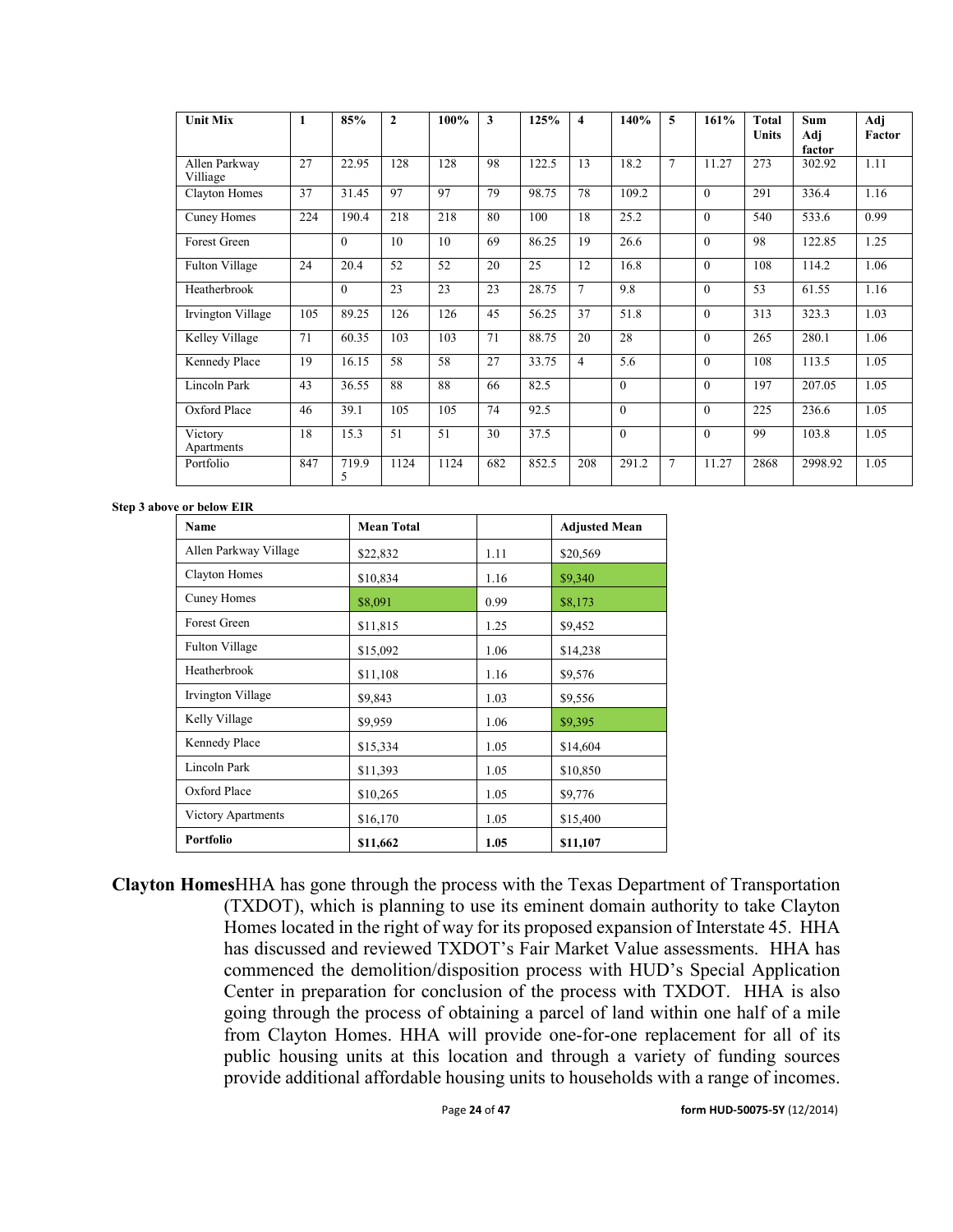Construction for this location will be completed in advance of any public housing residents at Clayton Homes having to relocate, such that there will be no displacement with public housing dwelling units and other comparable housing available to the residents. Under the Uniform Relocation Act, residents will not have to pay the costs of packing, moving, establishing utility service or other nonrefundable installation costs covered by the Act.

## **Cuney Homes -**Repair - Replace Sidewalks

Appliance Installation

New Mailbox Building

Exterior Repairs and Paint Project -Perimeter Fence Paint

Site wide tree trimming

Generation One - Roof Replacement

The HHA joined with a strong group of planning partners to submit a FY 2019 Choice Neighborhoods Planning and Action Grant application for \$1.3 million, to transform the Cuney Homes public housing complex (TX005000005), the oldest public housing in the country, and the surrounding Third Ward Neighborhood into a desirable community of choice.

## **Kelly Village** -Roof Replacement

Exterior Repairs and Paint Project -Perimeter Fence Repairs and Paint

High Voltage Electric, Transformer, Pole Repairs

40 cameras, new server, Genetec System, service and warranty

HHA has gone through the process with the Texas Department of Transportation (TXDOT), which is planning to use its eminent domain authority to take Kelly Village located in the right of way for its proposed expansion of Interstate 45. HHA has discussed and reviewed TXDOT's Fair Market Value assessments. HHA has commenced the demolition/disposition process with HUD's Special Application Center in preparation for conclusion of the process with TXDOT. HHA is also going through the process of acquiring a multi-family building that is within one third of a mile from Kelly Village. HHA will provide one-for-one replacement for all of its public housing units and through a variety of funding sources provide additional affordable housing units to households with a range of incomes. Construction for this location will be completed in advance of any public housing residents at Kelly Village having to relocate, such that there will be no displacement with public housing dwelling units and other comparable housing available to the residents. Under the Uniform Relocation Act, residents will not have to pay the costs of packing, moving, establishing utility service or other non-refundable installation costs covered by the Act.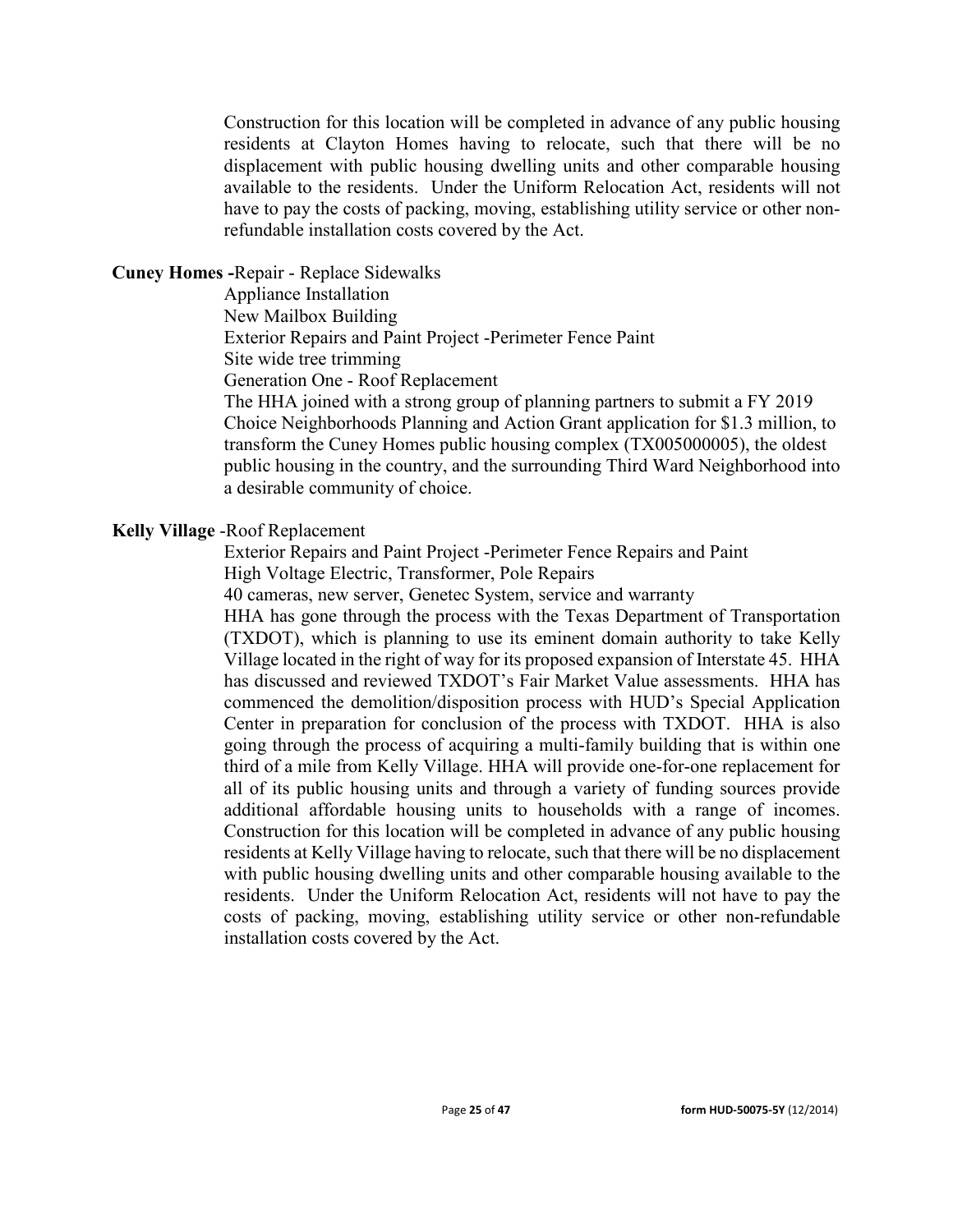**Attachment 7.0 - Hope VI, Mixed Finance Modernization or Development, Demolition and/or Disposition, Conversion of Public Housing, Homeownership Programs, and PBVs Hope VI, Mixed Finance Modernization or Development, Demolition and/or Disposition, Conversion of Public Housing, Homeownership Programs, and Project-based Vouchers. Include statements related to these programs as applicable.**

## **CHOICE NEIGHBORHOODS**

For FY 2020, the Houston Housing Authority will apply for a Choice Neighborhoods Planning Grant for Cuney Homes or Kelly Village.

The three core goals of Choice Neighborhoods, include:

- Housing through the replacement of obsolete public housing with financially viable, energy efficient, mixed-income housing that is integrated into a larger program of neighborhood reinvestment.
- People creating and enhancing opportunities for Cuney Homes residents to improve their health, safety, educational and employment opportunities; and
- Neighborhood transforming a disconnected, high-poverty area to a highly desirable mixed-use residential neighborhood.

## **MIXED FINANCE/MODERNIZATION OR DEVELOPMENT**

The Houston Housing Authority completed construction on the following development New Construction of approximately 154 units located on a site at 306 Crosstimbers in Independence Heights. 36 units receive the benefit of ACC Subsidy, and several tenant-based voucher-assisted households reside there as well.

The Houston Housing Authority applied for and received Mixed Finance Development for the following properties:

- 1. New Construction of approximately 150 units located on a site at the former METRO Park and Ride lot in Acres Homes at North Shepard and Veterans Memorial. A portion of units will may receive the benefit of ACC Subsidy.
- 2. New Construction of approximately 233 units located on a site at 2640 Fountain View. A portion of units will receive the benefit of ACC Subsidy.
- 3. New Construction of approximately 31 units located on a site in the Fifth Ward near the intersection of Lyons and Worms. The units will receive the benefit of ACC Subsidy.

The Houston Housing Authority applied for Mixed Finance Development and entered into a contract to provide ACC subsidy through acquisition for the following properties:

1. Mansions at Turkey Creek (25 units)

HHA is also exploring mixed finance modernization of its existing portfolio through a variety of financing options including those available under Section 18, Low-Income Tax Credits and RAD.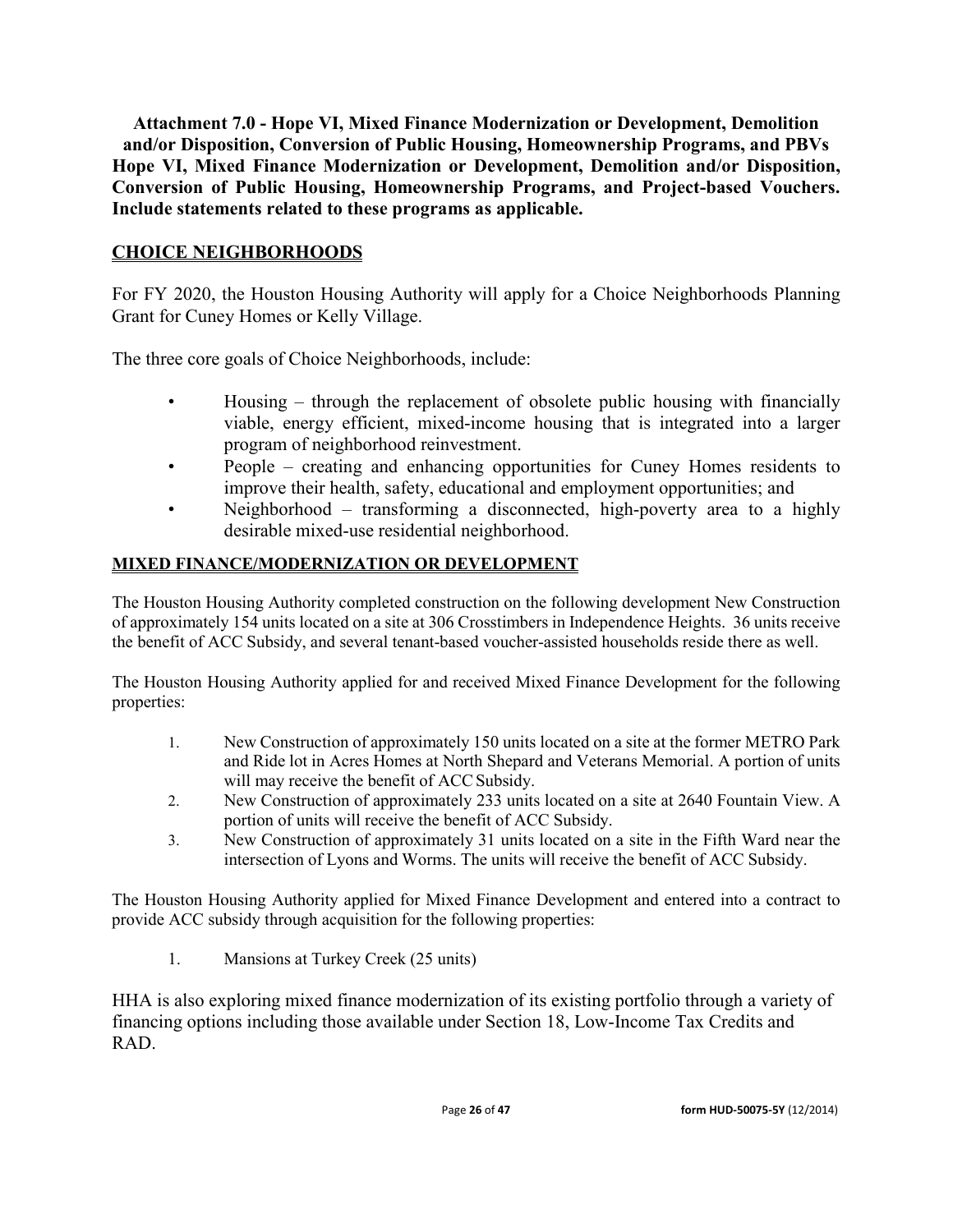HHA entered into contract with Texas General Land Office (GLO) to develop tax credit and mixed -finance units using CDBG disaster recovery funds. During the FY 2019 plan year, HHA anticipates more disaster recovery money and intends to pursue a number of new mixed finance developments using CDBG disaster recovery funds in the plan year and beyond. Sites at the intersection of Crosstimbers and N. Main, a site on North Shepard at the intersection of Veterans Memorial neat the METRO park and Ride, replacement units on Lyons Avenue (Kelly II) are in planning stages for development with some Public Housing units. HHA will also consider options for redeveloping Irvinton. The HHA has recently completed an updated appraisal of the property located at 2636 Fountain View. The appraisal stated that the highest and best use for this property was for a multi-family development. This appraisal will allow the HHA to continue its pursuit of financing alternatives.

As part of its mission to expand affordable housing, HHA is reviewing several opportunities to purchase land in opportunity areas including Census Tract 4312.02 and to acquire units at existing tax credit developments whereby 10-20% of units therein would be converted to ACC. The Houston Housing Authority may commit public housing operating reserves, including but not limited to the proceeds from the disposition of public housing properties, with HUD's approval under the Operating Fund Financing Program for eligible mixed finance development transactions or Replacement Housing Fund (RHF).

## **DEMOLITION AND/OR DISPOSITION**

HHA has been going through the process with TXDOT to explain their interest in taking all of Clayton Homes (270 units) and a portion of Kelly Village (approximately 318 Units) for the expansion of nearby freeways. The process will be conducted through TXDOT's eminent domain authority, which is subject to the Uniform Relocation Act (URA).

As a result of Hurricane Harvey HHA submitted an emergency Section 18 application for 14 buildings consisting of 112 units at Clayton Homes (TX00500004) that were flooded during the storm. Additionally, HHA will submit a demolition application for one building consisting of 10 units at Irvinton Village (TX00500007).

HHA has been aware of TXDOT's interest in acquiring Clayton Homes since early 2017. After completing appraisals, TXDOT and HHA began negotiating in early 2019. TXDOT's first offer was based on those appraisals, which HHA rejected as inadequate as its goal is to replace the 296 units that will be taken with new replacement units. After continued negotiations, HHA and TXDOT have agreed to an amount that will be adequate to replace the lost units.

The Letter Agreement spells out terms and conditions surrounding the taking and will form the basis for the settlement. Once HHA has executed the document, TXDOT will begin its internal process to have the funds put into escrow pending HUD approval of the disposition application.

HHA is confident that its settlement with TXDOT is a fair deal for HHA and the residents of Clayton Homes. Currently, Clayton Homes is an older property with high capital needs that was partially damaged by Hurricane Harvey. This settlement will allow HHA to replace all of the units with modern units, while adding additional affordable and market units. TXDOT has agreed that the replacement units may be spread out to multiple locations, allowing HHA to build mixed-income housing instead of concentrating all of the replacement units in one location.

HHA will need to file an application with HUD to have the Federal Declaration of Trust removed and allow the disposition to move forward. HUD must consent to the taking. The process for gaining HUD approval is outline HUD PIH Notice 2012-8. The first step in the process is showing Board support for the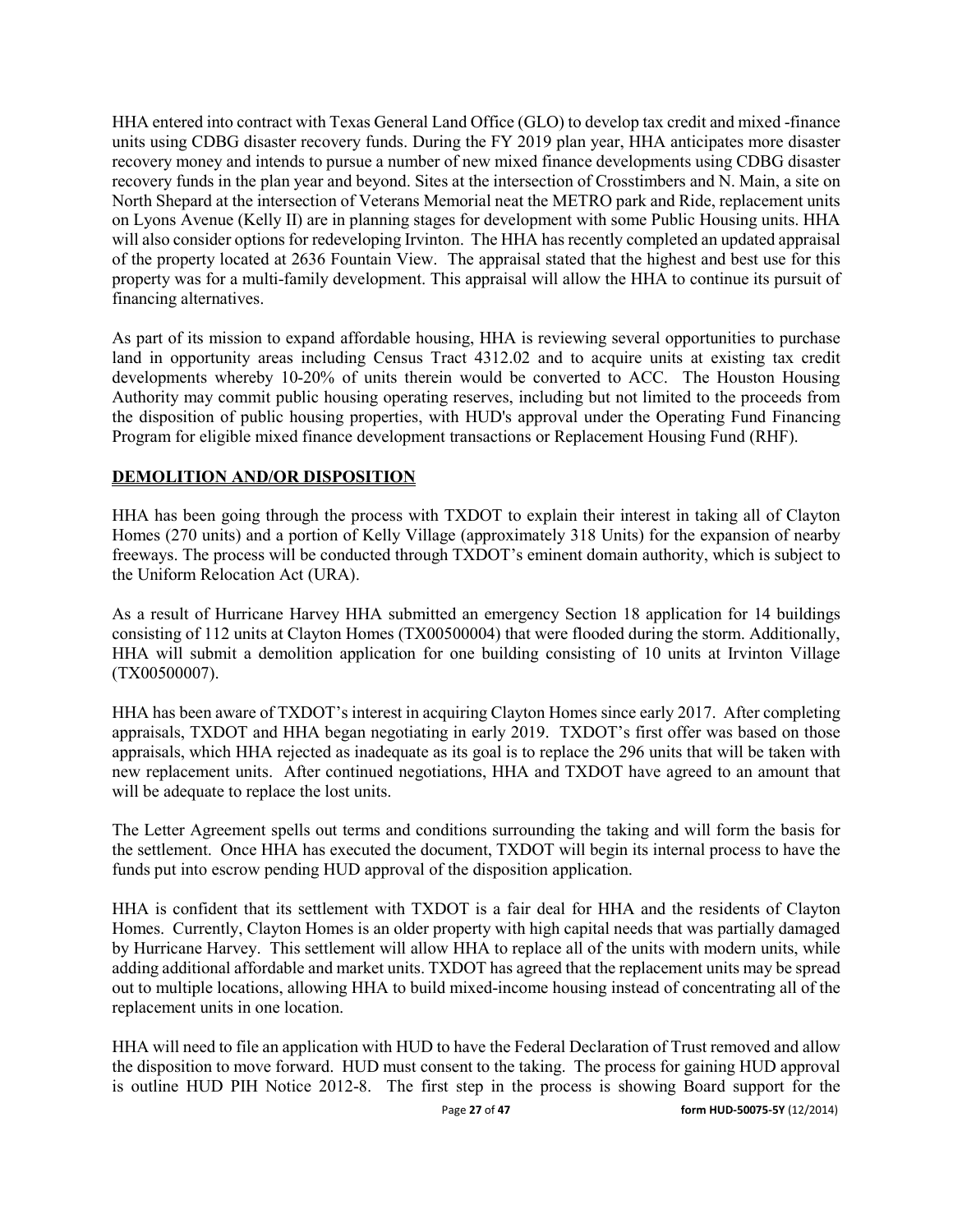settlement, which this resolution will do. Tenants have been met with multiple times to explain the possibility of the taking. HHA will be having another meeting with tenants to update them on the taking. At these meetings, tenants have generally been in favor of the taking, as those who are eligible will receive tenant protection vouchers. After the settlement letter is executed, HHA will also be providing written notice to the tenants of Clayton Homes.

## **CONVERSION OF PUBLIC HOUSING TO PROJECT-BASED ASSISTANCE UNDER RAD**

HHA has almost completed our first Rental Assistance Demonstration (RAD) Project-Based Voucher (PBV) straight conversion for HRI/Victory Place. HHA is also going through the RAD-PBV conversion process with HUD for our APV/HOAPV developments, which will include an application for 4% tax credits in January 2020 and possibly state historic tax credits as well. HHA used the feasibility analysis for our consideration to convert its entire portfolio through RAD. HHA is amending its PHA Plan because our Board of Commissioners passed a resolution on July 16, 2019, authorizing HHA to execute all necessary documents to submit a portfolio-wide application to HUD under its Rental Assistance. Information related to the Public Housing Development(s) HHA selected for RAD are in Attachment B.

The HHA will be converting to Project Based Vouchers or Project Based Rental Assistance under the guidelines of PIH Notice 2012-32, REV-1 and any successor Notices. Upon conversion to Project Based Vouchers or Project Based Rental Assistance the Authority will adopt the resident rights, participation, waiting list and grievance procedures listed in (For conversions to PBV: Section 1.6 of PIH Notice 2012- 32, REV-2; and Joint Housing PIH Notice H-2014-09/PIH-2014-17; For conversions to PBRA: Section 1.7 of PIH Notice 2012-32, REV-2; and Joint Housing PIH Notice H-2014-09/PIH-2014-17).

For its four pending RAD-PBV conversions – HRI, Victory Place, APV, HOAPV developments - HHA will use Capital Funds and/or Replacement Housing Factor funds to pay off the debt on its Energy Services Companies (ESCos). Replacement Housing Factor funds will also be used to adjust RAD rents for conversion of HRI/Victory Place and/or APV/HOPV. HHA also plans to use Capital Funds to pay off the debt on its Energy Services Companies (ESCos) for its other properties listed below, prior to closing under RAD. At this point in time, \$1,027,977.67 in Capital Funds will be used to payoff and remove HRI and Victory Place from the ESCO note. Because the RAD conversions for APV/HOAPV will not take place until next year, the amounts to payoff and remove these properties from the ESCO note cannot be estimated.

Additionally, the HHA certifies that it is currently compliant with all fair housing and civil rights requirements, including those imposed by any remedial orders or agreements. RAD was designed by HUD to assist in addressing the capital needs of public housing by providing HHA with access to private sources of capital to repair and preserve its affordable housing assets. Please be aware that upon conversion, the Authority's Capital Fund Budget will be reduced by the pro rata share of Public Housing Developments converted as part of the Demonstration, and that HHA may also borrow funds to address their capital needs. The HHA intends to contribute Operating Reserves, Capital Funds, and/or Replacement Housing Factor (RHF) Funds. The HHA currently has debt under an Energy Performance Contract and will be working with Bank of The Ozarks to address outstanding debt issues, which may result in additional reductions of capital or operating funds.

If needed, HHA will prepare and publish a significant amendment or update its Annual/5-year Plan at the appropriate time to comply with the requirements in 2012-32, REV-3, Attachment C. The property owner of a Moderate Rehabilitation development - Southlawn Palms Apartments located at 7006 Scott St, Houston, TX 77021 – expressed an interest in possibly converting under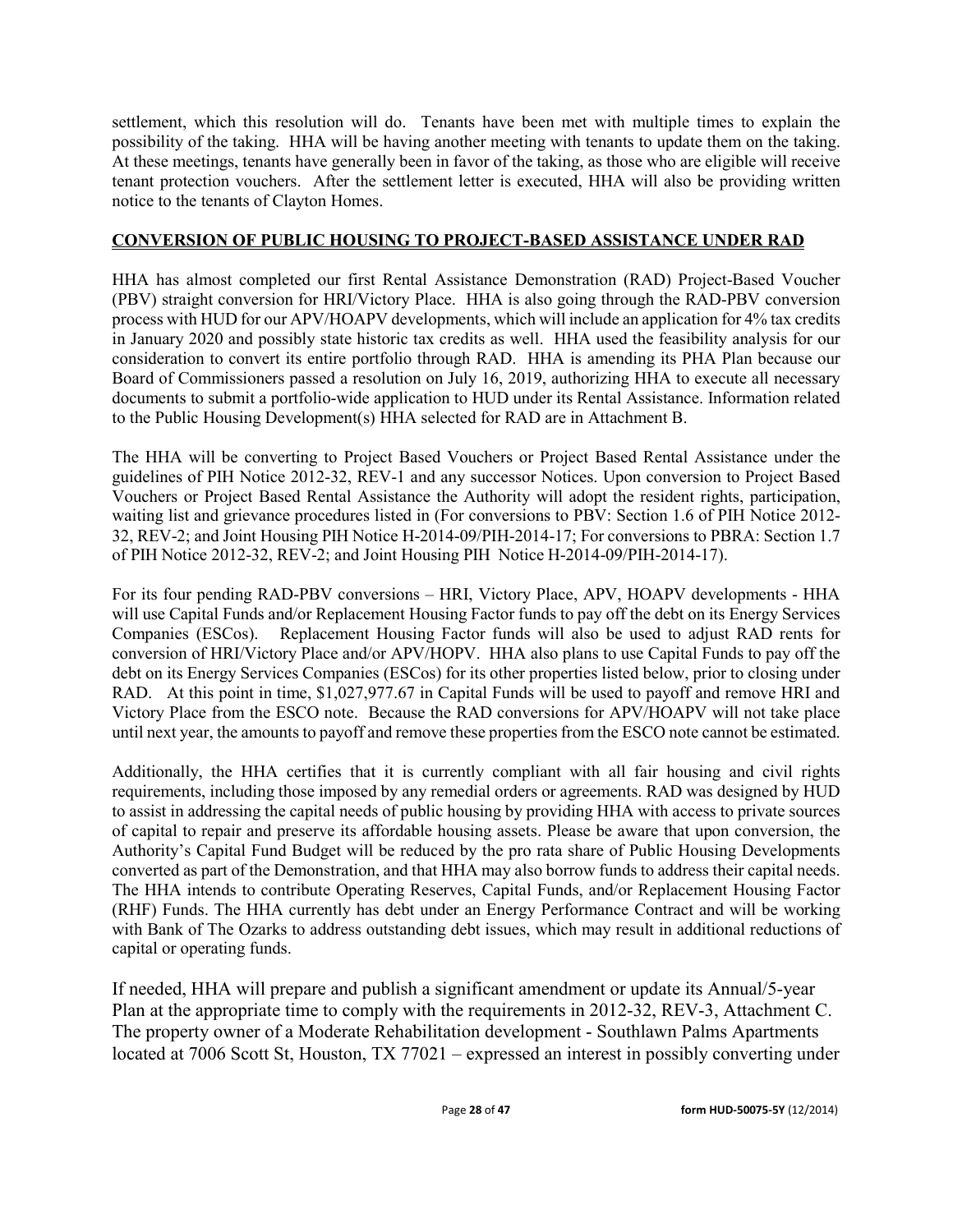HUD's Rental Assistance Demonstration. HHA will work with the property owner to help educate them about conversion under RAD and to help facilitate this transaction if so desired.

| <b>AMP</b>                                | <b>Project Number</b><br>& Name            | <b>PHA</b><br><b>Units</b> | <b>Financing</b><br><b>Strategy</b>        | Projected<br><b>Closing</b> | <b>Notes</b>                                      |  |  |  |  |
|-------------------------------------------|--------------------------------------------|----------------------------|--------------------------------------------|-----------------------------|---------------------------------------------------|--|--|--|--|
|                                           |                                            |                            | <b>Current RAD CHAPs</b>                   |                             |                                                   |  |  |  |  |
| 12                                        | TX005000017<br>Victory<br>Apartments       | 100                        | Straight<br>Conversion                     | Oct. 2019                   | 100% RAD; Bundle<br>HRI & Victory                 |  |  |  |  |
| $\overline{3}$                            | TX005000003<br>Historic Rental             | 40                         | Straight<br>Conversion                     | Oct. 2019                   | 100% RAD; Bundle<br>HRI & Victory                 |  |  |  |  |
| 9                                         | TX005000002<br>Allen Parkway<br>Village    | 278                        | TE Bonds /<br>4% LIHTC                     | Mar 2020                    | 100% RAD; Bundle<br><b>APV &amp; HOAPV</b>        |  |  |  |  |
| 15                                        | TX005000016<br>Historic Oaks<br><b>APV</b> | 222                        | TE Bonds /<br>4% LIHTC                     | Mar 2020                    | 100% RAD; Bundle<br><b>APV &amp; HOAPV</b>        |  |  |  |  |
| <b>Total</b>                              |                                            | 640                        |                                            |                             |                                                   |  |  |  |  |
| <b>RAD Portfolio Application--Phase I</b> |                                            |                            |                                            |                             |                                                   |  |  |  |  |
| 20                                        | TX005000020<br><b>Sweetwater Point</b>     | 26                         | Straight<br>Conversion                     | 2022                        | 100% RAD; Waiting<br>for Investor exit in<br>2021 |  |  |  |  |
| $\overline{4}$                            | TX005000019<br><b>Kennedy Place</b>        | 108                        | TE Bonds /<br>4% LIHTC                     | early 2021                  | 100% RAD; Bundle<br>Kennedy and Fulton            |  |  |  |  |
| $\overline{2}$                            | TX005000011<br><b>Fulton Village</b>       | 108                        | TE Bonds /<br>4% LIHTC                     | early 2021                  | 100% RAD; Bundle<br>Kennedy and Fulton            |  |  |  |  |
| 17                                        | TX005000008<br>Heatherbrook                | 53                         | Straight<br>Conversion                     | early 2021                  | 100% RAD; Waiting<br>for Investor exit<br>(2020?) |  |  |  |  |
| 8                                         | TX005000013<br>Bellerive                   | 210                        | TE Bonds /<br>4% LIHTC                     | late 2021                   | 75% RAD/25% PBV                                   |  |  |  |  |
| <b>Total</b>                              |                                            | 505                        |                                            |                             |                                                   |  |  |  |  |
|                                           |                                            |                            | <b>RAD Portfolio Application--Phase II</b> |                             |                                                   |  |  |  |  |
| $\tau$                                    | TX005000015<br>Oxford Place                | 230                        | TE Bonds /<br>4% LIHTC                     | 2022                        | 100% RAD; Waiting<br>for Investor exit in<br>2021 |  |  |  |  |
| 14                                        | TX005000018<br>Lincoln Park                | 200                        | TE Bonds /<br>4% LIHTC                     | 2022                        | 100% RAD; Waiting<br>for Investor exit in<br>2023 |  |  |  |  |
| 18                                        | TX005000012<br>Lyerly                      | 199                        | TE Bonds /<br>4% LIHTC                     | 2022                        | 75% RAD/25% PBV                                   |  |  |  |  |

## **Houston Housing Authority Proposed RAD Portfolio-Wide Staging**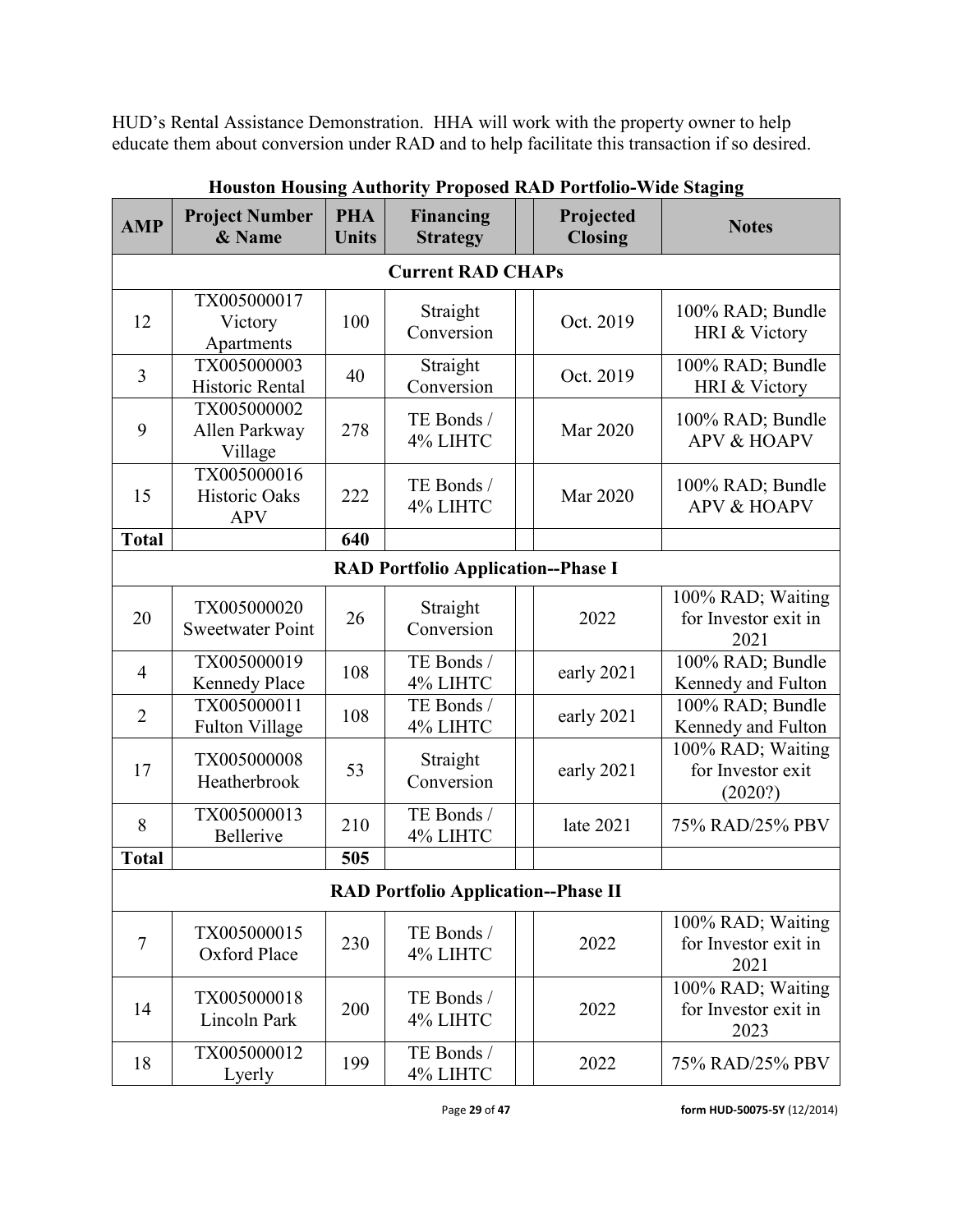|              | TX0050000<br>Ewing                 | 40  | 9% LIHTC               | 2022        | $100\%$ RAD (for<br>PHA units); mixed-<br>income |
|--------------|------------------------------------|-----|------------------------|-------------|--------------------------------------------------|
|              | TX005000009<br><b>Forest Green</b> | 100 | TE Bonds /<br>4% LIHTC | late $2020$ | 75% RAD/25% PBV<br>(or Section 18<br>Dispo)      |
| <b>Total</b> |                                    | 669 |                        |             |                                                  |

## **Project-based Vouchers**

HHA currently operates a project-based voucher (PBV) program and plans to continue working with community partners to identify specific target populations to be served through further project-basing of vouchers. The HHA intends to issue additional RFPs in the coming year to expand housing opportunities.

## **Capital Fund and Capital Fund Reserves**

Under the law, HHA may create a replacement reserve for its public housing developments through the use of its Capital Fund(s), in order to fund capital activities in amounts necessary to satisfy anticipated capital needs in in its Capital Fund 5-Year Plan. A replacement reserve is an essential component for modernization of any property, including public housing.

## **Fungibility of Operating Funds for a Replacement Reserve in Public Housing Developments**

Under the law, HHA may transfer 20 percent of its Operating Fund into a replacement reserve, without the obligation deadlines that apply to current capital funds.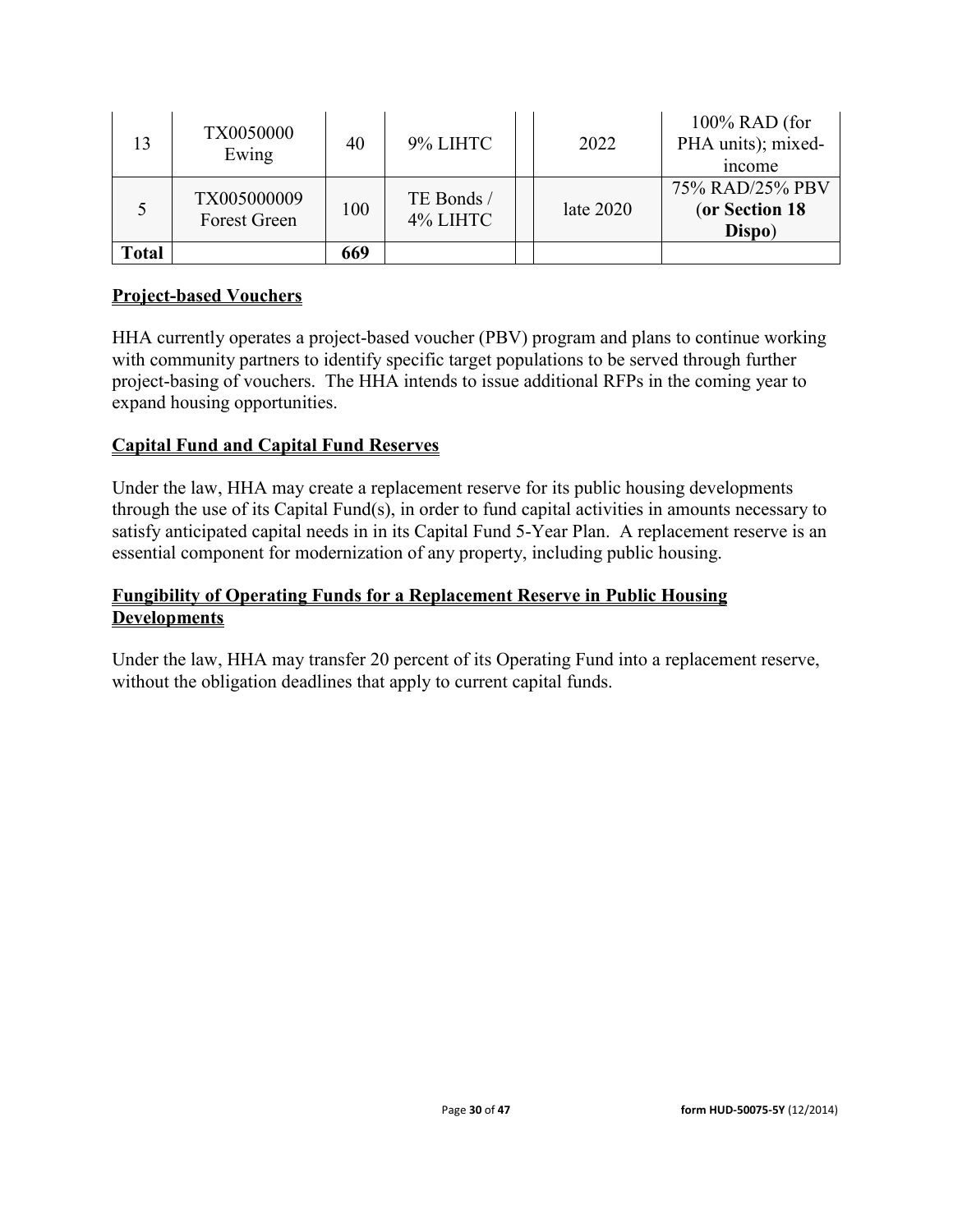### **Attachment 8.2 - Capital Fund Program Five-Year Action Plan**

**As part of the submission of the Annual Plan, PHAs must complete and submit the Capital Fund Program Five-Year Action Plan, form HUD-50075.2, and subsequent annual updates (on a rolling basis, e.g., drop current year, and add latest year for a five year period). Large capital items must be included in the Five-Year Action Plan.** 

**Attached, is a file containing HHA's full Capital Fund Program Five-Year Action Plan. The screen shot of HHA's Capital Improvements 5-Year Action Plan FY 2019 to FY 2023 is provided below.**

| -------                                                                                     |                                                    |                                                                             |                                                                           | <b>The Co</b>           |
|---------------------------------------------------------------------------------------------|----------------------------------------------------|-----------------------------------------------------------------------------|---------------------------------------------------------------------------|-------------------------|
| .                                                                                           | <b>The committee of the committee</b>              |                                                                             | 医骨骨骨炎 医气喘                                                                 | <b>Contract</b>         |
|                                                                                             | and the morning con-                               |                                                                             |                                                                           | -----                   |
|                                                                                             |                                                    |                                                                             |                                                                           | المعرور<br><b>COLLA</b> |
| <u>.</u>                                                                                    |                                                    |                                                                             | <b>The State</b><br><b>Band Band</b>                                      | ____________            |
|                                                                                             |                                                    |                                                                             |                                                                           | ------                  |
| <b>Contract Service Service</b>                                                             |                                                    |                                                                             |                                                                           |                         |
|                                                                                             |                                                    |                                                                             |                                                                           |                         |
|                                                                                             | 8-1-1-1-8-1                                        |                                                                             |                                                                           |                         |
| <b>The Contract of Street</b><br>÷.<br><b>Contract Contract</b><br><b>Contract Contract</b> | н                                                  |                                                                             | the project of the first project project of the                           |                         |
| <b>CONTRACTOR</b>                                                                           |                                                    |                                                                             |                                                                           |                         |
| <b>COLLEGE</b>                                                                              | $\blacksquare$<br>--------                         | <b>The Contract of Street</b><br><b>Contract Contract</b><br><b>Talling</b> | <b>Contract Contract</b><br>and the control of the con-<br>$\blacksquare$ |                         |
| <b>The Common</b>                                                                           | ________                                           | <b>Contract Contract</b><br><b>Contract Contract</b>                        | <b>CONTRACTOR</b><br>. .                                                  | m 14                    |
| <b>CONTRACTOR</b><br><b>Contract Contract</b>                                               | <b>Contract Contract Contract Contract</b>         | <b>Contract Contract</b><br>.                                               | <b>COLOR</b><br>$\blacksquare$                                            | - 76                    |
| <b>Terrantist</b>                                                                           |                                                    |                                                                             |                                                                           | g m                     |
|                                                                                             | --------                                           | -----<br><b>Contract Contract</b>                                           | <b>STATISTICS</b><br><b>Contract Contract</b>                             | - 59                    |
| H.                                                                                          | ________                                           | <b>Contract Contract</b><br>and the state of the state of the               | <b>Contract Contract Contract</b><br>and the state                        | - 70                    |
| à.                                                                                          |                                                    |                                                                             |                                                                           |                         |
|                                                                                             |                                                    |                                                                             |                                                                           |                         |
|                                                                                             |                                                    |                                                                             |                                                                           |                         |
| .                                                                                           |                                                    |                                                                             | -----                                                                     |                         |
|                                                                                             |                                                    |                                                                             |                                                                           |                         |
|                                                                                             |                                                    |                                                                             |                                                                           |                         |
|                                                                                             |                                                    |                                                                             |                                                                           |                         |
| <b>Contract Contract Contract</b>                                                           | <u>and the second company of the second second</u> |                                                                             |                                                                           |                         |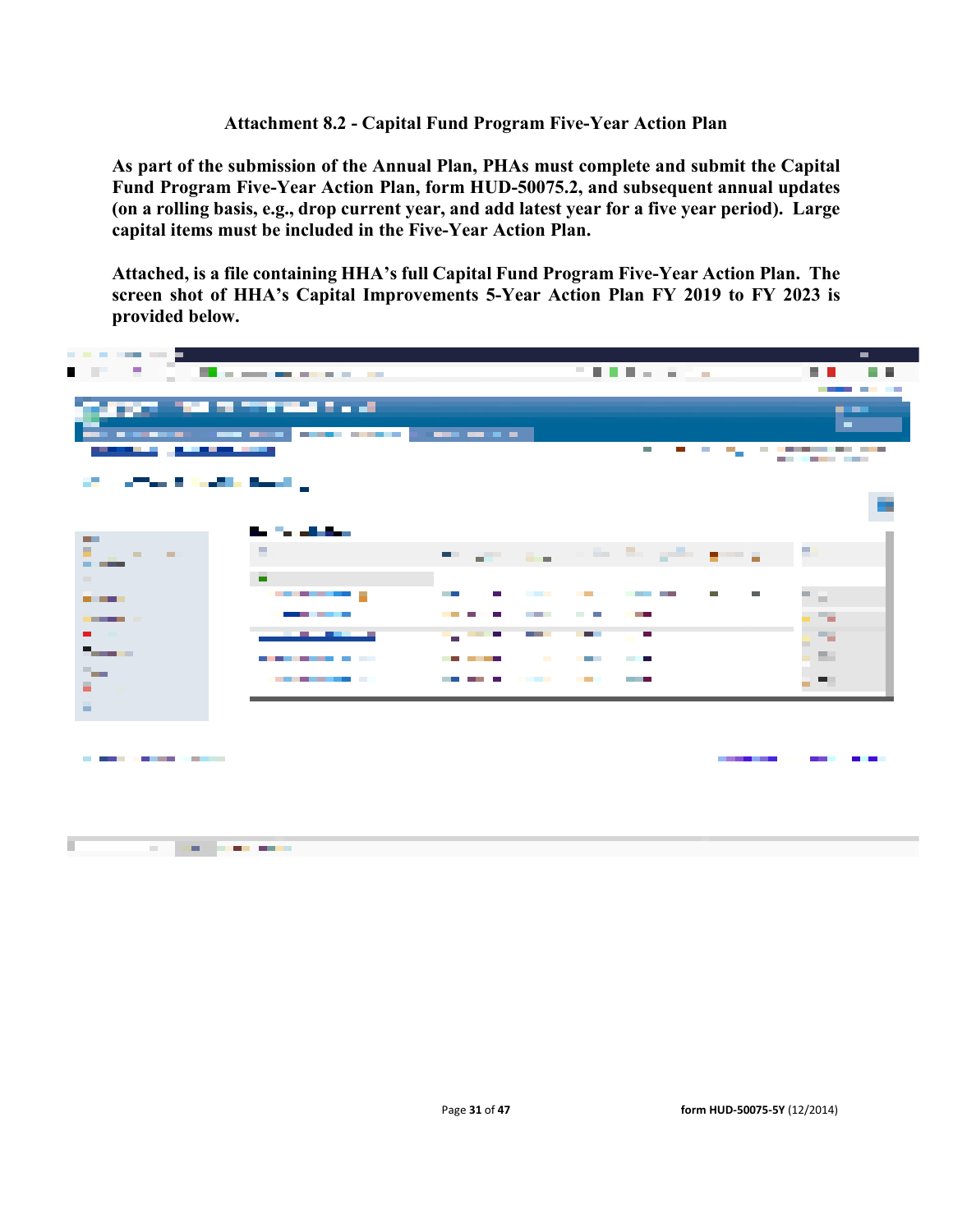## **Attachment 8.3 - Capital Fund Financing Program (CFFP).**

**Check if the PHA proposes to use any portion of its Capital Fund Program (CFP)/Replacement Housing Factor (RHF) to repay debt incurred to finance capital improvements.**

Not applicable for the HHA.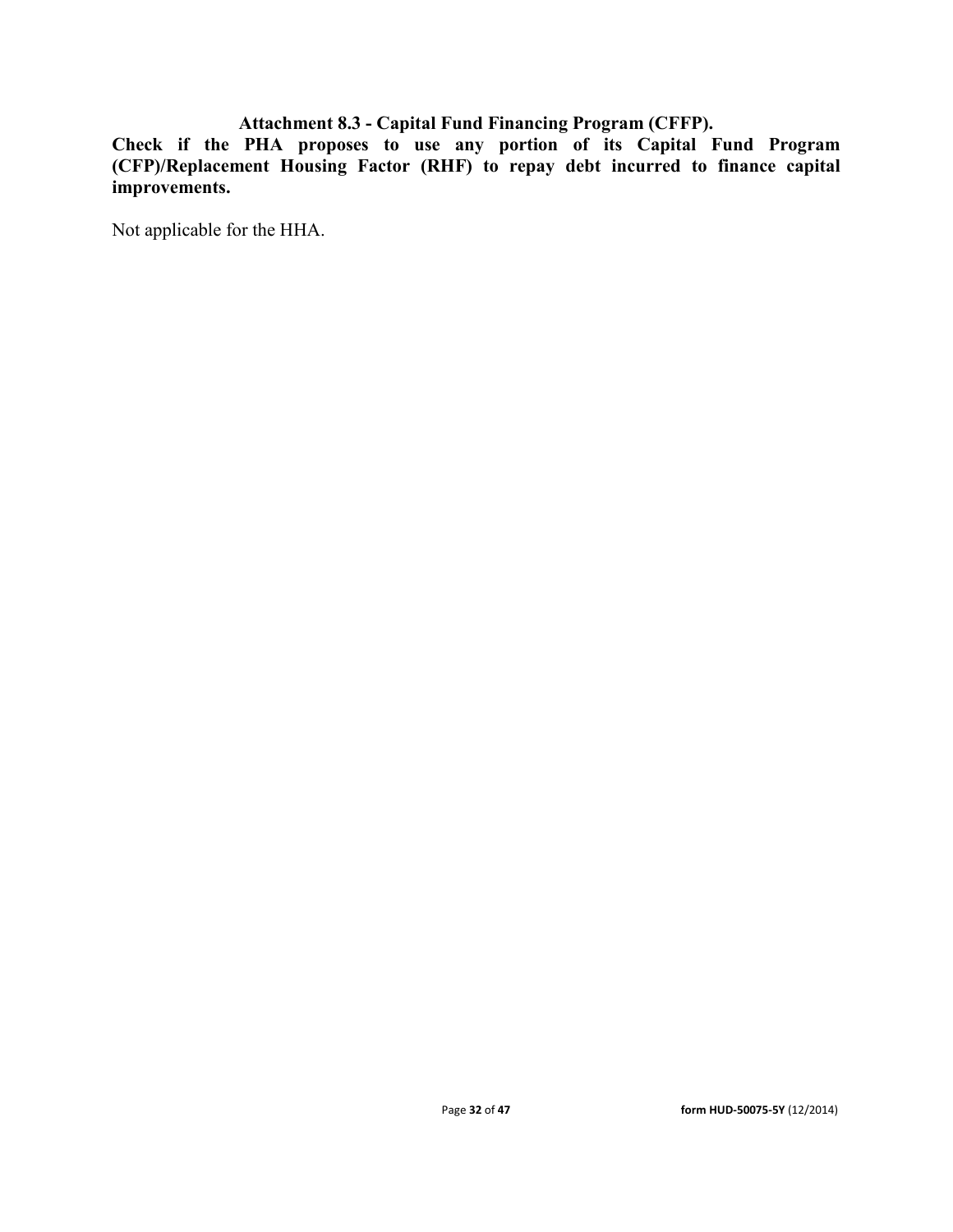### **Attachment 9.0 - Housing Needs**

**Based on information provided by the applicable Consolidated Plan, information provided by HUD, and other generally available data, make a reasonable effort to identify the housing needs of the low-income, very low-income, and extremely low-income families who reside in the jurisdiction served by the PHA, including elderly families, families with disabilities, and households of various races and ethnic groups, and other families who are on the public housing and Section 8 tenant-based assistance waiting lists. The identification of housing needs must address issues of affordability, supply, quality, accessibility, size of units, and location.**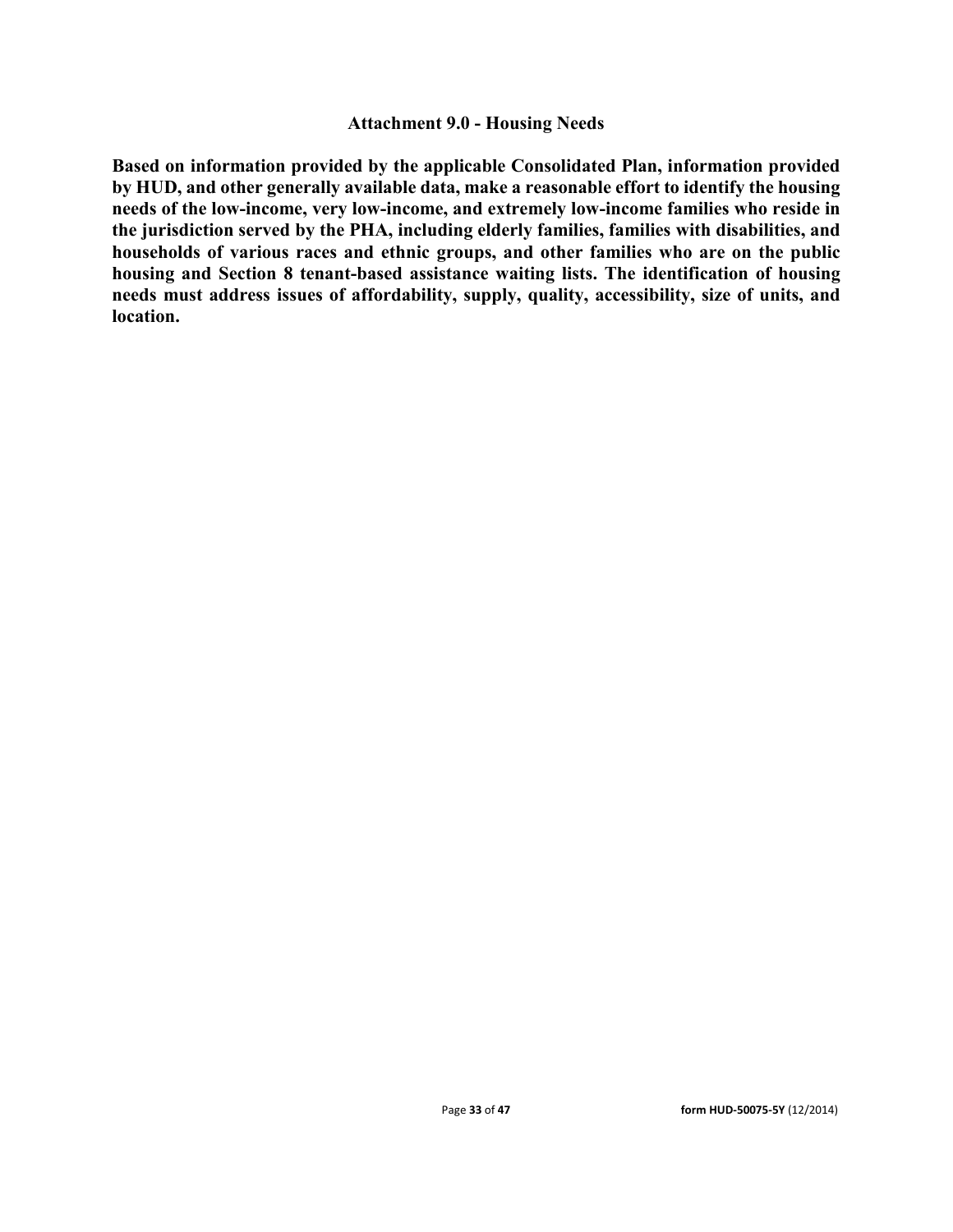|                                               | <b>Extremely</b><br>Low |       | <b>Very Low</b><br>Income |       | Low<br>Income  |        |                 |
|-----------------------------------------------|-------------------------|-------|---------------------------|-------|----------------|--------|-----------------|
|                                               | Income <                |       | 30% to 50%                |       | 50% to         |        | <b>Total by</b> |
|                                               | <b>30% AMI</b>          | % ELI | <b>AMI</b>                | % VLI | <b>80% AMI</b> | $%$ LI | <b>Income</b>   |
| <b>Public Housing Manual applications</b>     |                         |       |                           |       |                |        |                 |
| Independence Heights                          | 174                     | 89%   | 19                        | 10%   | 3              | 2%     | 196             |
| Sweetwater Point                              | 9                       | 82%   | $\overline{2}$            | 18%   | $\mathbf 0$    | 0%     | 11              |
| <b>Total Manual Applications</b>              | 183                     | 88%   | 21                        | 10%   | 3              | 1%     | 207             |
| <b>Public Housing Electronic Applications</b> |                         |       |                           |       |                |        |                 |
| Allen Parkway village 2017                    | 8,674                   | 93%   | 519                       | 6%    | 139            | 1%     | 9,332           |
| Historic Oaks of APV 2017                     | 174                     | 92%   | 11                        | 6%    | 4              | 2%     | 189             |
| <b>Historic Rental 2017</b>                   | 5,466                   | 91%   | 431                       | 7%    | 97             | 2%     | 5,994           |
| Fulton Village 2017                           | 8,073                   | 92%   | 574                       | 7%    | 159            | 2%     | 8,806           |
| Heatherbrook 2017                             | 4,939                   | 91%   | 376                       | 7%    | 93             | 2%     | 5,408           |
| Lincoln Park 2017                             | 6,265                   | 94%   | 324                       | 5%    | 78             | 1%     | 6,667           |
| Oxford Place 2017                             | 7,618                   | 92%   | 569                       | 7%    | 99             | 1%     | 8,286           |
| Victory 2017                                  | 7,351                   | 92%   | 521                       | 7%    | 111            | 1%     | 7,983           |
| Bellerive 2017                                | 655                     | 91%   | 55                        | 8%    | 6              | 1%     | 716             |
| Clayton homes 2017                            | 954                     | 87%   | 130                       | 12%   | 16             | 1%     | 1,100           |
| Cuney homes 2017                              | 6,466                   | 93%   | 416                       | 6%    | 76             | 1%     | 6,958           |
| Ewing 2017                                    | 5,944                   | 91%   | 486                       | 7%    | 82             | 1%     | 6,512           |
| Forest Green 2017                             | 4,694                   | 91%   | 374                       | 7%    | 69             | 1%     | 5,137           |
| Irvinton 2017                                 | 7,162                   | 92%   | 541                       | 7%    | 86             | 1%     | 7,789           |
| Kelly Village 2017                            | 7,072                   | 92%   | 518                       | 7%    | 86             | 1%     | 7,676           |
| Kennedy Place 2017                            | 7,886                   | 92%   | 612                       | 7%    | 120            | 1%     | 8,618           |
| Lyerly 2017                                   | 444                     | 92%   | 33                        | 7%    | $\overline{7}$ | 1%     | 484             |
| <b>Total PH Online Applications</b>           | 89,837                  | 92%   | 6,490                     | 7%    | 1,328          | 1%     | 97,655          |
| <b>Total PH Applications Received</b>         | 90,020                  | 92%   | 6,511                     | 7%    | 1,331          | 1%     | 97,862          |

# **Houston Housing Authority Public Housing & PBRA Waiting Lists, by Income**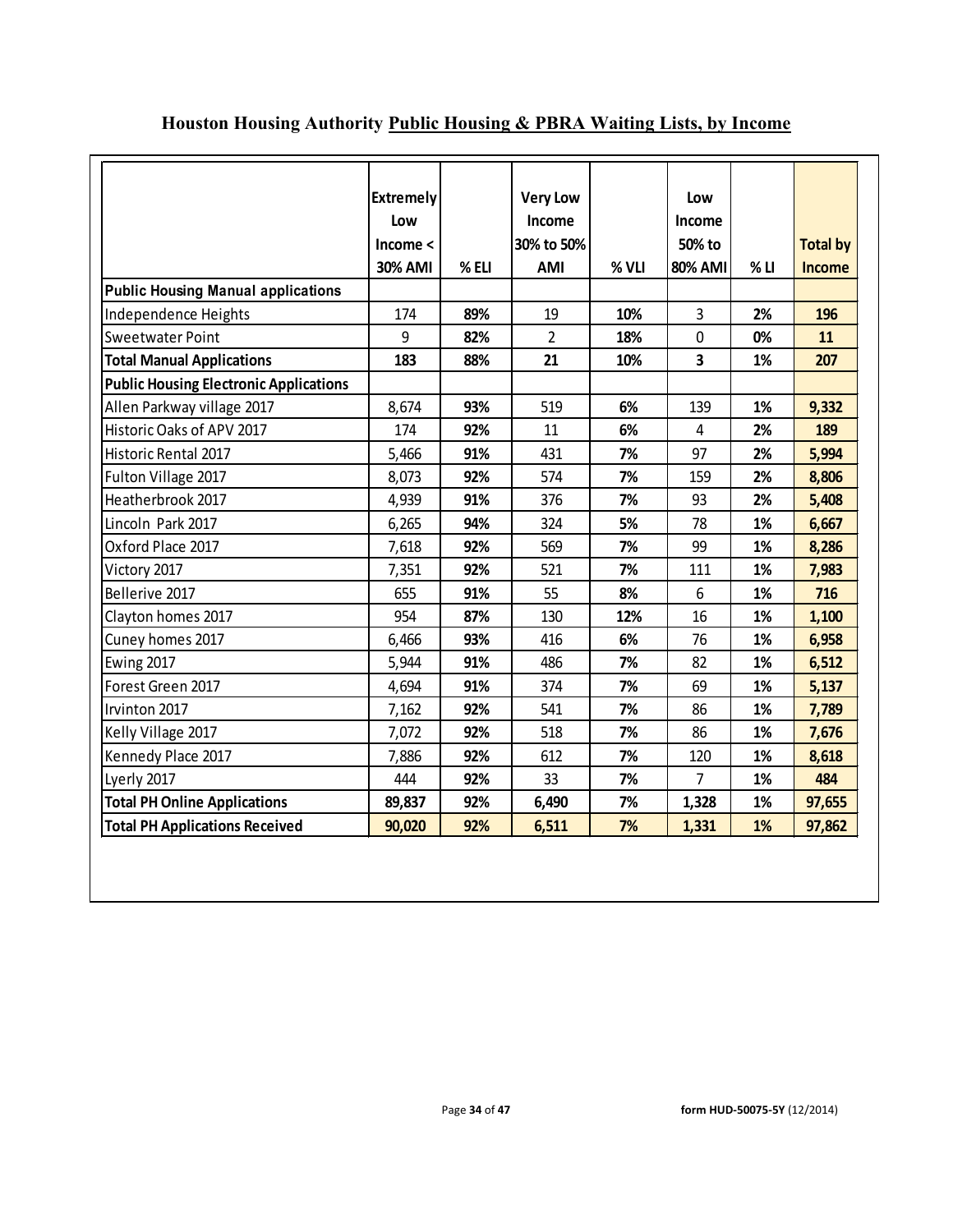# **Houston Housing Authority Public Housing & PBRA Waiting Lists, by Race**

|                                               | White          | %<br>White | f.<br>an | Black/A % Black<br>/Af.<br>Americ Americ<br>an | Asian        | % Asian | Hawaiia<br>n/<br><b>Pacific</b><br><b>Islande</b><br>r | %<br>Hawaiial<br>n/<br><b>Pacific</b><br><b>Islande</b> | Na.<br><b>Americ</b><br>an/Alas<br>ka<br><b>Native</b> | % Na.<br><b>Americ</b><br>an $/$<br>Alaska<br><b>Native</b> | <b>Total by</b><br>Race |
|-----------------------------------------------|----------------|------------|----------|------------------------------------------------|--------------|---------|--------------------------------------------------------|---------------------------------------------------------|--------------------------------------------------------|-------------------------------------------------------------|-------------------------|
| <b>Public Housing Manual Applications</b>     |                |            |          |                                                |              |         |                                                        |                                                         |                                                        |                                                             |                         |
| Independence Heights                          | 8              | 4%         | 186      | 95%                                            | 1            | 1%      | 0                                                      | 0%                                                      | 1                                                      | 1%                                                          | 196                     |
| <b>Sweetwater Point</b>                       | $\overline{2}$ | 18%        | 9        | 82%                                            | 0            | 0%      | 0                                                      | 0%                                                      | 0                                                      | 0%                                                          | 11                      |
| <b>Total Manual Applications</b>              | 10             | 5%         | 195      | 94%                                            | $\mathbf{1}$ | 0%      | $\mathbf 0$                                            | 0%                                                      | $\mathbf{1}$                                           | 0%                                                          | 207                     |
| <b>Public Housing Electronic Applications</b> |                |            |          |                                                |              |         |                                                        |                                                         |                                                        |                                                             |                         |
| Allen Parkway village 2017                    | 1,422          | 15%        | 7,622    | 82%                                            | 123          | 1%      | 57                                                     | 1%                                                      | 108                                                    | 1%                                                          | 9,332                   |
| Historic Oaks of APV 2017                     | 36             | 19%        | 130      | 69%                                            | 19           | 10%     | 4                                                      | 2%                                                      | 0                                                      | 0%                                                          | 189                     |
| Historic Rental 2017                          | 1,025          | 17%        | 4,762    | 79%                                            | 92           | 2%      | 41                                                     | 1%                                                      | 74                                                     | 1%                                                          | 5,994                   |
| Fulton Village 2017                           | 1,420          | 16%        | 7,108    | 81%                                            | 114          | 1%      | 56                                                     | 1%                                                      | 108                                                    | 1%                                                          | 8,806                   |
| Heatherbrook 2017                             | 720            | 13%        | 4,566    | 84%                                            | 36           | 1%      | 31                                                     | 1%                                                      | 55                                                     | 1%                                                          | 5,408                   |
| Lincoln Park 2017                             | 974            | 15%        | 5,498    | 82%                                            | 81           | 1%      | 36                                                     | 1%                                                      | 78                                                     | 1%                                                          | 6,667                   |
| Oxford Place 2017                             | 1,203          | 15%        | 6,832    | 82%                                            | 104          | 1%      | 46                                                     | 1%                                                      | 101                                                    | 1%                                                          | 8,286                   |
| Victory 2017                                  | 1,211          | 15%        | 6,534    | 82%                                            | 94           | 1%      | 45                                                     | 1%                                                      | 99                                                     | 1%                                                          | 7,983                   |
| Bellerive 2017                                | 176            | 25%        | 396      | 55%                                            | 130          | 18%     | 11                                                     | 2%                                                      | 3                                                      | 0%                                                          | 716                     |
| Clayton homes 2017                            | 139            | 13%        | 936      | 85%                                            | 18           | 2%      | 1                                                      | 0%                                                      | 6                                                      | 1%                                                          | 1,100                   |
| Cuney homes 2017                              | 1,094          | 16%        | 5,642    | 81%                                            | 99           | 1%      | 38                                                     | 1%                                                      | 85                                                     | 1%                                                          | 6,958                   |
| Ewing 2017                                    | 1,012          | 16%        | 5,272    | 81%                                            | 111          | 2%      | 40                                                     | 1%                                                      | 77                                                     | 1%                                                          | 6,512                   |
| Forest Green 2017                             | 747            | 15%        | 4,265    | 83%                                            | 45           | 1%      | 25                                                     | 0%                                                      | 55                                                     | 1%                                                          | 5,137                   |
| Irvinton 2017                                 | 1,298          | 17%        | 6,261    | 80%                                            | 102          | 1%      | 38                                                     | 0%                                                      | 90                                                     | 1%                                                          | 7,789                   |
| Kelly Village 2017                            | 1,194          | 16%        | 6,244    | 81%                                            | 108          | 1%      | 42                                                     | 1%                                                      | 88                                                     | 1%                                                          | 7,676                   |
| Kennedy Place 2017                            | 1,211          | 14%        | 7,162    | 83%                                            | 112          | 1%      | 43                                                     | 0%                                                      | 90                                                     | 1%                                                          | 8,618                   |
| Lyerly 2017                                   | 135            | 28%        | 283      | 58%                                            | 54           | 11%     | 10                                                     | 2%                                                      | $\overline{2}$                                         | 0%                                                          | 484                     |
| <b>Total PH Online Applications</b>           | 15,017         | 15%        | 79,513   | 81%                                            | 1,442        | 1%      | 564                                                    | 1%                                                      | 1,119                                                  | 1%                                                          | 97,655                  |
| <b>Total PH Applications Received</b>         | 15,027         | 19%        | 79,708   | 81%                                            | 1,443        | 1%      | 564                                                    | 50%                                                     | 1,120                                                  | 1%                                                          | 97,862                  |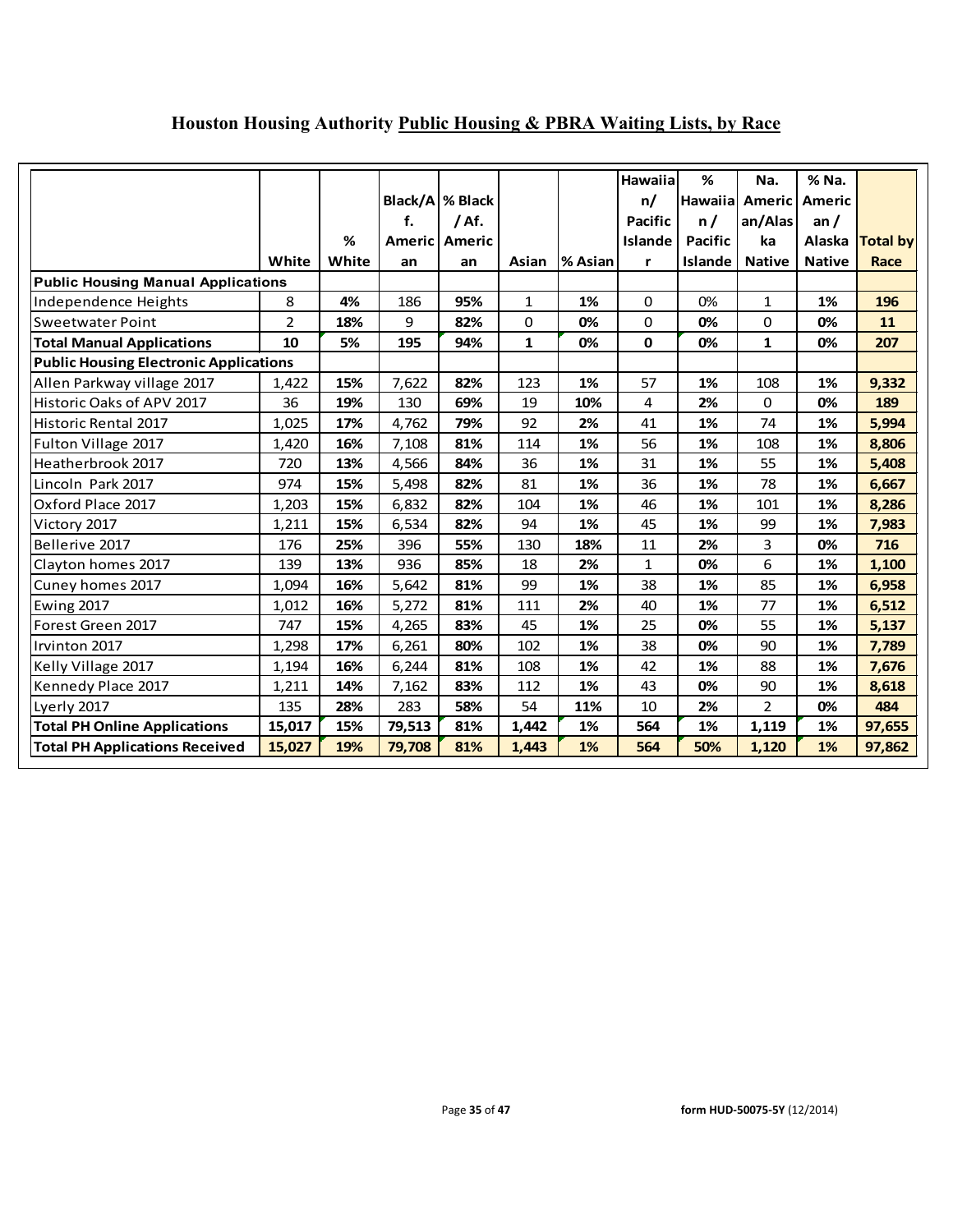|                                               |                 | %        | Non-            | % Non-          |                  |
|-----------------------------------------------|-----------------|----------|-----------------|-----------------|------------------|
|                                               | <b>Hispanic</b> | Hispanic | <b>Hispanic</b> | <b>Hispanic</b> | <b>Total by</b>  |
|                                               | / Latino        | /Latino  | / Latino        | /Latino         | <b>Ethnicity</b> |
| <b>Public Housing Manual Applications</b>     |                 |          |                 |                 |                  |
| Independence Heights                          | 16              | 8%       | 180             | 92%             | 196              |
| <b>Sweetwater Point</b>                       | $\overline{2}$  | 18%      | 9               | 82%             | 11               |
| <b>Total Manual Applications</b>              | 18              | 9%       | 189             | 91%             | 207              |
| <b>Public Housing Electronic Applications</b> |                 |          |                 |                 |                  |
| Allen Parkway village 2017                    | 1,127           | 12%      | 8,205           | 88%             | 9,332            |
| Historic Oaks of APV 2017                     | 22              | 12%      | 167             | 88%             | 189              |
| <b>Historic Rental 2017</b>                   | 755             | 13%      | 5,239           | 87%             | 5,994            |
| Fulton Village 2017                           | 1,183           | 13%      | 7,623           | 87%             | 8,806            |
| Heatherbrook 2017                             | 656             | 12%      | 4,752           | 88%             | 5,408            |
| Lincoln Park 2017                             | 752             | 11%      | 5,915           | 89%             | 6,667            |
| Oxford Place 2017                             | 942             | 11%      | 7,344           | 89%             | 8,286            |
| Victory 2017                                  | 948             | 12%      | 7,035           | 88%             | 7,983            |
| Bellerive 2017                                | 119             | 17%      | 597             | 83%             | 716              |
| Clayton homes 2017                            | 183             | 17%      | 917             | 83%             | 1,100            |
| Cuney homes 2017                              | 834             | 12%      | 6,124           | 88%             | 6,958            |
| Ewing 2017                                    | 817             | 13%      | 5,695           | 87%             | 6,512            |
| Forest Green 2017                             | 667             | 13%      | 4,470           | 87%             | 5,137            |
| Irvinton 2017                                 | 1,034           | 13%      | 6,755           | 87%             | 7,789            |
| Kelly Village 2017                            | 935             | 12%      | 6,741           | 88%             | 7,676            |
| Kennedy Place 2017                            | 1,035           | 12%      | 7,583           | 88%             | 8,618            |
| Lyerly 2017                                   | 87              | 18%      | 397             | 82%             | 484              |
| <b>Total PH Online Applications</b>           | 12,096          | 12%      | 85,559          | 88%             | 97,655           |
| <b>Total PH Applications Received</b>         | 12,114          | 12%      | 85,748          | 88%             | 97,862           |

# **Houston Housing Authority Public Housing & PBRA Waiting Lists, by Ethnicity**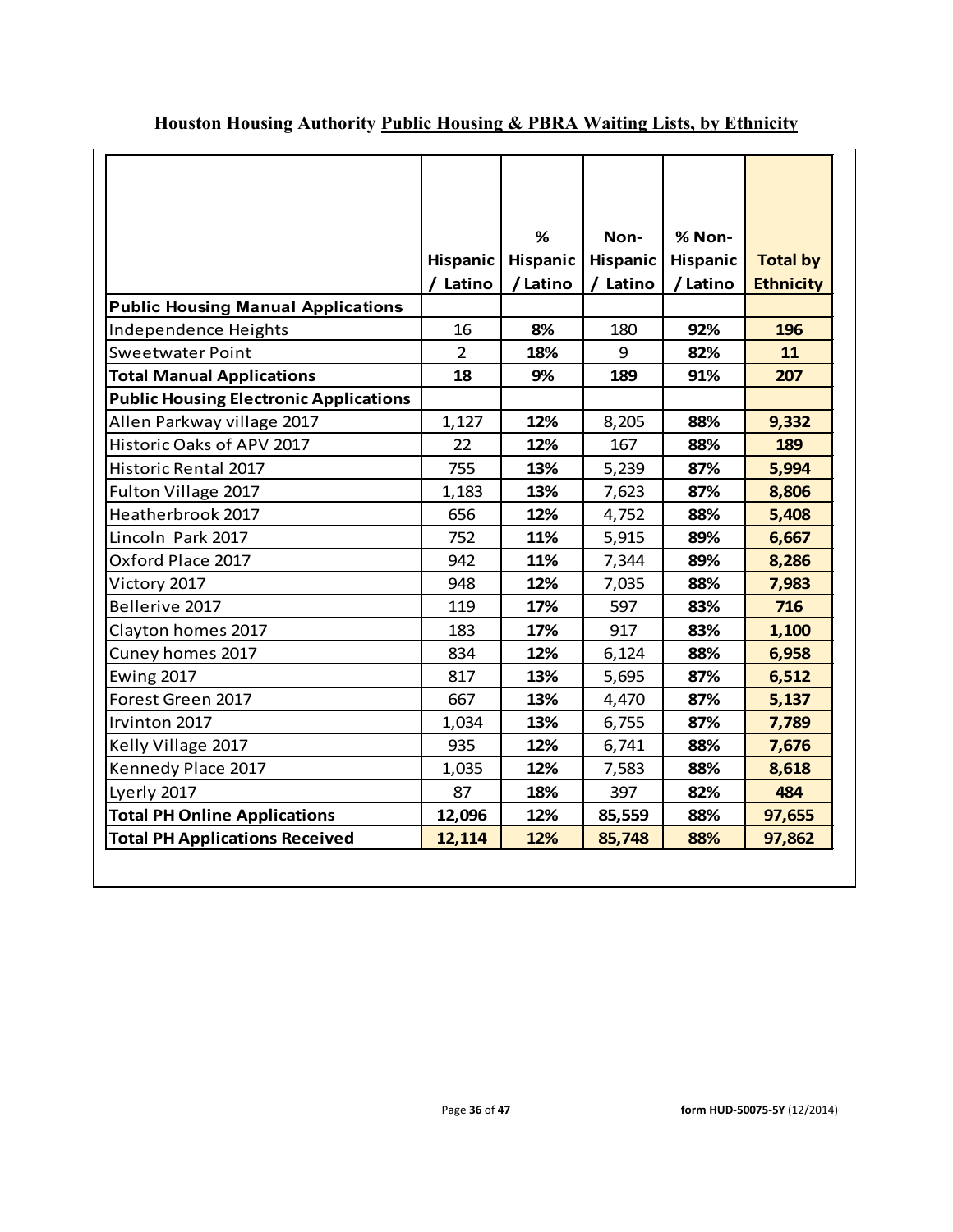|                                               |                          |                    |             |                 | Non-            | % Non-          | <b>Total by</b>  |
|-----------------------------------------------|--------------------------|--------------------|-------------|-----------------|-----------------|-----------------|------------------|
|                                               |                          |                    |             | %               | Elderly         | Elderly         | <b>Household</b> |
|                                               | <b>Elderly</b>           | % Elderly Disabled |             | <b>Disabled</b> | <b>Disabled</b> | <b>Disabled</b> | <b>Type</b>      |
| <b>Public Housing Manual Applications</b>     |                          |                    |             |                 |                 |                 |                  |
| Independence Heights                          | 7                        | 4%                 | 21          | 11%             | 168             | 86%             | 196              |
| <b>Sweetwater Point</b>                       | 0                        | 0%                 | $\mathbf 0$ | 0%              | 11              | 100%            | 11               |
| <b>Total Manual Applications</b>              | $\overline{\phantom{a}}$ | 3%                 | 21          | 10%             | 179             | 86%             | 207              |
| <b>Public Housing Electronic Applications</b> |                          |                    |             |                 |                 |                 |                  |
| Allen Parkway village 2017                    | 259                      | 3%                 | 1,745       | 19%             | 7,328           | 79%             | 9,332            |
| Historic Oaks of APV 2017                     | 80                       | 42%                | 89          | 47%             | 20              | 11%             | 189              |
| <b>Historic Rental 2017</b>                   | 187                      | 3%                 | 1,304       | 22%             | 4,503           | 75%             | 5,994            |
| Fulton Village 2017                           | 219                      | 2%                 | 1,594       | 18%             | 6,993           | 79%             | 8,806            |
| Heatherbrook 2017                             | 20                       | 0%                 | 539         | 10%             | 4,849           | 90%             | 5,408            |
| Lincoln Park 2017                             | 169                      | 3%                 | 1,282       | 19%             | 5,216           | 78%             | 6,667            |
| Oxford Place 2017                             | 215                      | 3%                 | 1,566       | 19%             | 6,505           | 79%             | 8,286            |
| Victory 2017                                  | 211                      | 3%                 | 1,521       | 19%             | 6,251           | 78%             | 7,983            |
| Bellerive 2017                                | 536                      | 75%                | 179         | 25%             | 1               | 0%              | 716              |
| Clayton homes 2017                            | 89                       | 8%                 | 75          | 7%              | 936             | 85%             | 1,100            |
| Cuney homes 2017                              | 230                      | 3%                 | 1,389       | 20%             | 5,339           | 77%             | 6,958            |
| <b>Ewing 2017</b>                             | 306                      | 5%                 | 1,265       | 19%             | 4,941           | 76%             | 6,512            |
| Forest Green 2017                             | 21                       | 0%                 | 515         | 10%             | 4,601           | 90%             | 5,137            |
| Irvinton 2017                                 | 230                      | 3%                 | 1,387       | 18%             | 6,172           | 79%             | 7,789            |
| Kelly Village 2017                            | 220                      | 3%                 | 1,432       | 19%             | 6,024           | 78%             | 7,676            |
| Kennedy Place 2017                            | 252                      | 3%                 | 1,468       | 17%             | 6,898           | 80%             | 8,618            |
| Lyerly 2017                                   | 317                      | 65%                | 166         | 34%             | $\mathbf{1}$    | 0%              | 484              |
| <b>Total PH Online Applications</b>           | 3,561                    | 4%                 | 17,516      | 18%             | 76,578          | 78%             | 97,655           |
| <b>Total PH Applications Received</b>         | 3,568                    | 20%                | 17,537      | 18%             | 76,757          | 78%             | 97,862           |

# **Houston Housing Authority Public Housing & PBRA Waiting Lists, by Household Type**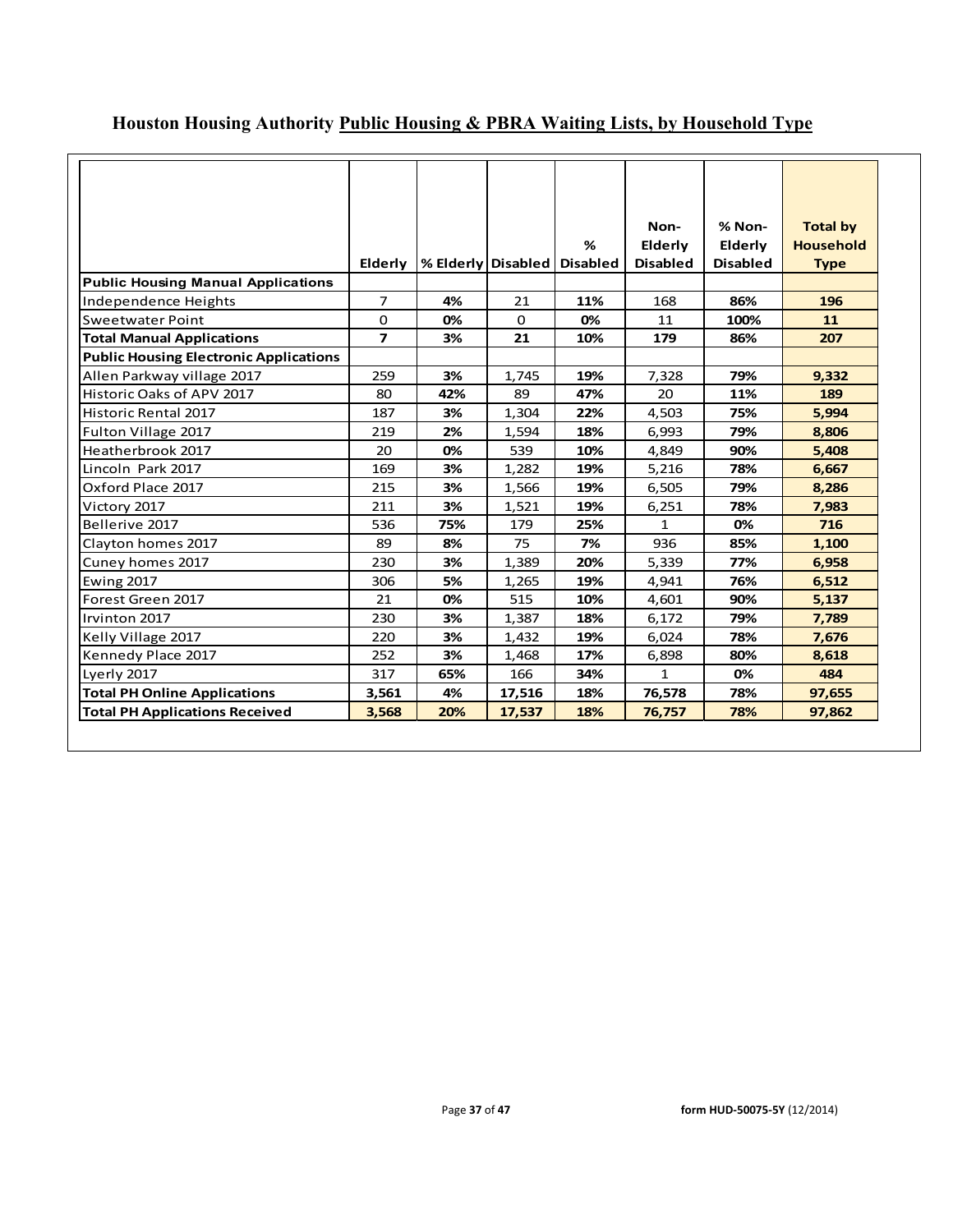| Houston Housing Authority Public Housing & PBRA Waiting Lists, by Bedroom Size |  |
|--------------------------------------------------------------------------------|--|
|                                                                                |  |

| <b>Public Housing Manual</b>     | 1 BR   | $% - 1 BR$ | 2 BR   | $% - 2 BR$ | 3 BR           | $% - 3 BR$ | 4 BR         | $% - 4 BR$ | <b>5 BR</b> | $% - 5 BR$ | Total        |
|----------------------------------|--------|------------|--------|------------|----------------|------------|--------------|------------|-------------|------------|--------------|
| Sweetwater Point                 | 0      | 0%         | 9      | 82%        | $\overline{2}$ | 18%        | 0            | 0%         | 0           | 0%         | 11           |
| Independence Heights             | 136    | 69%        | 36     | 18%        | 24             | 12%        | 0            | 0%         | 0           | 0%         | 196          |
| <b>Total Manual applications</b> | 136    | 66%        | 45     | 22%        | 26             | 13%        | 0            | 0%         | 0           | 0%         | 207          |
| <b>Public Housing Electronic</b> | 1 BR   | $% -1 BR$  | 2 BR   | $% - 2 BR$ | 3 BR           | $% -3 BR$  | 4 BR         | $% - 4 BR$ | <b>5 BR</b> | $% - 5 BR$ | <b>Total</b> |
| Allen Parkway village 2017       | 3,822  | 41%        | 3,764  | 40%        | 1,477          | 16%        | 259          | 3%         | 10          | 0%         | 9,332        |
| Historic Oaks of APV 2017        | 163    | 86%        | 26     | 14%        | 0              | 0%         | 0            | 0%         | 0           | 0%         | 189          |
| Historic Rental 2017             | 2,898  | 48%        | 3,096  | 52%        | 0              | 0%         | 0            | 0%         | 0           | 0%         | 5,994        |
| Fulton Village 2017              | 3,552  | 40%        | 3,596  | 41%        | 1,433          | 16%        | 225          | 3%         | 0           | 0%         | 8,806        |
| Heatherbrook 2017                | 0      | 0%         | 3,641  | 67%        | 1,520          | 28%        | 247          | 5%         | 0           | 0%         | 5,408        |
| Lincoln Park 2017                | 2,811  | 42%        | 2,749  | 41%        | 1,107          | 17%        | 0            | 0%         | 0           | 0%         | 6,667        |
| Oxford Place 2017                | 3,419  | 41%        | 3,372  | 41%        | 1,495          | 18%        | 0            | 0%         | 0           | 0%         | 8,286        |
| Victory 2017                     | 3,279  | 41%        | 3,398  | 43%        | 1,306          | 16%        | 0            | 0%         | 0           | 0%         | 7,983        |
| Bellerive 2017                   | 703    | 98%        | 13     | 2%         | 0              | 0%         | $\mathbf{0}$ | 0%         | 0           | 0%         | 716          |
| Clayton Homes 2017               | 938    | 85%        | 137    | 12%        | 25             | 2%         | 0            | 0%         | 0           | 0%         | 1,100        |
| Cuney homes 2017                 | 3,321  | 48%        | 2,326  | 33%        | 1,145          | 16%        | 166          | 2%         | 0           | 0%         | 6,958        |
| Ewing 2017                       | 3,664  | 56%        | 2,848  | 44%        | 0              | 0%         | 0            | 0%         | 0           | 0%         | 6,512        |
| Forest Green 2017                | 0      | 0%         | 3,469  | 68%        | 1,432          | 28%        | 236          | 5%         | 0           | 0%         | 5,137        |
| Irvinton 2017                    | 3,487  | 45%        | 2,958  | 38%        | 1,190          | 15%        | 154          | 2%         | 0           | 0%         | 7,789        |
| Kelly Village 2017               | 3,400  | 44%        | 2,950  | 38%        | 1,148          | 15%        | 178          | 2%         | 0           | 0%         | 7,676        |
| Kennedy Place 2017               | 3,830  | 44%        | 3,238  | 38%        | 1,351          | 16%        | 199          | 2%         | 0           | 0%         | 8,618        |
| Lyerly 2017                      | 484    | 100%       | 0      | 0%         | 0              | 0%         | 0            | 0%         | 0           | 0%         | 484          |
| <b>Total online applications</b> | 39,771 | 41%        | 41,581 | 43%        | 14,629         | 15%        | 1,664        | 2%         | 10          | 0%         | 97,655       |
| <b>Total PH Applications</b>     | 39,907 | 41%        | 41,626 | 43%        | 14,655         | 15%        | 1,664        | 2%         | 10          | 0%         | 97,862       |
| <b>Section 8 PBRA Electronic</b> |        |            |        |            |                |            |              |            |             |            |              |
| <b>Applications</b>              | 1 BR   | $% - 1 BR$ | 2 BR   | $% - 2 BR$ | 3 BR           | $% - 3 BR$ | 4 BR         | $% - 4 BR$ | <b>5 BR</b> | $% - 5 BR$ | Total        |
| Long drive 2017                  | 4,309  | 43%        | 3,900  | 39%        | 1,578          | 16%        | 285          | 3%         | 0           | 0%         | 10,072       |
| Telephone Rd 2017                | 471    | 98%        | 9      | 2%         | 0              | 0%         | 0            | 0%         | 0           | 0%         | 480          |
| <b>Total</b>                     | 4,780  | 45%        | 3,909  | 37%        | 1,578          | 15%        | 285          | 3%         | 0           | 0%         | 10,552       |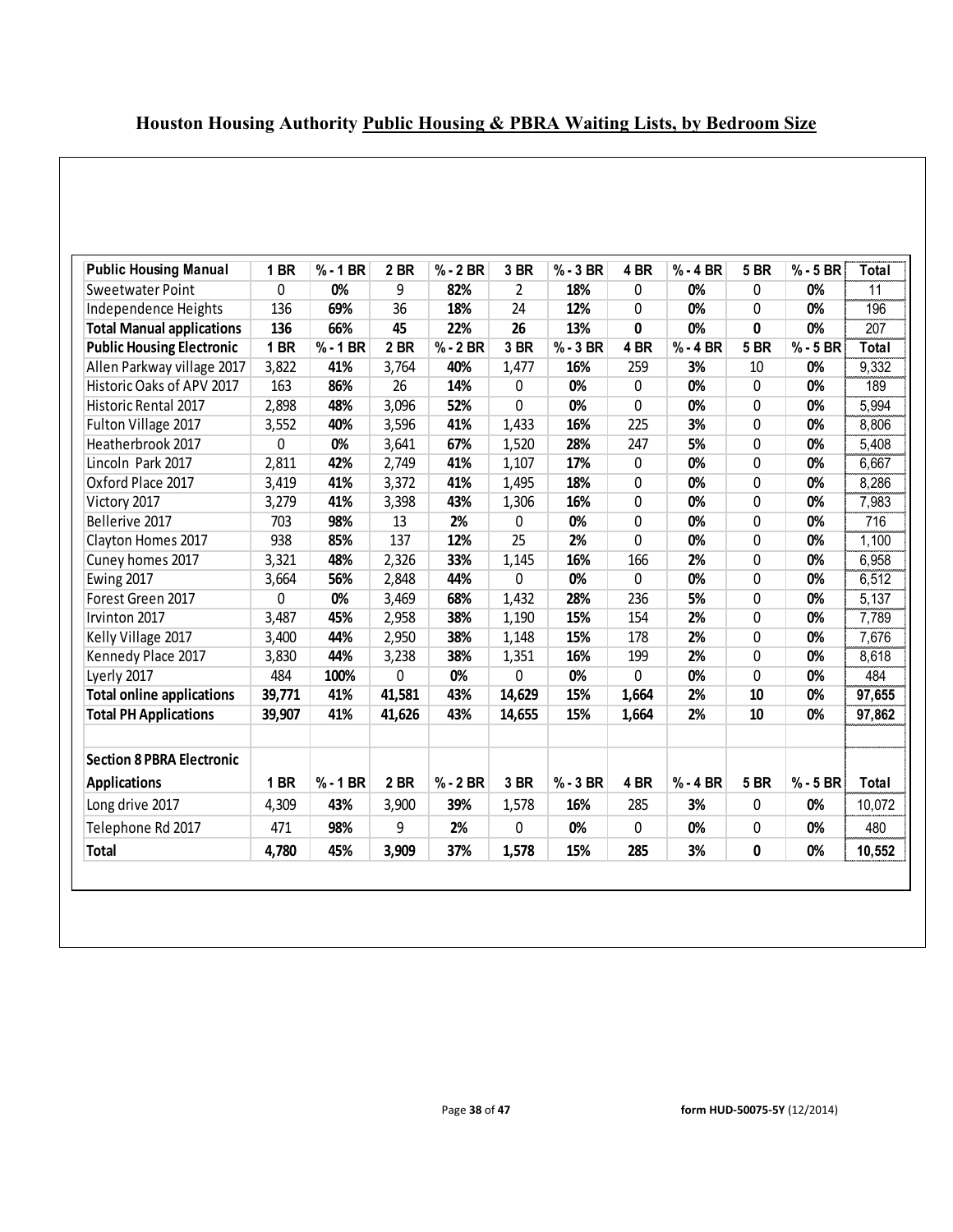## **HHA's HCV Waiting List & Program**

## **List the demographic characteristics (race, national origin, familial status, and/or disability, etc) of the PHA's HCV waiting list.**

| <b>Hispanic</b> | White        | African      | Other                                     |         |
|-----------------|--------------|--------------|-------------------------------------------|---------|
|                 | Non-Hispanic | American     | (e.g. families with children, disabled    |         |
|                 |              | Non-Hispanic | individuals, etc.)                        |         |
| 10%             | $5\%$        | 83%          | American Indian/Alaskan Native            | $1\%$   |
|                 |              |              | Asian                                     | $1\%$   |
|                 |              |              | Native Hawaiian or Other Pacific Islander | $0.4\%$ |
|                 |              |              | White Hispanic                            | 8%      |
|                 |              |              | Black / African American Hispanic         | $1\%$   |

**Data sets for TX005 from HUD PIC System and 2019 Picture of Subsidized Households are attached.**

**List the demographic characteristics (race, national origin, familial status, and/or disability, etc.) of the PHA's HCV program.**

| <b>Hispanic</b> | White<br><b>Non-Hispanic</b> | African<br>American | Other<br>(e.g. families with children, disabled |       |
|-----------------|------------------------------|---------------------|-------------------------------------------------|-------|
|                 |                              | <b>Non-Hispanic</b> | individuals, etc.)                              |       |
| 6%              | $4\%$                        | 89%                 | American Indian/Alaskan Native                  | $1\%$ |
|                 |                              |                     | Pacific Islander Non-Hispanic                   | 2%    |
|                 |                              |                     | Asian                                           | $7\%$ |
|                 |                              |                     |                                                 |       |

**Data sets for TX005 from HUD PIC System and 2019 Picture of Subsidized Households are attached.**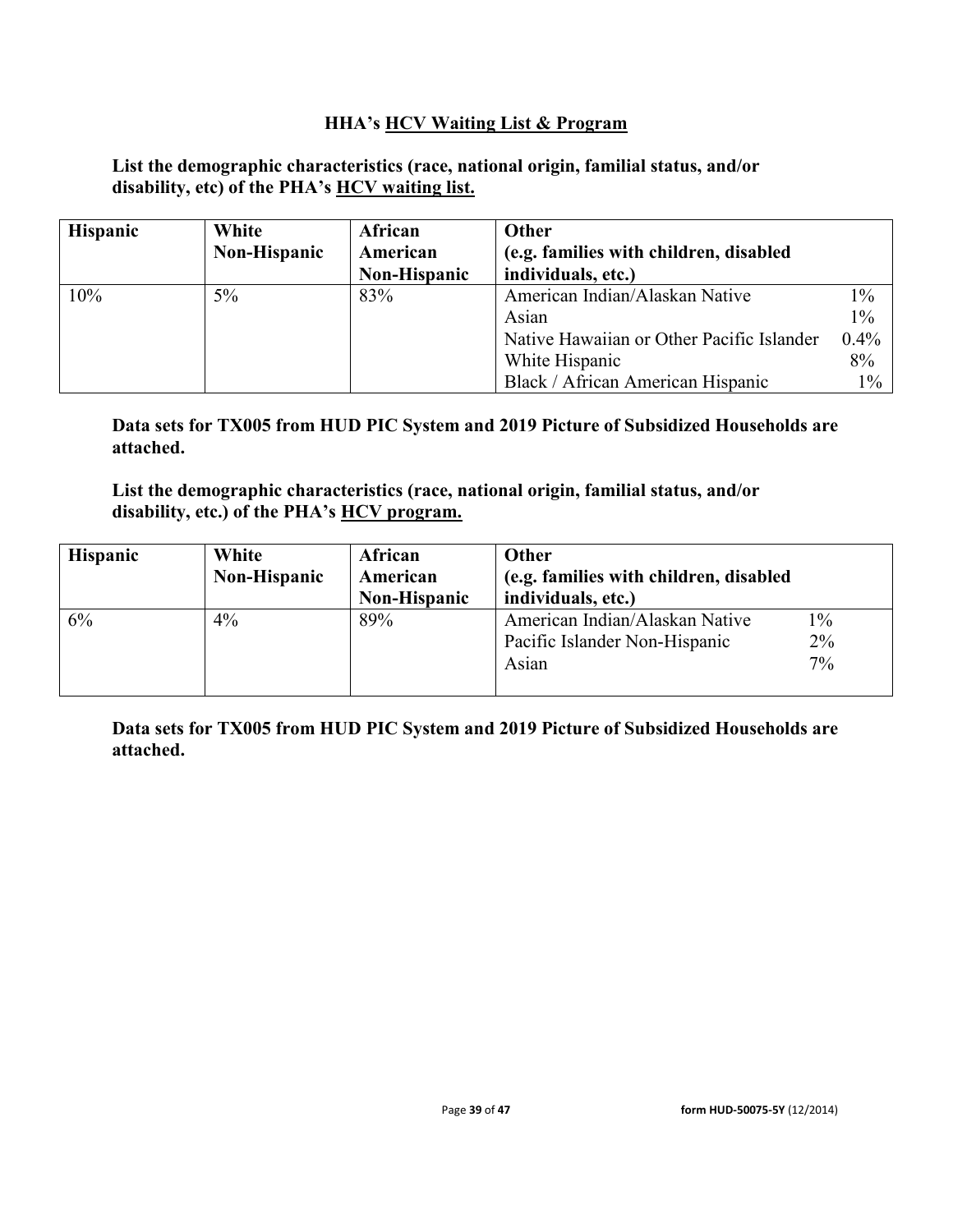## **Attachment 9.1 - Strategy for Addressing Housing Needs Provide a brief description of the PHA's strategy for addressing the housing needs of families in the jurisdiction and on the waiting list in the upcoming year. Note: Small, Section 8 only, and High Performing PHAs complete only for Annual Plan submission with the 5-Year Plan.**

## **Summary of City of Houston's Community Development Department's (HCDD) Citizen Participation Process and Consultation Process**

Provided below are excerpts from the city of Houston's Community Development Department's (HCDD) from its 2019 Annual Action Plan [\(https://www.houstontx.gov/housing/caper/documents/pdfs/2019actionplan-](https://www.houstontx.gov/housing/caper/documents/pdfs/2019actionplan-062819.pdf)[062819.pdf\)](https://www.houstontx.gov/housing/caper/documents/pdfs/2019actionplan-062819.pdf). A copy of HCDD's 2018 Consolidated Plan is accessible at: [\(https://www.houstontx.gov/housing/caper/documents/reports/2018\\_CONSOLIDATED\\_ANNUAL-093019.pdf\)](https://www.houstontx.gov/housing/caper/documents/reports/2018_CONSOLIDATED_ANNUAL-093019.pdf)

HCDD is responsible for producing the 2019 Annual Action Plan. In this capacity, HCDD works with a number of City departments, the Houston Housing Authority, non-profit organizations, and other stakeholders to ensure that the planning process is both comprehensive and inclusive. HCDD solicits information from other City departments, the private sector, non-profit organizations, neighborhood-based organizations, and residents, regarding existing conditions and strategies for addressing current or future needs.

Coordination and consultation with public and private agencies is important to the City when developing the Annual Action Plan. HCDD will continue to work with a number of City departments, the Houston Housing Authority, major non-profit organizations, and other stakeholders, to ensure that the planning process is both comprehensive and inclusive. HCDD obtains information from stakeholders and residents regarding existing conditions and strategies for addressing current needs.

HCDD leads a community-wide effort to create deeply subsidized affordable housing units linked to mainstream and social supports, including primary and behavioral health care and housing. HCDD achieves this in partnership with the City's Health Department, Harris County Community Services Department, Houston Housing Authority, Harris County Housing Authority, Houston Housing Finance Agency, and the Coalition for the Homeless of Houston/Harris County. This effort is supported through a pipeline committee comprised of partner agencies. This partnership allows supportive housing units to receive both the appropriate rental subsidies as well as service funds necessary to house the target population. This partnership has continued to be expanded under Mayor Turner's homeless strategies.

## **Public Housing Needs Homelessness Strategy**

HCDD consulted with HHA staff regarding the Public Housing sections of the Plan. HCDD and HHA work together on a variety of issues and initiatives including ending homelessness and carrying out fair housing activities. HHA serves on the CoC and CDAC. HCDD and HHA will continue to meet regularly to discuss current projects and plan for potential future projects and initiatives.

In addition, other local agencies and non-governmental organizations receive other federal or state funding to carry out these activities. In its 2019 Annual Plan, the Houston Housing Authority estimated that it would have \$208 million to address residents' housing needs in the Houston area, which includes \$147 million in Section 8 Housing Choice Voucher Programs.

The following highlights HHA's program accomplishments occurring in calendar year 2018.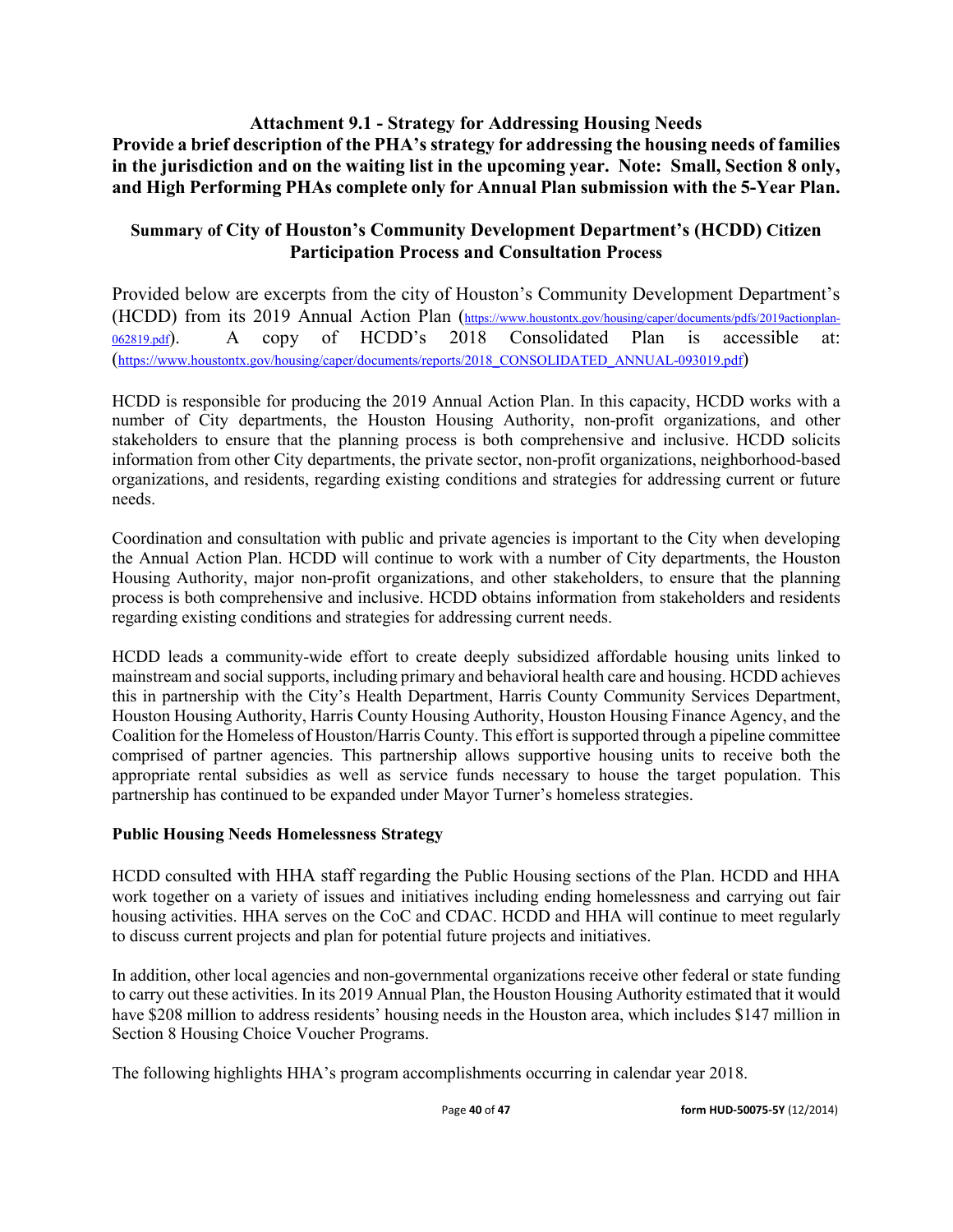• Put Residents to Work - HHA enrolled over 484 participants in the JOBS Plus and Section 3 program resulting in 227 becoming gainfully employed.

• Housed More Families - Utilized 98% of its voucher authority. Resumed issuing vouchers from the 2016

HCVP Waitlist. Received 184 additional vouchers from HUD.

• Helped Homeless Veterans - Provided housing assistance to about 1,000 homeless veterans through the VASH program each month.

• New Development- Completed the construction on 154 units of new affordable housing in Independence Heights.

• Improved Energy Efficiency- The energy efficiency improvements saved over \$2.5 million.

In 2019, HHA plans to reinvest in Houston communities with the acquisition of new units. Additionally, HHA public housing suffered damage to over 400 units, and HHA will repair the substantial majority of its portfolio to pre-Hurricane Harvey status. HHA will also dispose of two properties (Clayton Homes and Kelly Village (partial)) planned for eminent domain acquisition by TXDOT; TXDOT plans will require demolition of the units. HHA also plans to demolish one flood damaged building at Irvington Village that is in the floodway.

| <b>Grant/Program/Activity</b>                | <b>Expenditure</b> |
|----------------------------------------------|--------------------|
| Section 8 Program                            | \$152,292,598      |
| Public Housing Capital Fund<br>Program       | \$7,258,575        |
| <b>Public Housing Operations</b>             | \$16,244,081       |
| Self-Sufficiency (ROSS Grant)                | \$510,355          |
| Section 8 Mod Rehab – Admin<br>Fee           | \$2,749,289        |
| Section 8 New Construction -<br>Rent Subsidy | \$2,036,353        |
| Jobs Plus Grant                              | \$819,849          |
| Rapid Rehousing                              | \$1,894,436        |
| <b>TOTAL</b>                                 | \$183,805,536      |

### **Housing Needs, CAPER, Strategy**

\*July 1, 2018 - June 30, 2019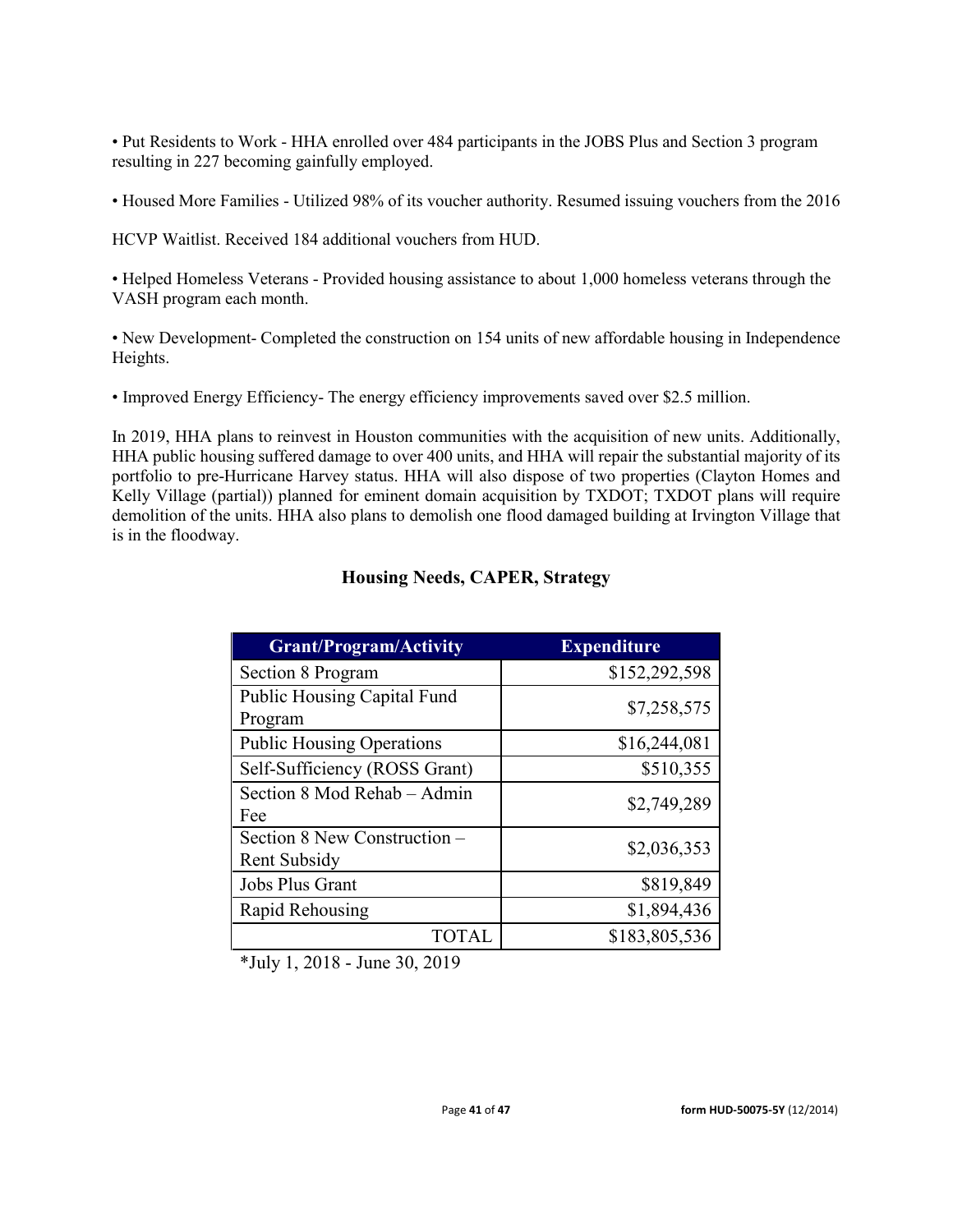## **Houston Housing Authority's Programs, Development Activities & Accomplishments**

The Houston Housing Authority (HHA) serves more than 60,000 Houstonians by providing safe, quality, affordable housing and services. As one of the largest providers of affordable housing in Texas, HHA serves as a safety net for low-income individuals and families who without our services could experience homelessness.

From 2015 to 2019, HHA increased the number of affordable housing units in the City of Houston by 2,713, through development and acquisition of 1,404 affordable units and through the award of 1,309 additional vouchers with annual budget authority of \$9.5 million. The HHA provides affordable homes and services to low-income households through a range of Voucher programs made up of over 18,200 vouchers, 3,250 public housing units, 2,541 tax credit units, 300 Section 8 Project-Based Rental Assistance units and 110 market rate units at our 30 developments around the city. HHA also administers the nation's third largest voucher program exclusively serving homeless veterans.

## **Affordable Housing Challenges in Houston**

The unmet demand for affordable housing development in Houston is high. According to Harvard Joint Center for Housing Studies' tabulations of National Low-Income Housing Coalition, "The Gap: A Shortage of Affordable Homes 2018," extremely low-income renters far outnumber the units they can afford in all of the nation's 50 largest metros. The lack of housing is most acute in the Western and Southern metros of Houston, where fewer than 20 affordable units were available for every 100 lowest-income households.

## **HHA Investments to Increase the Supply of Quantity and Quality of Affordable Housing**

The HHA and its tax-exempt Public Facilities Corporation use a range of investment vehicles to recapitalize and preserve affordable and market-rate housing assets, finance new affordable housing, and promoting positive outcomes for Houston's residents and communities.

The HHA has been an innovator in layering private financing on its public housing properties for many years. Over a third of its portfolio, 1,366 units in 7 developments, have been completely redeveloped under the mixed finance program since 2000, using tax credits, tax-exempt bonds, conventional debt, HOPE VI capital funds and other funding sources.

The HHA has experience developing and operating tax credit housing which includes real estate finance, tax credit property management and compliance, and market-driven housing development. The HHA possesses the experience and sophistication necessary to integrate affordable housing investment in a comprehensive redevelopment plan.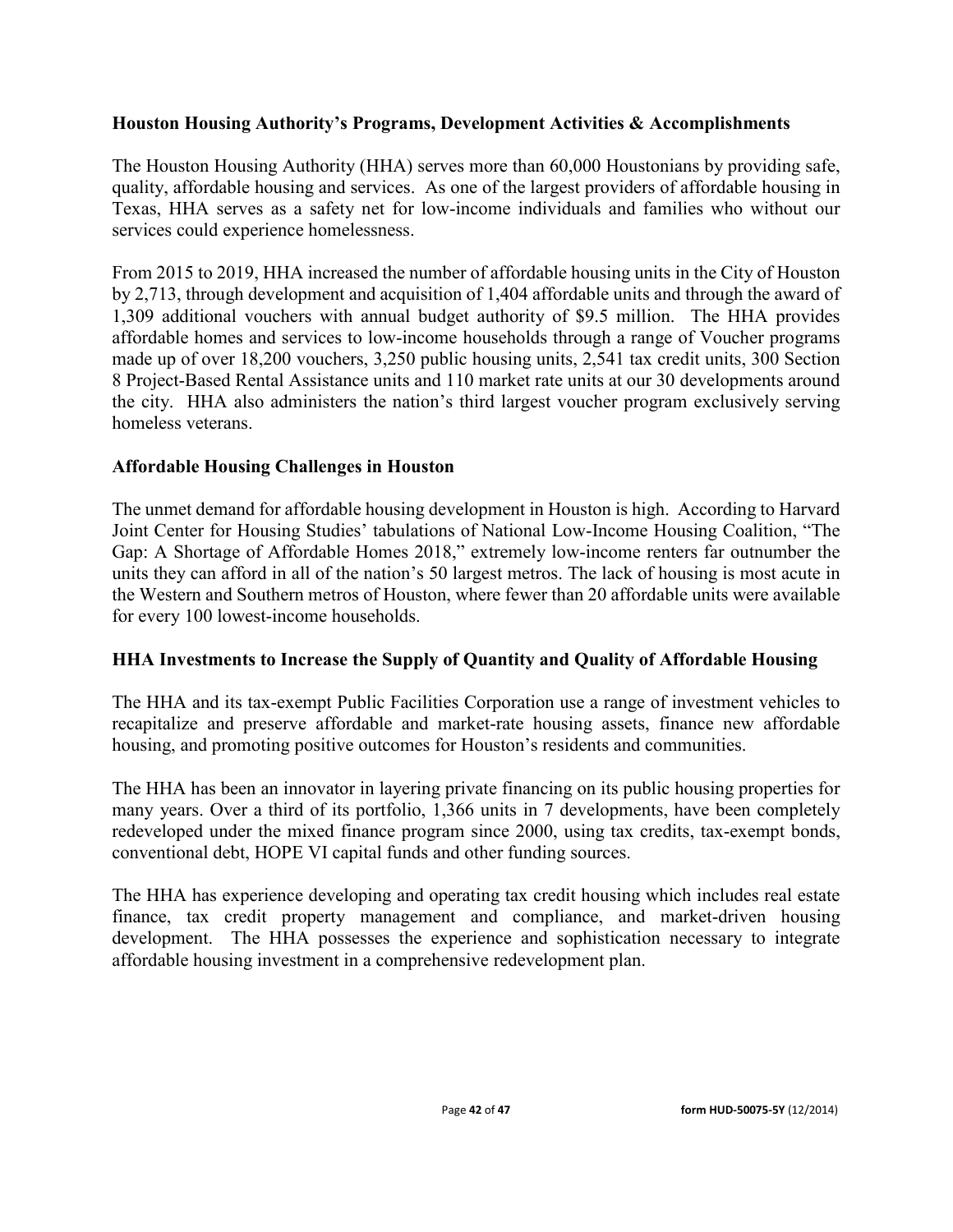| Development                  | Number of | <b>Affordability Restrictions</b> | Location                                                 |
|------------------------------|-----------|-----------------------------------|----------------------------------------------------------|
|                              | Units     |                                   |                                                          |
| Independence Heights         | 154       | 77\% at 60\% AMI                  | 302 Crosstimbers St. Houston,                            |
|                              |           | 23% at 30% AMI                    | TX 77022                                                 |
| Smart Living at Telephone    | 240       | 41\% at 80\% AMI                  | 3852 Telephone Rd. Houston,                              |
| Road (Civicap)               |           | 10% at 50% AMI                    | TX 77023                                                 |
| Winrock North (Acquisition)  | 152       | 51% (78 units) at 80% AMI         | 1950 Winrock Blvd. Houston,                              |
|                              |           | 21 of the 78 units are            | TX 77057                                                 |
|                              |           | reserved for Section 8 PBV        |                                                          |
|                              |           | tenants for 20 years              |                                                          |
| Winrock South (Acquisition)  | 227       |                                   | 51% (116 units) at 80% AMI   1950 Winrock Blvd. Houston, |
|                              |           | for 20 years                      | TX 77057                                                 |
| Acquisition of LP Interest - |           |                                   |                                                          |
| Sweetwater                   |           |                                   |                                                          |
| Milano - (Ojala)             | 330       | 51% at 80% AMI                    | 2500 Woodland Park Houston,                              |
|                              |           |                                   | TX 77077                                                 |
| Standard Heights (Ojala)     | 301       | 51\% at 80\% AMI                  | 609 Waverly Street Houston,                              |
|                              |           |                                   | TX 77007                                                 |
| <b>Total</b>                 | 1,404     |                                   |                                                          |

**HHA's Development Transactions in 2019**

## **Rental Assistance Demonstration (RAD) Program**

The HHA is in the process of converting four of its public housing developments under HUD's Rental Assistance Demonstration (RAD) program. The RAD program—in effect moving from Section 9 Annual Contributions Contract (ACC) operating subsidy to Section 8 project-based rental assistance. The HHA is well positioned to convert its approximately 3,778 public housing and mixed-finance units under the RAD program and is currently going through an application process to convert its entire portfolio. This includes HHA's 18 public housing-only and mixedfinance properties. New financing tools and regulatory relief, will allow the HHA to address its projected \$67 million backlog in capital repairs across its public housing and mixed-finance portfolio (\$21,564/unit for public housing and \$16,355/unit for mixed-finance developments). Based upon Physical Needs Assessments it would take at least 14 years to address these needs if there were no new issues.

## **HHA's Voucher Programs**

HHA serves a wide spectrum of low-income households in its voucher programs including but not limited to: elderly, disabled, families with children, formerly chronically homeless individuals and households, families for whom the lack of adequate housing is a primary factor in the imminent placement of the family's child[ren] in out-of-home care or youth aging out of foster care, households who increase their educational attainment and employment leading to self-sufficiency, and first-time homebuyers.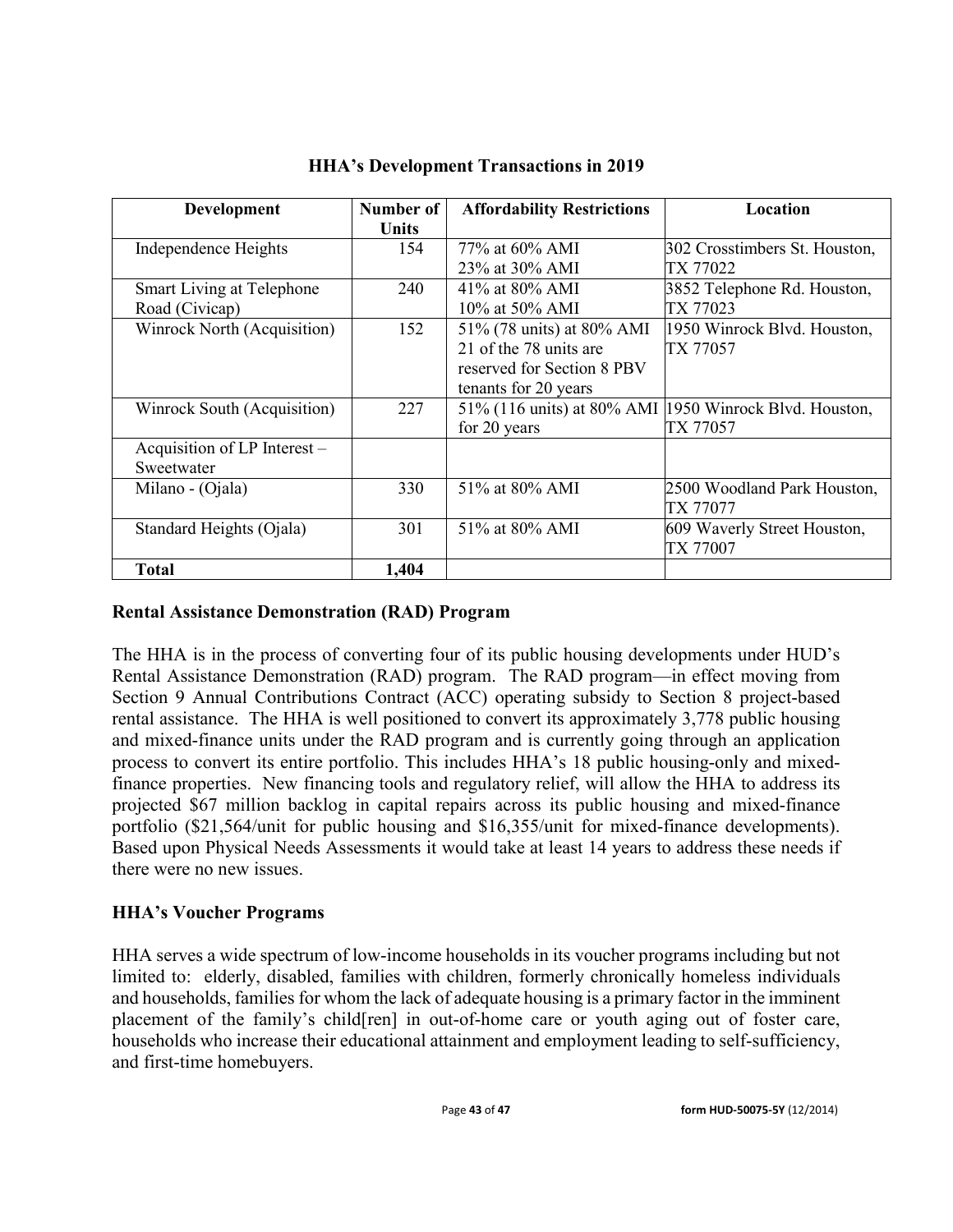|       |                                        | # of            | <b>Annual Housing</b><br>Assistance |                |  |  |
|-------|----------------------------------------|-----------------|-------------------------------------|----------------|--|--|
| Award |                                        | <b>Vouchers</b> |                                     | Payment        |  |  |
| Year  | Program                                | / Units         |                                     | <b>Amounts</b> |  |  |
|       | <b>HUD-Veterans Affairs Supportive</b> |                 |                                     |                |  |  |
|       | 2015 Housing (HUD-VASH)                | 85              | \$                                  | 497,015        |  |  |
|       | 2016 Rapid Rehousing                   | 205             | \$                                  | 2,836,904      |  |  |
|       | 2016 HUD-VASH                          | 25              | \$                                  | 137,100        |  |  |
|       | 2017 Rapid Rehousing TAY               | 62              | \$                                  | 1,387,136      |  |  |
|       | 2017 HOME TBRA                         | 195             | \$                                  | 3,842,511      |  |  |
|       | 2017 HOME TBRA                         | 54              | \$                                  | 767,275        |  |  |
|       | 2017 Northline Relocation H4H          | 77              | \$                                  | 2,154,070      |  |  |
|       | 2017 Housing for Harvey                | 68              | \$                                  | 650,280        |  |  |
|       | 2017 Housing for Harvey                | 334             | \$                                  | 3,201,284      |  |  |
|       | 2018 Mainstream                        | 99              | \$                                  | 695,574        |  |  |
|       | 2018 Family Unification Program (FUP)  | 85              | \$                                  | 733,575        |  |  |
|       | 2018 HUD-VASH                          | 20 <sub>l</sub> | \$                                  | 124,147        |  |  |
| Total |                                        | 1,309           | \$                                  | 9,467,941      |  |  |

### **HHA's Voucher Program Awards 2015 – 2019**

## **HHA Goal: Increase the quantity and quality of housing**

HHA will apply for additional rental vouchers.

HHA will maximize occupancy and lease-up units/vouchers with the funds available and accessible to the Authority.

Continue to assess opportunities for acquisition of property to provide more affordable housing; and continue to assess opportunities to construct more affordable housing on land acquired by or already owned by HHA.

Demonstrated quality, safe and decent affordable housing with 13 of 13 sites receiving passing scores from HUD's REAC Center.

Strategy: Acquisition and new development of affordable housing.

Strategy: Seek land in high opportunity areas.

Strategy: Pursue recapitalization with tax credits.

Strategy: Utilize Capital Fund and other resources to rehab. and improve properties' condition.

Continuing to look for potential sites in High Opportunity areas.

RFP for potential Project Based Voucher opportunities.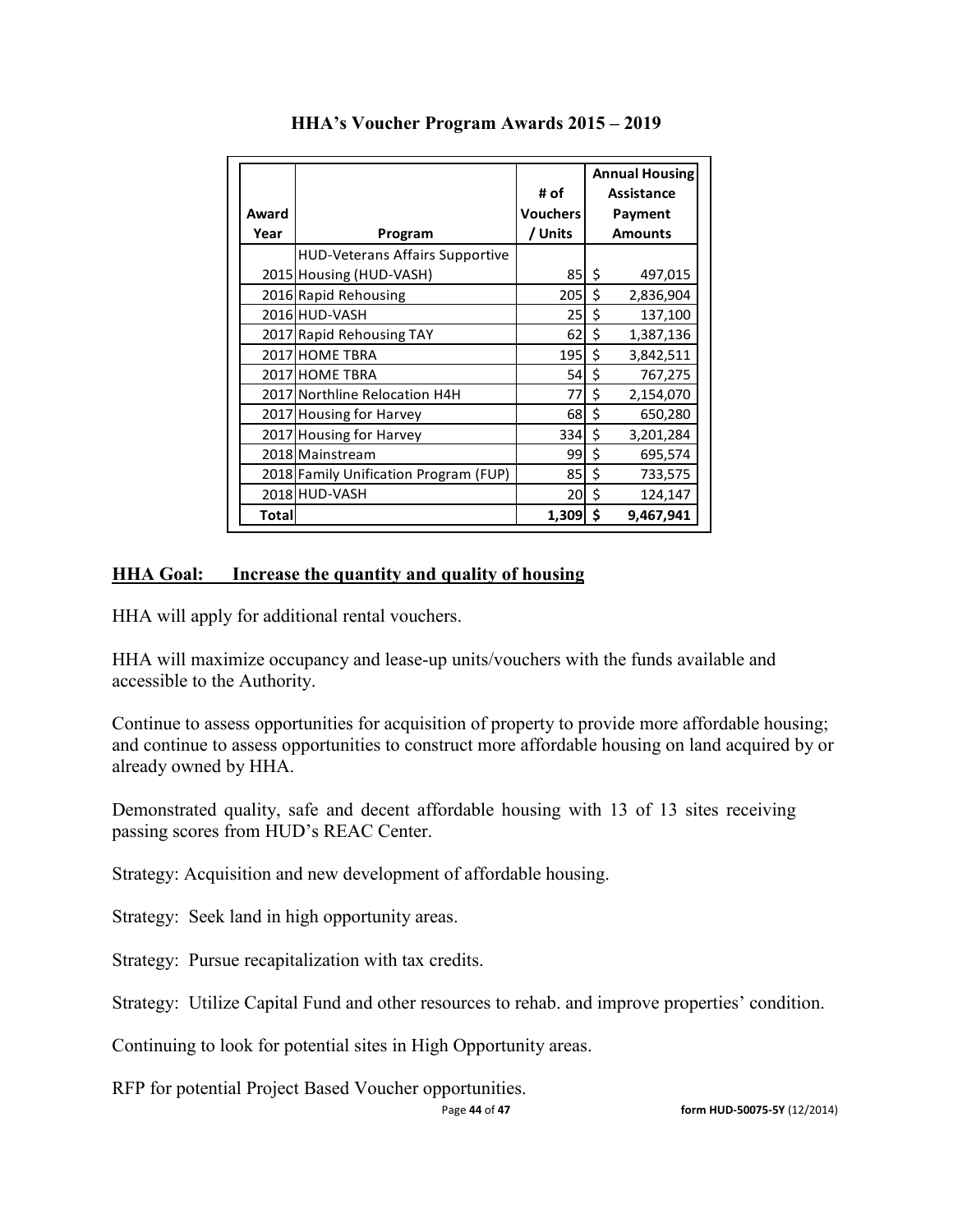RFP for partners to acquire, rehab or newly construct housing developments. HHA has selected multiple developers to partner with to produce affordable housing. Plans to finalize MOU's and put financing in place are underway.

Strategy: Complete and maximize performance through conversion of HHA's first four public housing developments with CHAPs, under HUD's Rental Assistance Demonstration.

Strategy: Modernizing, rebuilding, and/or demolish (if it can be replaced) aging units incrementally through the Capital Fund Program and other sources as available.

Strategy: As funding continues to be worn thin from HUD, Housing Authorities become more and more constrained. HHA will seek partners who can access capital or subsides that are unavailable to the HHA in order to maximize public and private funds and leverage partnerships to grow and diversify financial resources. Pursue other grants and equity opportunities like Rapid Rehousing (RRH), Choice Neighborhoods Initiative (CNI), CDBG-Disaster Recovery, Opportunity Zones, etc. HHA will apply for other similar grants as they become available. Pursue grants and other funding opportunities that increase additional funding for the agency.

Strategy: Seeking additional vouchers through the Housing Choice Voucher Program and other special programs that may be available.

Strategy: Partner with Centerpoint and other energy providers by seeking additional funding grants for energy saving opportunities for properties in our portfolio that qualify under their programs.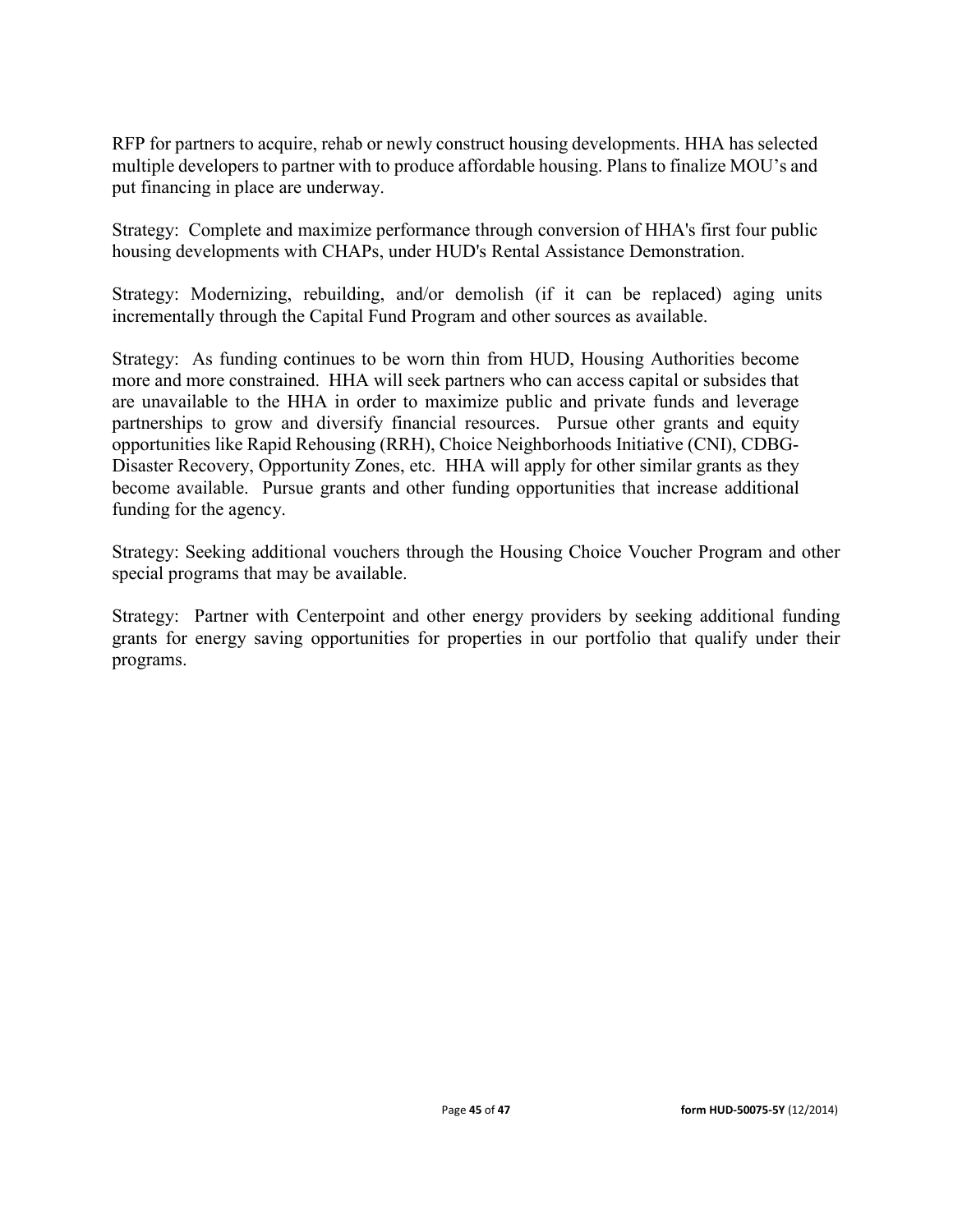## **Attachment 10.0 - Additional Information.**

**Describe the following, as well as any additional information HUD has requested. (a) Progress in Meeting Mission and Goals. Provide a brief statement of the PHA's progress in meeting the mission and goals described in the 5-Year Plan.** 

## **(b) Significant Amendment and Substantial Deviation/Modification. Provide the PHA's definition of "significant amendment" and "substantial deviation/modification"**

## **Definition of Substantial Deviation and Significant Amendment or Modification**

The Houston Housing Authority (HHA) considers any of the following to be a substantial deviation from the Agency's 5-year Plan and a significant amendment or modification to the Agency's Annual Plan. If any of the criterions are met, the HHA will submit a revised Plan(s) that satisfy all public process requirements. (Changes made to comply with new or revised HUD rules do not constitute significant deviation or modification from the Plans presently submitted. Revisions made to work items and activities contained in the Plan, to accommodate the loss of PFS subsidy or capital funds received from HUD as a result of inadequate appropriations, shall not be considered substantial deviation or significant modification from the present plans.

## 5-Year Plan

- Complete deletion of a stated overall goal.
- Addition of an overall goal.
- Revisions to the HHA mission statement that deviates from the present commitments.

## Annual Plan

- Elective changes to rent, admissions, or tenant selection policies.
- Creation of new waiting lists, including site-based or sub-jurisdiction lists.
- Additions of non-emergency work items (items not included in current Capital Plan Annual Statement or 5-Year Action Plan).
- Changes in use of replacement reserve funds under the Capital Fund
- Any additions of activities or revisions to the demolition, disposition, designation, homeownership or conversions activities currently listed in the Plan.

## **Substantial Deviation**

As part of the Rental Assistance Demonstration (RAD), HHA is redefining the definition of a substantial deviation from the PHA Plan to exclude the following RAD-specific items:

- The decision to convert to either Project Based Rental Assistance or Project Based Voucher Assistance;
- Changes to the Capital Fund Budget produced as a result of each approved RAD Conversion, regardless of whether the proposed conversion will include use of additional Capital Funds;
- Changes to the construction and rehabilitation plan for each approved RAD conversion; and
- Changes to the financing structure for each approved RAD conversion.